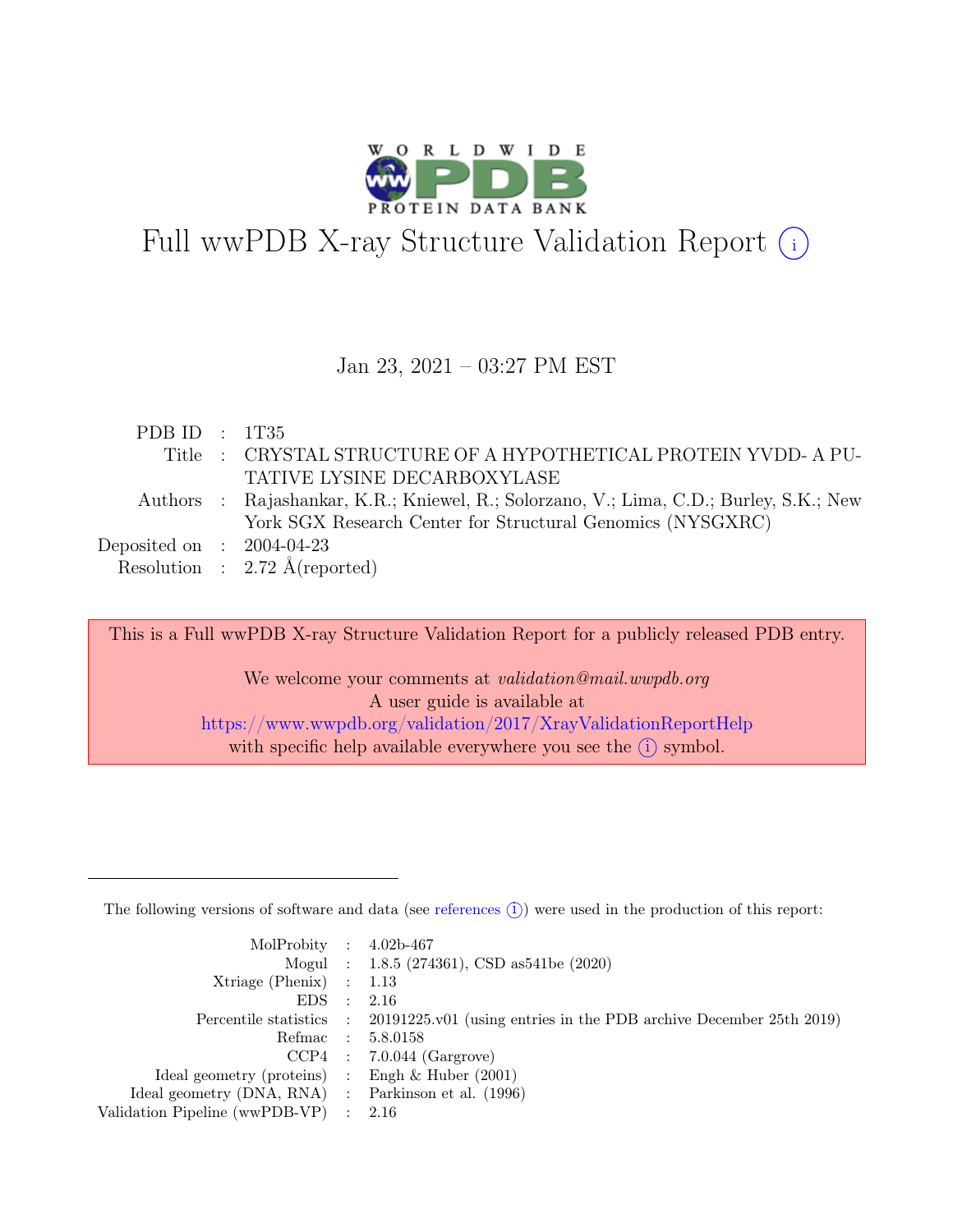# 1 Overall quality at a glance  $(i)$

The following experimental techniques were used to determine the structure: X-RAY DIFFRACTION

The reported resolution of this entry is 2.72 Å.

Percentile scores (ranging between 0-100) for global validation metrics of the entry are shown in the following graphic. The table shows the number of entries on which the scores are based.



| Metric                | Whole archive<br>$(\#Entries)$ | Similar resolution<br>$(\# \text{Entries}, \text{ resolution } \text{range}(\AA))$ |
|-----------------------|--------------------------------|------------------------------------------------------------------------------------|
| $R_{free}$            | 130704                         | 3359 (2.74-2.70)                                                                   |
| Clashscore            | 141614                         | 3686 (2.74-2.70)                                                                   |
| Ramachandran outliers | 138981                         | $3622 (2.74 - 2.70)$                                                               |
| Sidechain outliers    | 138945                         | 3623 (2.74-2.70)                                                                   |
| RSRZ outliers         | 127900                         | 3276 (2.74-2.70)                                                                   |

The table below summarises the geometric issues observed across the polymeric chains and their fit to the electron density. The red, orange, yellow and green segments of the lower bar indicate the fraction of residues that contain outliers for  $\geq$ =3, 2, 1 and 0 types of geometric quality criteria respectively. A grey segment represents the fraction of residues that are not modelled. The numeric value for each fraction is indicated below the corresponding segment, with a dot representing fractions <=5% The upper red bar (where present) indicates the fraction of residues that have poor fit to the electron density. The numeric value is given above the bar.

| Mol | $\overline{\text{Chain}}$ | Length | Quality of chain |                                   |  |  |  |
|-----|---------------------------|--------|------------------|-----------------------------------|--|--|--|
|     | А                         | 191    | 3%<br>63%        | 28%<br>. 6%                       |  |  |  |
|     | B                         | 191    | 3%<br>60%        | 6%<br>31%                         |  |  |  |
|     | $\mathcal{C}$             | 191    | 8%<br>50%        | 39%<br>$\cdot \cdot 6\%$          |  |  |  |
|     | D                         | 191    | 10%<br>52%       | $\cdot$ $\cdot$ 6%<br>38%         |  |  |  |
|     | E                         | 191    | 2%<br>67%        | 26%<br>$\bullet$<br>$\sim$ $\sim$ |  |  |  |

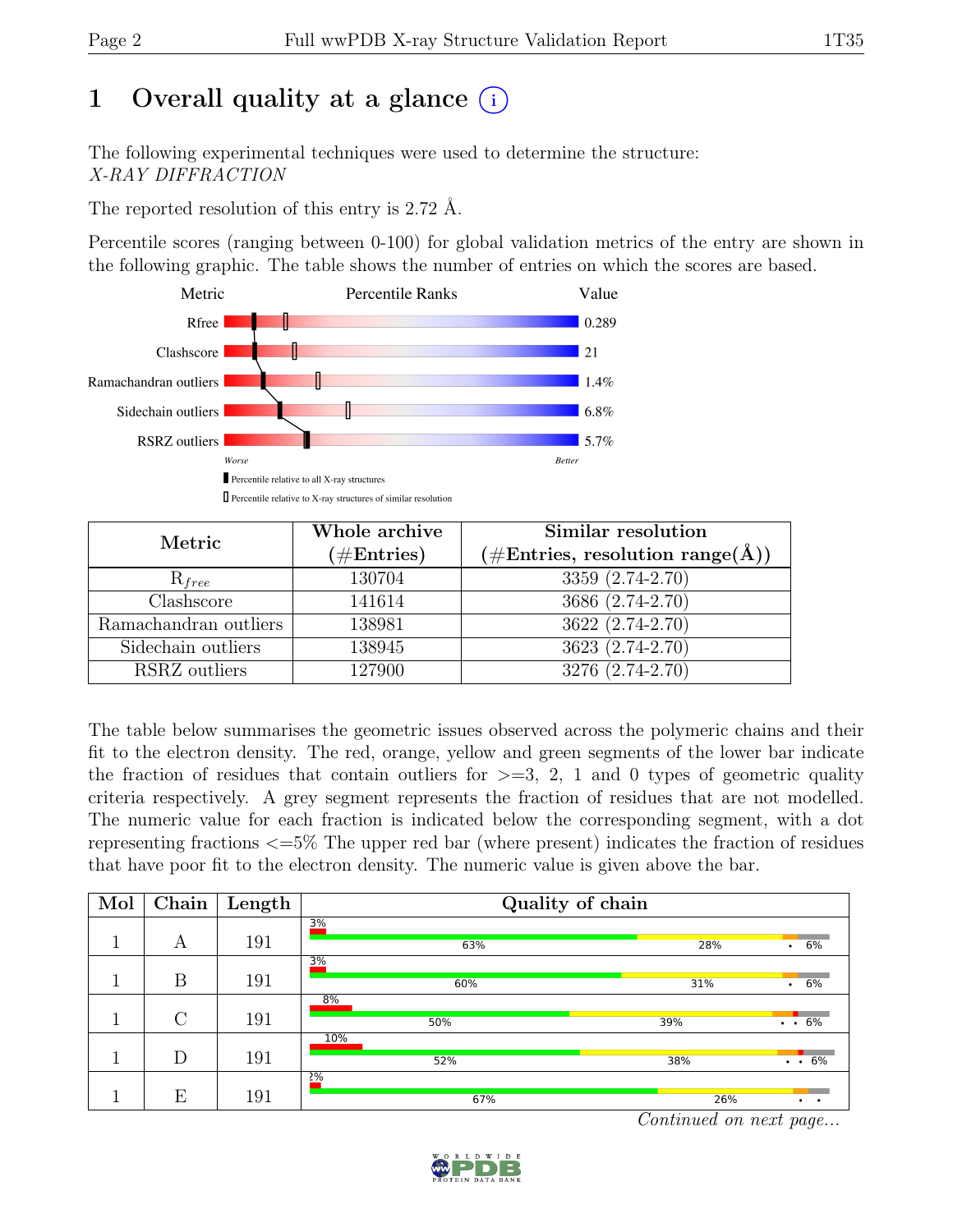| Mol | Chain | Length | Quality of chain |     |    |  |  |  |
|-----|-------|--------|------------------|-----|----|--|--|--|
|     | Е     | 191    | 4%<br>65%        | 29% |    |  |  |  |
|     |       | 191    | 6%<br>57%        | 32% | 6% |  |  |  |
|     |       | 191    | 5%<br>52%        | 39% | 6% |  |  |  |

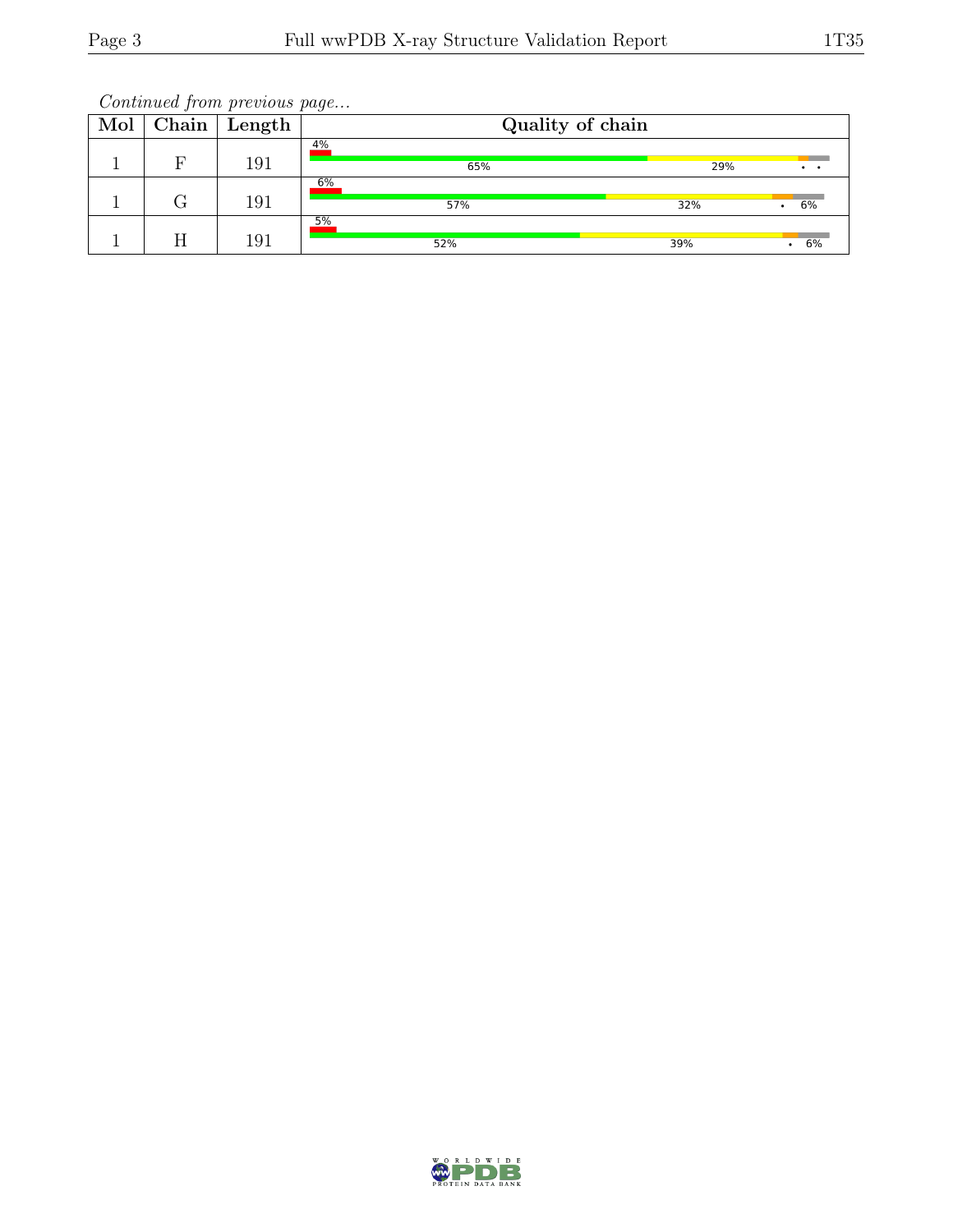# 2 Entry composition  $(i)$

There are 3 unique types of molecules in this entry. The entry contains 11133 atoms, of which 0 are hydrogens and 0 are deuteriums.

In the tables below, the ZeroOcc column contains the number of atoms modelled with zero occupancy, the AltConf column contains the number of residues with at least one atom in alternate conformation and the Trace column contains the number of residues modelled with at most 2 atoms.

• Molecule 1 is a protein called HYPOTHETICAL PROTEIN YVDD, Putative Lysine Decarboxylase.

| Mol          | Chain        | <b>Residues</b> | Atoms |               |     |          |                | ZeroOcc   | AltConf          | <b>Trace</b>   |                |
|--------------|--------------|-----------------|-------|---------------|-----|----------|----------------|-----------|------------------|----------------|----------------|
| $\mathbf{1}$ | A            | 179             | Total | $\rm C$       | N   | $\Omega$ | S              | <b>Se</b> | $\overline{0}$   | $\overline{0}$ | $\overline{0}$ |
|              |              |                 | 1367  | 866           | 227 | 260      | 2              | 12        |                  |                |                |
| $\mathbf{1}$ | B            | 179             | Total | $\mathcal{C}$ | N   | $\rm{O}$ | S              | <b>Se</b> | $\boldsymbol{0}$ | $\overline{0}$ | $\overline{0}$ |
|              |              |                 | 1367  | 866           | 227 | 260      | $\overline{2}$ | 12        |                  |                |                |
| $\mathbf{1}$ | $\rm C$      | 179             | Total | $\mathcal{C}$ | N   | $\Omega$ | S              | <b>Se</b> | $\overline{0}$   | $\overline{0}$ | $\overline{0}$ |
|              |              |                 | 1367  | 866           | 227 | 260      | $\overline{2}$ | 12        |                  |                |                |
| $\mathbf{1}$ | D            | 179             | Total | $\mathcal{C}$ | N   | О        | S              | <b>Se</b> | $\overline{0}$   | $\overline{0}$ | $\overline{0}$ |
|              |              |                 | 1367  | 866           | 227 | 260      | 2              | 12        |                  |                |                |
| $\mathbf{1}$ | E            | 184             | Total | $\mathcal{C}$ | N   | $\Omega$ | S              | <b>Se</b> | $\overline{0}$   | $\overline{0}$ | $\overline{0}$ |
|              |              |                 | 1408  | 895           | 232 | 267      | $\overline{2}$ | 12        |                  |                |                |
| $\mathbf{1}$ | $\mathbf{F}$ | 184             | Total | $\mathcal{C}$ | N   | $\Omega$ | S              | <b>Se</b> | $\boldsymbol{0}$ | $\overline{0}$ | $\overline{0}$ |
|              |              |                 | 1408  | 895           | 232 | 267      | 2              | 12        |                  |                |                |
| $\mathbf{1}$ | G            | 179             | Total | $\rm C$       | N   | $\Omega$ | S              | <b>Se</b> | $\overline{0}$   | $\overline{0}$ | $\overline{0}$ |
|              |              |                 | 1367  | 866           | 227 | 260      | $\overline{2}$ | 12        |                  |                |                |
| 1            | H            | 179             | Total | $\mathcal{C}$ | N   | $\Omega$ | S              | <b>Se</b> | $\overline{0}$   | $\theta$       | $\theta$       |
|              |              |                 | 1367  | 866           | 227 | 260      | $\overline{2}$ | 12        |                  |                |                |

There are 96 discrepancies between the modelled and reference sequences:

| Chain | Residue | Modelled   | Actual     | Comment          | Reference         |
|-------|---------|------------|------------|------------------|-------------------|
| A     | 1       | <b>MSE</b> | <b>MET</b> | modified residue | <b>UNP 006986</b> |
| A     | 29      | MSE        | <b>MET</b> | modified residue | <b>UNP 006986</b> |
| A     | 46      | <b>MSE</b> | <b>MET</b> | modified residue | <b>UNP 006986</b> |
| A     | 54      | <b>MSE</b> | <b>MET</b> | modified residue | <b>UNP 006986</b> |
| A     | 64      | <b>MSE</b> | <b>MET</b> | modified residue | <b>UNP 006986</b> |
| А     | 87      | <b>MSE</b> | <b>MET</b> | modified residue | <b>UNP 006986</b> |
| A     | 94      | <b>MSE</b> | <b>MET</b> | modified residue | <b>UNP 006986</b> |
| А     | 104     | MSE        | <b>MET</b> | modified residue | <b>UNP 006986</b> |
| A     | 142     | MSE        | <b>MET</b> | modified residue | <b>UNP 006986</b> |
| А     | 143     | <b>MSE</b> | <b>MET</b> | modified residue | <b>UNP 006986</b> |
| A     | 145     | <b>MSE</b> | <b>MET</b> | modified residue | <b>UNP 006986</b> |
| А     | 176     | <b>MSE</b> | MET        | modified residue | UNP.<br>O06986    |

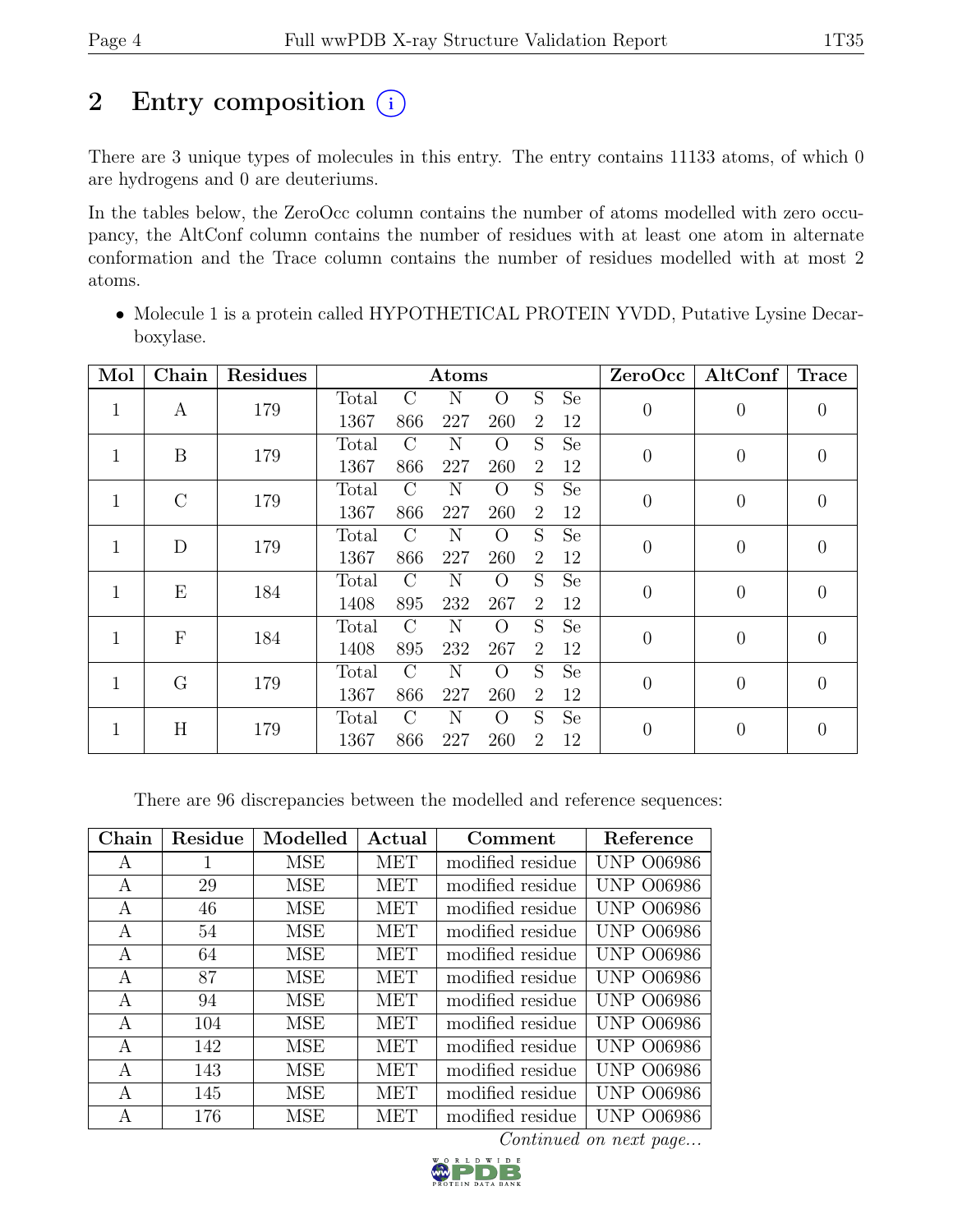| Chain                   | Residue      | Modelled   | Actual     | Comment          | Reference         |
|-------------------------|--------------|------------|------------|------------------|-------------------|
| B                       | $\mathbf{1}$ | <b>MSE</b> | <b>MET</b> | modified residue | <b>UNP 006986</b> |
| B                       | 29           | <b>MSE</b> | <b>MET</b> | modified residue | <b>UNP 006986</b> |
| $\boldsymbol{B}$        | 46           | <b>MSE</b> | <b>MET</b> | modified residue | <b>UNP 006986</b> |
| $\boldsymbol{B}$        | $54\,$       | MSE        | MET        | modified residue | <b>UNP 006986</b> |
| $\, {\bf B}$            | 64           | <b>MSE</b> | MET        | modified residue | <b>UNP 006986</b> |
| B                       | 87           | <b>MSE</b> | MET        | modified residue | <b>UNP 006986</b> |
| $\boldsymbol{B}$        | 94           | <b>MSE</b> | <b>MET</b> | modified residue | <b>UNP 006986</b> |
| $\overline{B}$          | 104          | <b>MSE</b> | <b>MET</b> | modified residue | <b>UNP 006986</b> |
| $\boldsymbol{B}$        | 142          | <b>MSE</b> | MET        | modified residue | <b>UNP 006986</b> |
| $\overline{\mathrm{B}}$ | 143          | <b>MSE</b> | <b>MET</b> | modified residue | <b>UNP 006986</b> |
| $\boldsymbol{B}$        | 145          | <b>MSE</b> | <b>MET</b> | modified residue | <b>UNP 006986</b> |
| $\overline{\mathrm{B}}$ | 176          | <b>MSE</b> | <b>MET</b> | modified residue | <b>UNP 006986</b> |
| $\overline{C}$          | $\mathbf{1}$ | <b>MSE</b> | <b>MET</b> | modified residue | <b>UNP 006986</b> |
| $\overline{C}$          | $29\,$       | <b>MSE</b> | <b>MET</b> | modified residue | <b>UNP 006986</b> |
| $\overline{\rm C}$      | 46           | <b>MSE</b> | <b>MET</b> | modified residue | <b>UNP 006986</b> |
| $\overline{C}$          | $54\,$       | <b>MSE</b> | <b>MET</b> | modified residue | <b>UNP 006986</b> |
| $\overline{\rm C}$      | 64           | <b>MSE</b> | MET        | modified residue | <b>UNP 006986</b> |
| $\mathcal{C}$           | 87           | <b>MSE</b> | <b>MET</b> | modified residue | <b>UNP O06986</b> |
| $\overline{C}$          | 94           | <b>MSE</b> | <b>MET</b> | modified residue | <b>UNP 006986</b> |
| $\overline{C}$          | 104          | <b>MSE</b> | <b>MET</b> | modified residue | <b>UNP 006986</b> |
| $\overline{C}$          | 142          | <b>MSE</b> | MET        | modified residue | <b>UNP 006986</b> |
| $\overline{\rm C}$      | 143          | MSE        | MET        | modified residue | <b>UNP 006986</b> |
| $\mathcal{C}$           | 145          | <b>MSE</b> | MET        | modified residue | <b>UNP 006986</b> |
| $\overline{\rm C}$      | 176          | <b>MSE</b> | MET        | modified residue | <b>UNP 006986</b> |
| D                       | $\mathbf{1}$ | <b>MSE</b> | MET        | modified residue | <b>UNP 006986</b> |
| D                       | 29           | <b>MSE</b> | MET        | modified residue | <b>UNP 006986</b> |
| $\mathbf D$             | 46           | <b>MSE</b> | <b>MET</b> | modified residue | <b>UNP 006986</b> |
| D                       | $54\,$       | <b>MSE</b> | <b>MET</b> | modified residue | <b>UNP 006986</b> |
| $\mathbf{D}$            | 64           | <b>MSE</b> | <b>MET</b> | modified residue | <b>UNP 006986</b> |
| $\mathbf D$             | 87           | <b>MSE</b> | <b>MET</b> | modified residue | <b>UNP 006986</b> |
| D                       | 94           | <b>MSE</b> | <b>MET</b> | modified residue | <b>UNP 006986</b> |
| D                       | 104          | <b>MSE</b> | <b>MET</b> | modified residue | <b>UNP 006986</b> |
| D                       | 142          | <b>MSE</b> | <b>MET</b> | modified residue | <b>UNP 006986</b> |
| D                       | 143          | <b>MSE</b> | <b>MET</b> | modified residue | <b>UNP 006986</b> |
| D                       | 145          | <b>MSE</b> | MET        | modified residue | <b>UNP 006986</b> |
| D                       | 176          | <b>MSE</b> | <b>MET</b> | modified residue | <b>UNP 006986</b> |
| E                       | $\mathbf{1}$ | <b>MSE</b> | <b>MET</b> | modified residue | <b>UNP 006986</b> |
| Е                       | 29           | <b>MSE</b> | <b>MET</b> | modified residue | <b>UNP 006986</b> |
| E                       | 46           | <b>MSE</b> | <b>MET</b> | modified residue | <b>UNP 006986</b> |
| E                       | 54           | <b>MSE</b> | <b>MET</b> | modified residue | <b>UNP 006986</b> |
| E                       | 64           | <b>MSE</b> | <b>MET</b> | modified residue | <b>UNP 006986</b> |
| E                       | 87           | MSE        | MET        | modified residue | <b>UNP 006986</b> |

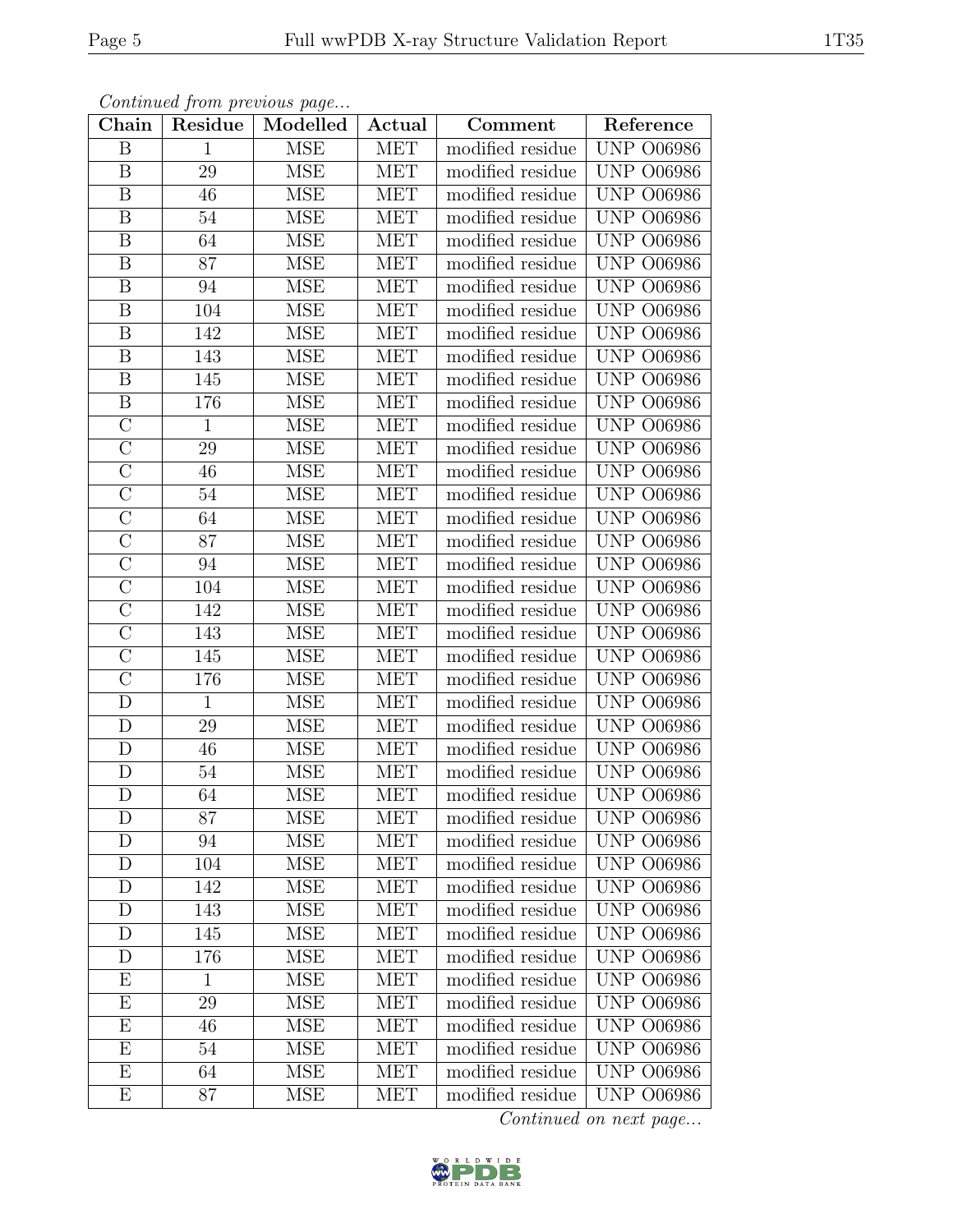| ${\rm Chain}$           | Residue      | Modelled   | $\boldsymbol{\operatorname{Actual}}$ | Comment          | Reference         |
|-------------------------|--------------|------------|--------------------------------------|------------------|-------------------|
| E                       | 94           | <b>MSE</b> | <b>MET</b>                           | modified residue | <b>UNP 006986</b> |
| E                       | 104          | <b>MSE</b> | <b>MET</b>                           | modified residue | <b>UNP 006986</b> |
| E                       | 142          | <b>MSE</b> | <b>MET</b>                           | modified residue | <b>UNP 006986</b> |
| ${\bf E}$               | 143          | <b>MSE</b> | MET                                  | modified residue | <b>UNP 006986</b> |
| $\overline{E}$          | 145          | <b>MSE</b> | MET                                  | modified residue | <b>UNP 006986</b> |
| E                       | 176          | <b>MSE</b> | MET                                  | modified residue | <b>UNP 006986</b> |
| $\mathbf F$             | $\mathbf{1}$ | <b>MSE</b> | <b>MET</b>                           | modified residue | <b>UNP 006986</b> |
| $\overline{\mathrm{F}}$ | 29           | <b>MSE</b> | MET                                  | modified residue | <b>UNP 006986</b> |
| $\mathbf F$             | 46           | <b>MSE</b> | MET                                  | modified residue | <b>UNP 006986</b> |
| $\overline{F}$          | 54           | <b>MSE</b> | <b>MET</b>                           | modified residue | <b>UNP 006986</b> |
| $\mathbf{F}$            | 64           | <b>MSE</b> | MET                                  | modified residue | <b>UNP 006986</b> |
| $\overline{F}$          | 87           | <b>MSE</b> | <b>MET</b>                           | modified residue | <b>UNP 006986</b> |
| $\mathbf F$             | 94           | <b>MSE</b> | <b>MET</b>                           | modified residue | <b>UNP 006986</b> |
| $\mathbf F$             | 104          | <b>MSE</b> | <b>MET</b>                           | modified residue | <b>UNP 006986</b> |
| $\overline{F}$          | 142          | <b>MSE</b> | <b>MET</b>                           | modified residue | <b>UNP 006986</b> |
| $\mathbf F$             | 143          | <b>MSE</b> | <b>MET</b>                           | modified residue | <b>UNP 006986</b> |
| $\overline{F}$          | 145          | <b>MSE</b> | <b>MET</b>                           | modified residue | <b>UNP 006986</b> |
| $\mathbf F$             | 176          | <b>MSE</b> | MET                                  | modified residue | <b>UNP 006986</b> |
| G                       | $\mathbf{1}$ | <b>MSE</b> | <b>MET</b>                           | modified residue | <b>UNP 006986</b> |
| $\overline{G}$          | 29           | <b>MSE</b> | <b>MET</b>                           | modified residue | <b>UNP 006986</b> |
| G                       | 46           | <b>MSE</b> | <b>MET</b>                           | modified residue | <b>UNP 006986</b> |
| $\mathbf G$             | 54           | <b>MSE</b> | <b>MET</b>                           | modified residue | <b>UNP 006986</b> |
| $\mathbf G$             | 64           | <b>MSE</b> | MET                                  | modified residue | <b>UNP 006986</b> |
| $\overline{\mathrm{G}}$ | 87           | <b>MSE</b> | MET                                  | modified residue | <b>UNP 006986</b> |
| $\overline{G}$          | 94           | <b>MSE</b> | MET                                  | modified residue | <b>UNP 006986</b> |
| $\mathbf G$             | 104          | <b>MSE</b> | <b>MET</b>                           | modified residue | <b>UNP 006986</b> |
| $\overline{G}$          | 142          | <b>MSE</b> | MET                                  | modified residue | <b>UNP 006986</b> |
| ${\bf G}$               | 143          | <b>MSE</b> | MET                                  | modified residue | <b>UNP 006986</b> |
| $\overline{\mathrm{G}}$ | 145          | <b>MSE</b> | MET                                  | modified residue | <b>UNP 006986</b> |
| G                       | 176          | MSE        | MET                                  | modified residue | UNP 006986        |
| H                       | 1            | <b>MSE</b> | <b>MET</b>                           | modified residue | <b>UNP 006986</b> |
| H                       | 29           | <b>MSE</b> | <b>MET</b>                           | modified residue | <b>UNP 006986</b> |
| H                       | 46           | <b>MSE</b> | <b>MET</b>                           | modified residue | <b>UNP 006986</b> |
| H                       | 54           | <b>MSE</b> | <b>MET</b>                           | modified residue | <b>UNP 006986</b> |
| H                       | 64           | <b>MSE</b> | <b>MET</b>                           | modified residue | <b>UNP 006986</b> |
| H                       | 87           | <b>MSE</b> | <b>MET</b>                           | modified residue | <b>UNP 006986</b> |
| H                       | 94           | <b>MSE</b> | <b>MET</b>                           | modified residue | <b>UNP 006986</b> |
| H                       | 104          | <b>MSE</b> | <b>MET</b>                           | modified residue | <b>UNP 006986</b> |
| H                       | 142          | <b>MSE</b> | <b>MET</b>                           | modified residue | <b>UNP 006986</b> |
| H                       | 143          | <b>MSE</b> | <b>MET</b>                           | modified residue | <b>UNP 006986</b> |
| H                       | 145          | <b>MSE</b> | <b>MET</b>                           | modified residue | <b>UNP 006986</b> |
| $H_{\rm}$               | 176          | MSE        | <b>MET</b>                           | modified residue | <b>UNP 006986</b> |

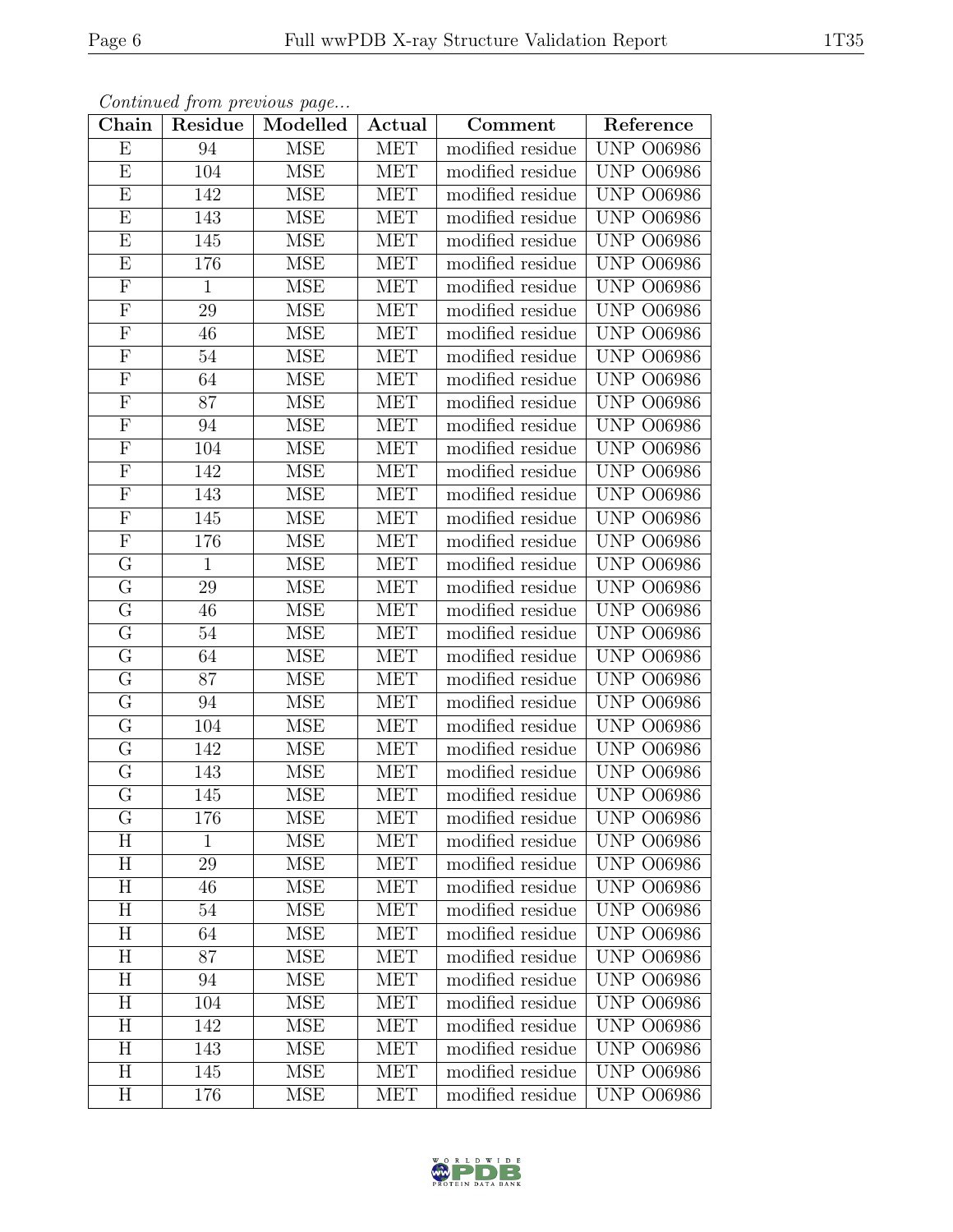• Molecule 2 is SULFATE ION (three-letter code: SO4) (formula: O4S).



| Mol            | $\overline{\text{Chain}}$ | Residues     | <b>Atoms</b>                                                                                         |                  | ZeroOcc   AltConf |
|----------------|---------------------------|--------------|------------------------------------------------------------------------------------------------------|------------------|-------------------|
| $\sqrt{2}$     | $\mathbf{A}$              | $\mathbf{1}$ | $\overline{O}$<br>$\mathbf S$<br>Total<br>$\overline{5}$<br>$\overline{4}$<br>$\mathbf{1}$           | $\boldsymbol{0}$ | $\theta$          |
| $\overline{2}$ | $\bf{A}$                  | $\mathbf{1}$ | $\overline{S}$<br>Total<br>$\overline{O}$<br>$\overline{5}$<br>$\mathbf{1}$<br>$\overline{4}$        | $\boldsymbol{0}$ | $\boldsymbol{0}$  |
| $\overline{2}$ | $\boldsymbol{B}$          | $\mathbf{1}$ | $\overline{S}$<br>Total<br>$\overline{O}$<br>$5\,$<br>$\overline{4}$<br>$\,1$                        | $\boldsymbol{0}$ | $\overline{0}$    |
| $\overline{2}$ | $\mathcal{C}$             | $\,1\,$      | $\overline{S}$<br>Total<br>О<br>$\overline{5}$<br>$\mathbf 1$<br>$\overline{4}$                      | $\boldsymbol{0}$ | $\boldsymbol{0}$  |
| $\sqrt{2}$     | $\mathbf D$               | $\mathbf{1}$ | $\overline{S}$<br>Total<br>$\overline{O}$<br>$\overline{5}$<br>$\mathbf{1}$<br>$\overline{4}$        | $\boldsymbol{0}$ | $\overline{0}$    |
| $\overline{2}$ | $\mathbf D$               | $\mathbf 1$  | $\overline{S}$<br><b>Total</b><br>$\overline{O}$<br>$\overline{5}$<br>$\mathbf{1}$<br>$\overline{4}$ | $\boldsymbol{0}$ | $\boldsymbol{0}$  |
| $\overline{2}$ | D                         | $\mathbf{1}$ | $\overline{S}$<br>Total<br>$\overline{O}$<br>$\overline{5}$<br>$\overline{4}$<br>$\mathbf{1}$        | $\theta$         | $\boldsymbol{0}$  |
| $\overline{2}$ | E                         | $\mathbf{1}$ | $\mathbf S$<br>Total<br>$\overline{O}$<br>$\overline{5}$<br>$\mathbf{1}$<br>$\overline{4}$           | $\boldsymbol{0}$ | $\boldsymbol{0}$  |
| $\overline{2}$ | Ε                         | $\mathbf{1}$ | $\overline{S}$<br>Total<br>$\overline{O}$<br>$\overline{5}$<br>$\overline{4}$<br>$\mathbf 1$         | $\theta$         | $\boldsymbol{0}$  |
| $\overline{2}$ | Ε                         | $\mathbf{1}$ | $\overline{S}$<br>Total<br>$\overline{O}$<br>$\overline{5}$<br>$\mathbf{1}$<br>$\overline{4}$        | $\boldsymbol{0}$ | $\boldsymbol{0}$  |
| $\overline{2}$ | $\mathbf F$               | $\mathbf{1}$ | $\overline{S}$<br>Total<br>$\overline{O}$<br>$\overline{5}$<br>$\mathbf 1$<br>$\overline{4}$         | $\boldsymbol{0}$ | $\boldsymbol{0}$  |
| $\overline{2}$ | $G\$                      | $\mathbf{1}$ | $\overline{S}$<br>Total<br>$\rm{O}$<br>$5\,$<br>$\mathbf{1}$<br>$\overline{4}$                       | $\theta$         | $\boldsymbol{0}$  |
| $\overline{2}$ | ${\bf G}$                 | $\mathbf{1}$ | Total<br>$\mathbf S$<br>$\overline{O}$<br>$\overline{5}$<br>$\mathbf{1}$<br>$\overline{4}$           | $\boldsymbol{0}$ | $\theta$          |

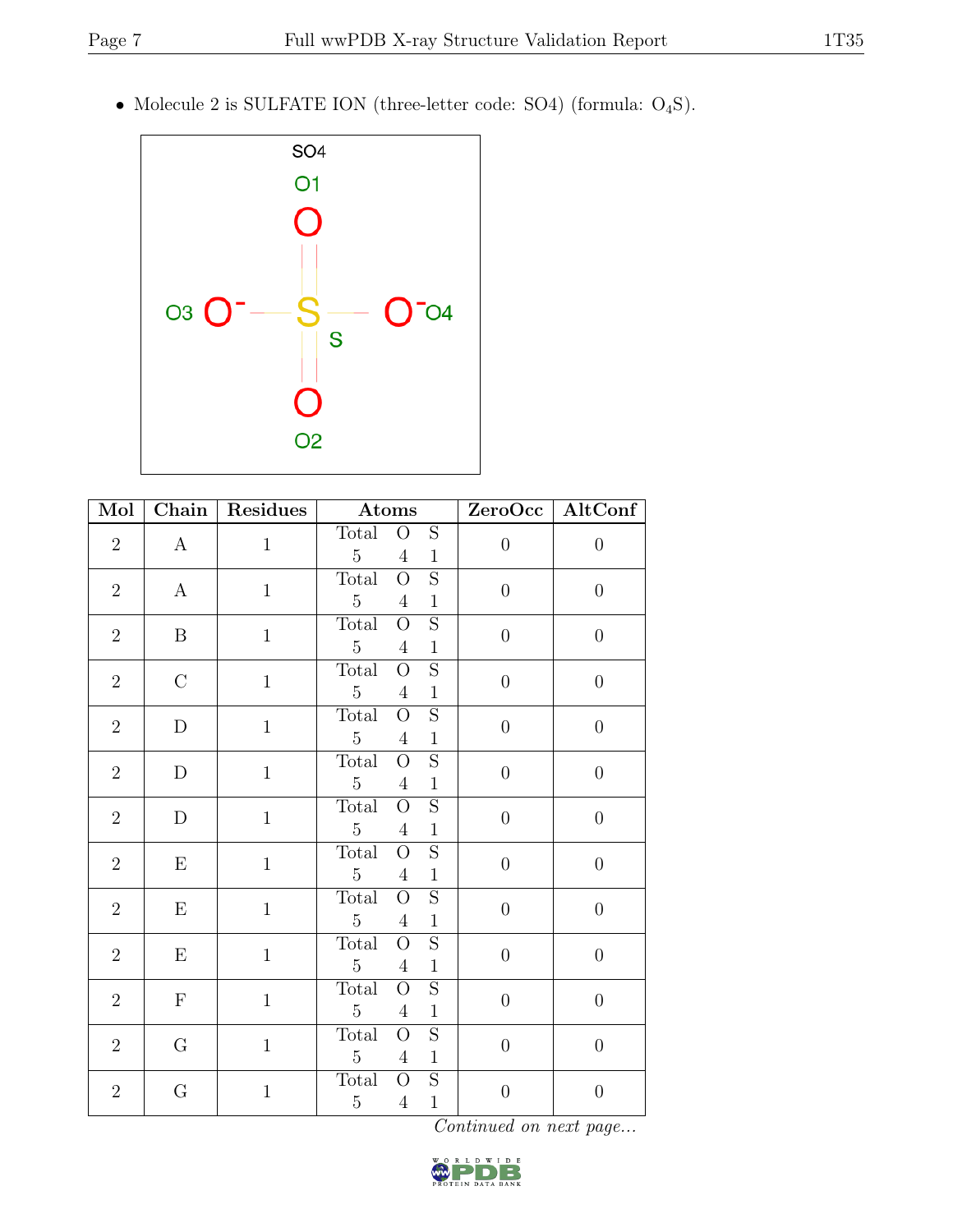Continued from previous page...

|  | $\text{Mol}$   Chain   Residues | $\rm{Atoms}$ |  |  | $ZeroOcc \   \$ AltConf |
|--|---------------------------------|--------------|--|--|-------------------------|
|  |                                 | Total        |  |  |                         |

 $\bullet\,$  Molecule 3 is water.

| Mol |                  | Chain   Residues | Atoms                                                 |                | ZeroOcc   AltConf |
|-----|------------------|------------------|-------------------------------------------------------|----------------|-------------------|
| 3   | $\boldsymbol{A}$ | 5                | Total<br>$\Omega$<br>$\overline{5}$<br>$\overline{5}$ | $\overline{0}$ | U                 |
| 3   | B                | 8                | Total<br>O<br>8<br>$8\,$                              | $\Omega$       | $\left( \right)$  |
| 3   | $\rm C$          | $\overline{4}$   | Total<br>$\Omega$<br>$\overline{4}$<br>$\overline{4}$ | 0              | $\left( \right)$  |
| 3   | D                | 3                | Total<br>$\rm{O}$<br>3<br>3                           | $\Omega$       |                   |
| 3   | Ε                | 9                | Total<br>O<br>9<br>9                                  | $\Omega$       | $\left( \right)$  |
| 3   | $\mathbf{F}$     | 12               | Total<br>$\overline{O}$<br>12<br>12                   | 0              | 0                 |
| 3   | G                | 3                | Total<br>O<br>3<br>3                                  | $\Omega$       | 0                 |
| 3   | Η                | $\mathbf{1}$     | Total<br>O<br>1                                       | 0              |                   |

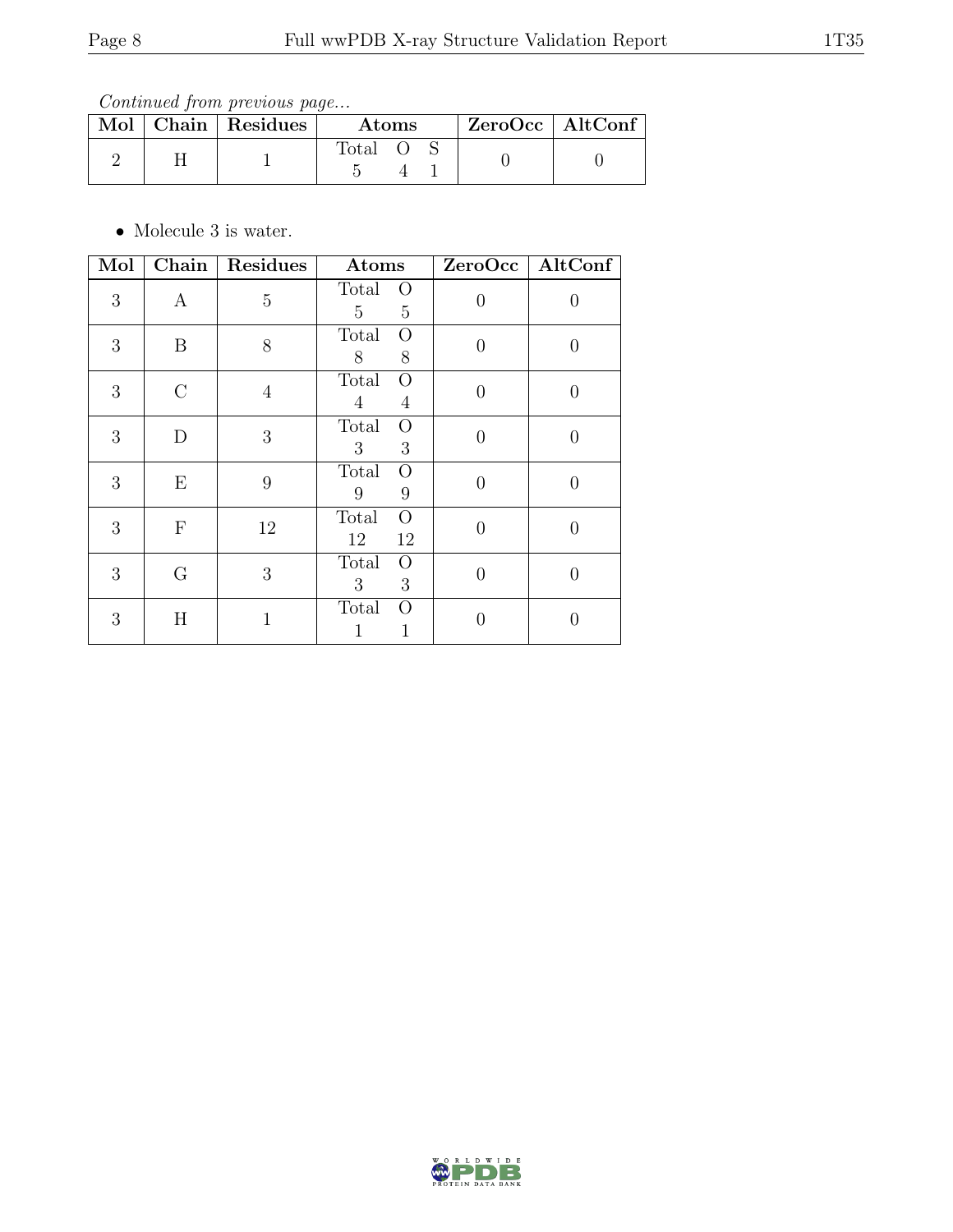# 3 Residue-property plots (i)

These plots are drawn for all protein, RNA, DNA and oligosaccharide chains in the entry. The first graphic for a chain summarises the proportions of the various outlier classes displayed in the second graphic. The second graphic shows the sequence view annotated by issues in geometry and electron density. Residues are color-coded according to the number of geometric quality criteria for which they contain at least one outlier:  $green = 0$ , yellow  $= 1$ , orange  $= 2$  and red  $= 3$  or more. A red dot above a residue indicates a poor fit to the electron density (RSRZ > 2). Stretches of 2 or more consecutive residues without any outlier are shown as a green connector. Residues present in the sample, but not in the model, are shown in grey.

• Molecule 1: HYPOTHETICAL PROTEIN YVDD, Putative Lysine Decarboxylase



• Molecule 1: HYPOTHETICAL PROTEIN YVDD, Putative Lysine Decarboxylase

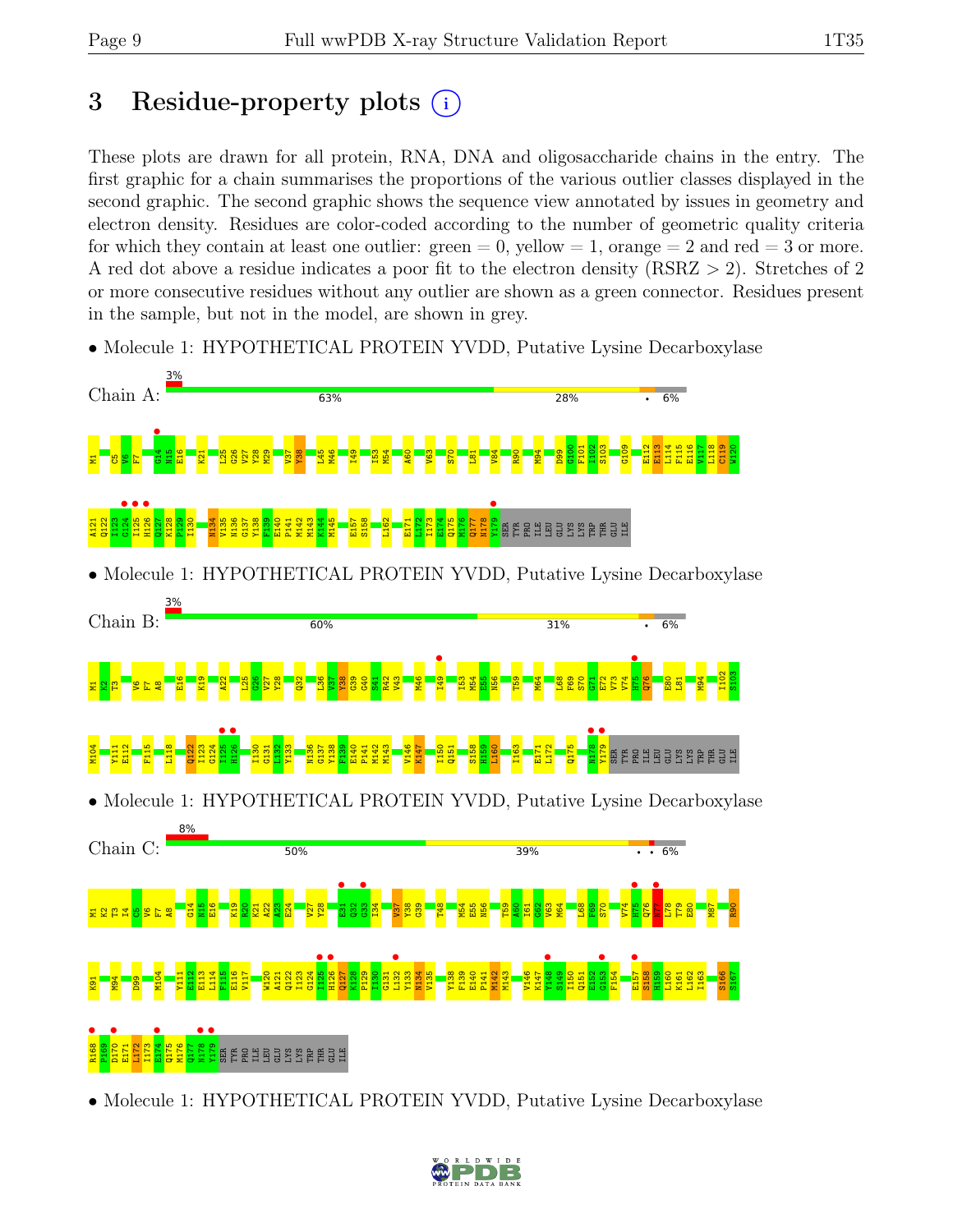

• Molecule 1: HYPOTHETICAL PROTEIN YVDD, Putative Lysine Decarboxylase

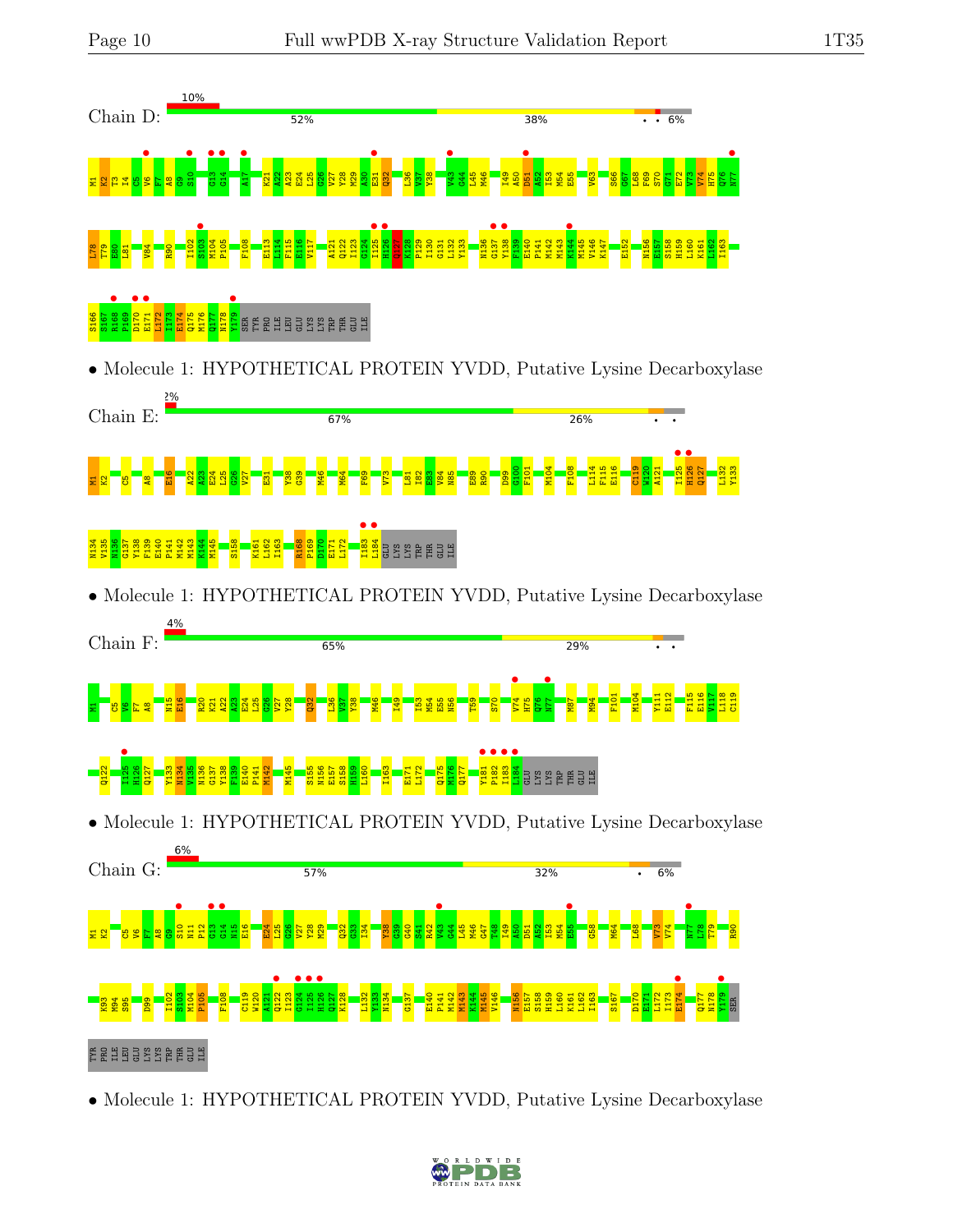

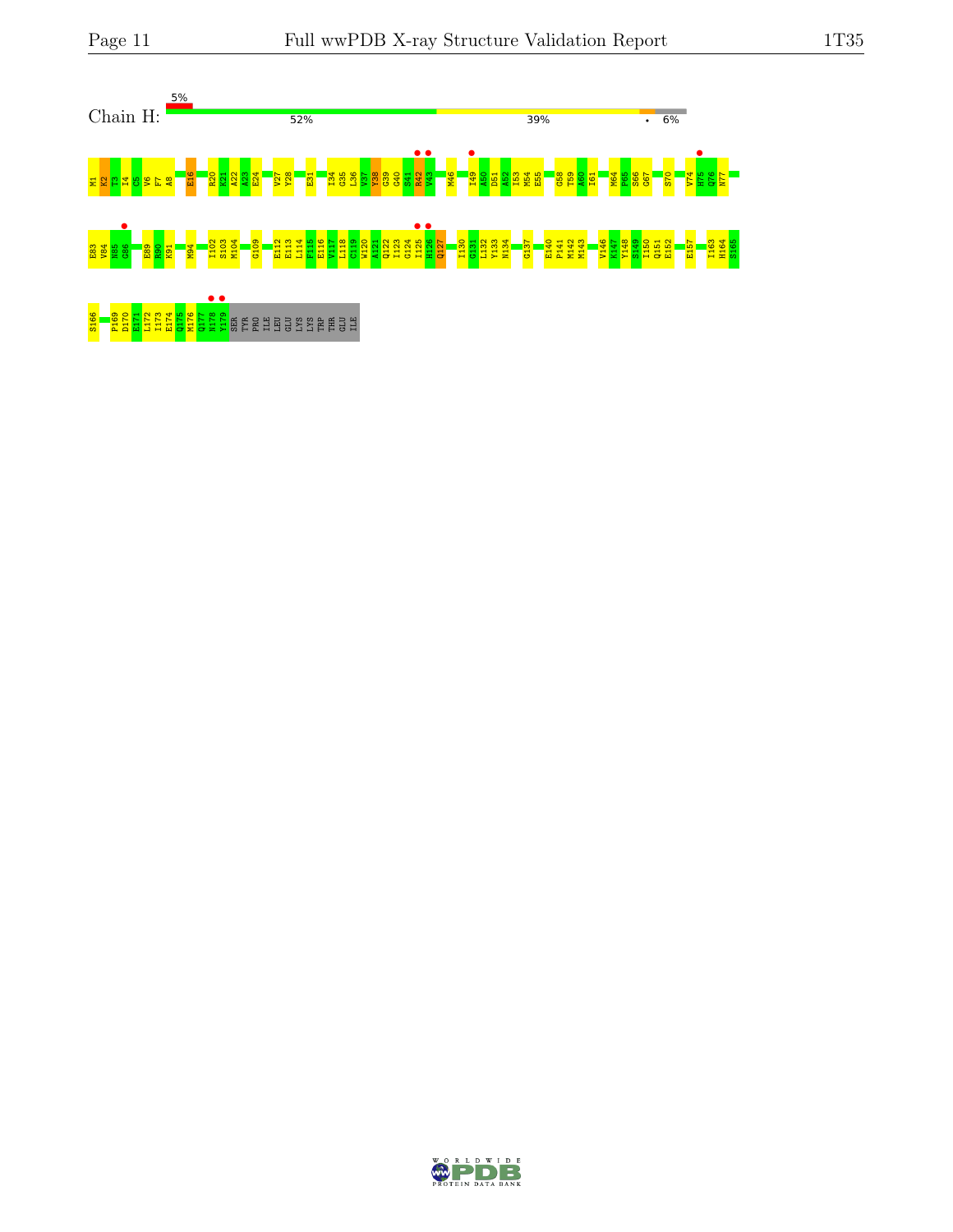# 4 Data and refinement statistics  $(i)$

| Property                                                             | Value                                           | <b>Source</b> |
|----------------------------------------------------------------------|-------------------------------------------------|---------------|
| Space group                                                          | P 21 21 2                                       | Depositor     |
| Cell constants                                                       | 117.56Å<br>170.77Å<br>89.72Å                    | Depositor     |
| a, b, c, $\alpha$ , $\beta$ , $\gamma$                               | $90.00^\circ$<br>$90.00^\circ$<br>$90.00^\circ$ |               |
| Resolution $(A)$                                                     | 20.00<br>$-2.72$                                | Depositor     |
|                                                                      | 20.23<br>$-2.72$                                | <b>EDS</b>    |
| % Data completeness                                                  | 94.7 (20.00-2.72)                               | Depositor     |
| (in resolution range)                                                | $97.7(20.23-2.72)$                              | <b>EDS</b>    |
| $R_{merge}$                                                          | (Not available)                                 | Depositor     |
| $\mathrm{R}_{sym}$                                                   | 0.09                                            | Depositor     |
| $\langle I/\sigma(I) \rangle$ <sup>1</sup>                           | $1.92$ (at 2.71Å)                               | Xtriage       |
| Refinement program                                                   | <b>CNS 1.1</b>                                  | Depositor     |
| $R, R_{free}$                                                        | 0.243,<br>0.286                                 | Depositor     |
|                                                                      | $0.247$ ,<br>0.289                              | DCC           |
| $R_{free}$ test set                                                  | $4514$ reflections $(4.89\%)$                   | wwPDB-VP      |
| Wilson B-factor $(A^2)$                                              | 57.5                                            | Xtriage       |
| Anisotropy                                                           | 0.390                                           | Xtriage       |
| Bulk solvent $k_{sol}(e/\mathring{A}^3)$ , $B_{sol}(\mathring{A}^2)$ | 0.33, 52.6                                      | <b>EDS</b>    |
| L-test for twinning <sup>2</sup>                                     | $< L >$ = 0.47, $< L^2 >$ = 0.30                | Xtriage       |
| Estimated twinning fraction                                          | $\overline{\text{No}}$ twinning to report.      | Xtriage       |
| $F_o, F_c$ correlation                                               | 0.92                                            | <b>EDS</b>    |
| Total number of atoms                                                | 11133                                           | wwPDB-VP      |
| Average B, all atoms $(A^2)$                                         | 61.0                                            | wwPDB-VP      |

Xtriage's analysis on translational NCS is as follows: The largest off-origin peak in the Patterson function is 15.87% of the height of the origin peak. No significant pseudotranslation is detected.

<sup>&</sup>lt;sup>2</sup>Theoretical values of  $\langle |L| \rangle$ ,  $\langle L^2 \rangle$  for acentric reflections are 0.5, 0.333 respectively for untwinned datasets, and 0.375, 0.2 for perfectly twinned datasets.



<span id="page-11-1"></span><span id="page-11-0"></span><sup>1</sup> Intensities estimated from amplitudes.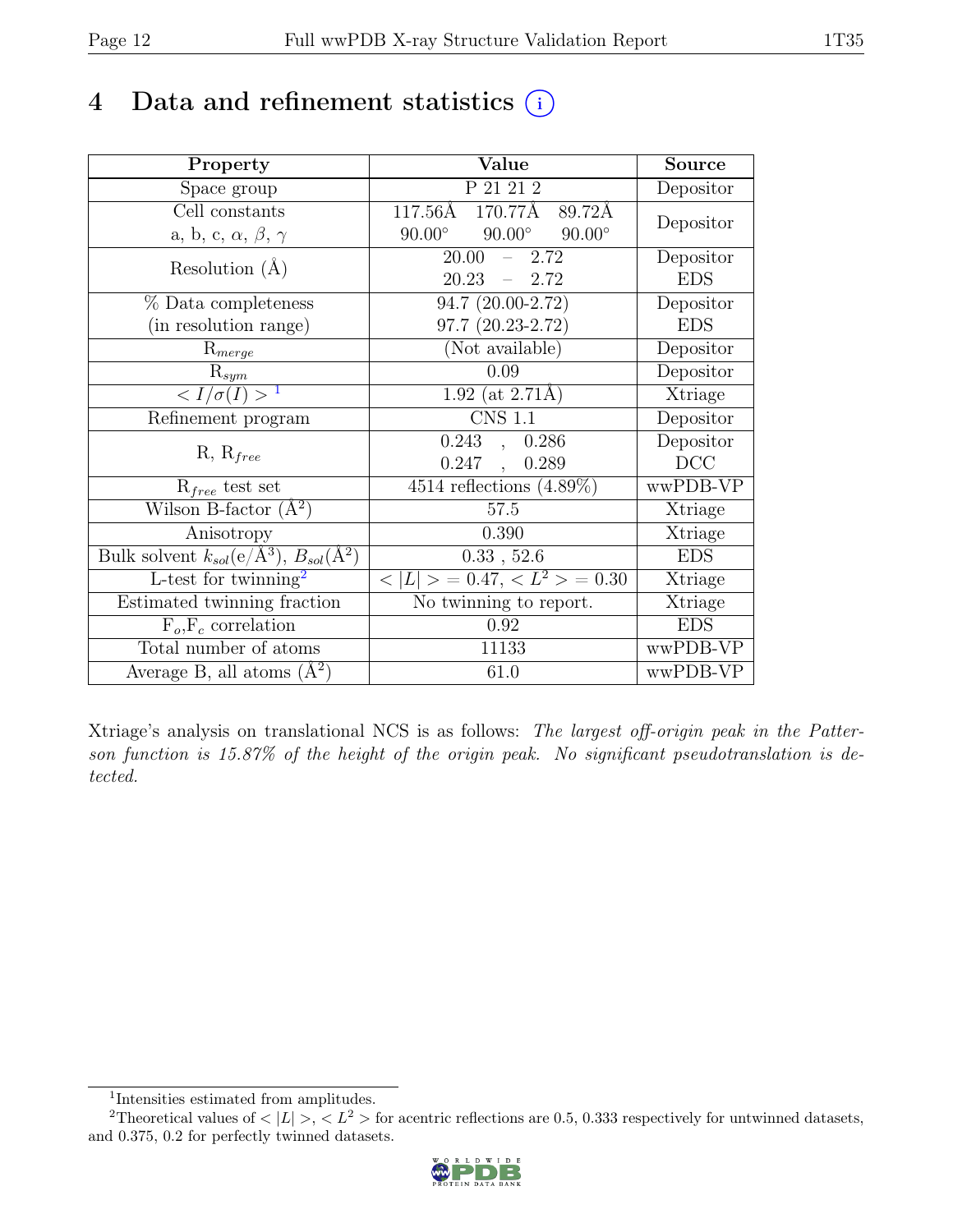# 5 Model quality  $(i)$

## 5.1 Standard geometry  $(i)$

Bond lengths and bond angles in the following residue types are not validated in this section: SO4

The Z score for a bond length (or angle) is the number of standard deviations the observed value is removed from the expected value. A bond length (or angle) with  $|Z| > 5$  is considered an outlier worth inspection. RMSZ is the root-mean-square of all Z scores of the bond lengths (or angles).

| Chain<br>Mol |      | <b>Bond lengths</b> |                    | Bond angles |                    |
|--------------|------|---------------------|--------------------|-------------|--------------------|
|              | RMSZ | Z   > 5             | RMSZ               | Z   > 5     |                    |
|              | А    | 0.50                | $1/1383$ $(0.1\%)$ | 0.60        | 0/1840             |
| 1            | В    | 0.46                | 0/1383             | 0.61        | 0/1840             |
|              | C    | 0.36                | 0/1383             | 0.52        | 0/1840             |
|              | D    | 0.37                | 0/1383             | 0.52        | 0/1840             |
|              | Е    | 0.53                | $1/1426$ $(0.1\%)$ | 0.66        | 0/1900             |
| 1            | F    | 0.48                | 0/1426             | 0.63        | $1/1900$ $(0.1\%)$ |
|              | G    | 0.41                | 0/1383             | 0.52        | 0/1840             |
|              | H    | 0.40                | /1383              | 0.52        | 0/1840             |
| All          | All  | 0.44                | $2/11150(0.0\%)$   | 0.58        | $1/14840(0.0\%)$   |

All (2) bond length outliers are listed below:

|  |  |                             | $\Box$ Mol   Chain   Res   Type   Atoms   $Z$   Observed(A)   Ideal(A) |      |
|--|--|-----------------------------|------------------------------------------------------------------------|------|
|  |  | $119$   CYS   CB-SG   -6.53 |                                                                        | 1.82 |
|  |  | $119$   CYS   CB-SG   -5.80 |                                                                        |      |

All (1) bond angle outliers are listed below:

|  |  |                             | $\vert$ Mol   Chain   Res   Type   Atoms   Z   Observed $\vert$ <sup>o</sup> )   Ideal $\vert$ <sup>o</sup> ) |        |
|--|--|-----------------------------|---------------------------------------------------------------------------------------------------------------|--------|
|  |  | $181$   TYR   N-CA-C   5.12 | 124.83                                                                                                        | 111.00 |

There are no chirality outliers.

There are no planarity outliers.

### 5.2 Too-close contacts  $(i)$

In the following table, the Non-H and H(model) columns list the number of non-hydrogen atoms and hydrogen atoms in the chain respectively. The H(added) column lists the number of hydrogen atoms added and optimized by MolProbity. The Clashes column lists the number of clashes within

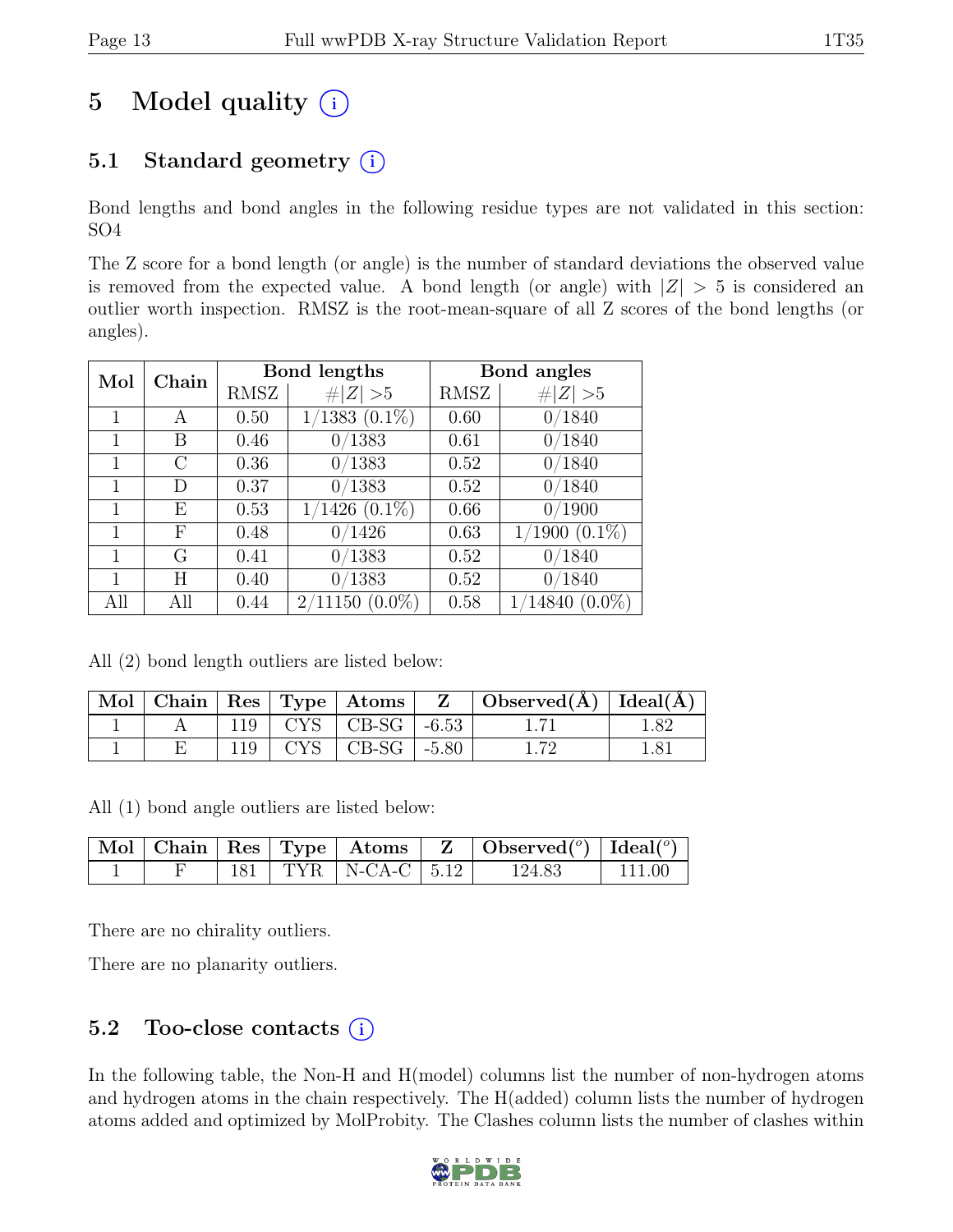| Mol            | Chain                   | $\bf Non-H$     | H (model)        | H(added)         | Clashes          | Symm-Clashes     |
|----------------|-------------------------|-----------------|------------------|------------------|------------------|------------------|
| $\mathbf{1}$   | $\bf{A}$                | 1367            | $\boldsymbol{0}$ | 1342             | $\overline{53}$  | $\theta$         |
| $\overline{1}$ | $\overline{B}$          | 1367            | $\boldsymbol{0}$ | 1342             | 58               | $\theta$         |
| $\overline{1}$ | $\overline{C}$          | 1367            | $\overline{0}$   | 1342             | $\overline{73}$  | $\theta$         |
| $\overline{1}$ | $\overline{D}$          | 1367            | $\overline{0}$   | 1342             | $\overline{75}$  | $\overline{1}$   |
| $\mathbf 1$    | E                       | 1408            | $\boldsymbol{0}$ | 1385             | $52\,$           | $\theta$         |
| $\overline{1}$ | $\overline{\mathrm{F}}$ | 1408            | $\boldsymbol{0}$ | 1385             | $\overline{46}$  | $\overline{0}$   |
| $\mathbf{1}$   | $\overline{G}$          | 1367            | $\overline{0}$   | 1342             | 67               | $\boldsymbol{0}$ |
| $\mathbf{1}$   | $\overline{H}$          | 1367            | $\overline{0}$   | 1342             | 64               | $\overline{0}$   |
| $\overline{2}$ | $\boldsymbol{A}$        | $10\,$          | $\overline{0}$   | $\boldsymbol{0}$ | $\theta$         | $\boldsymbol{0}$ |
| $\overline{2}$ | B                       | $\overline{5}$  | $\overline{0}$   | $\overline{0}$   | $\theta$         | $\theta$         |
| $\overline{2}$ | $\overline{C}$          | $\overline{5}$  | $\boldsymbol{0}$ | $\overline{0}$   | $\overline{0}$   | $\boldsymbol{0}$ |
| $\overline{2}$ | $\mathbf D$             | $\overline{15}$ | $\overline{0}$   | $\boldsymbol{0}$ | $\boldsymbol{0}$ | $\boldsymbol{0}$ |
| $\overline{2}$ | $\overline{\mathrm{E}}$ | $\overline{15}$ | $\overline{0}$   | $\overline{0}$   | $\overline{0}$   | $\overline{0}$   |
| $\overline{2}$ | $\overline{F}$          | $\overline{5}$  | $\overline{0}$   | $\overline{0}$   | $\theta$         | $\overline{0}$   |
| $\overline{2}$ | $\overline{\mathrm{G}}$ | $10\,$          | $\boldsymbol{0}$ | $\boldsymbol{0}$ | $\overline{1}$   | $\boldsymbol{0}$ |
| $\overline{2}$ | $\overline{\rm H}$      | $\overline{5}$  | $\overline{0}$   | $\overline{0}$   | $\overline{0}$   | $\theta$         |
| $\overline{3}$ | A                       | $\overline{5}$  | $\overline{0}$   | $\overline{0}$   | $\overline{0}$   | $\theta$         |
| $\overline{3}$ | $\overline{\mathbf{B}}$ | $\overline{8}$  | $\boldsymbol{0}$ | $\boldsymbol{0}$ | $\overline{1}$   | $\overline{0}$   |
| 3              | $\overline{C}$          | $\overline{4}$  | $\overline{0}$   | $\overline{0}$   | $\theta$         | $\overline{0}$   |
| $\overline{3}$ | $\mathbf{D}$            | $\overline{3}$  | $\overline{0}$   | $\overline{0}$   | $\overline{0}$   | $\boldsymbol{0}$ |
| $\overline{3}$ | $\overline{E}$          | $\overline{9}$  | $\boldsymbol{0}$ | $\overline{0}$   | $\overline{2}$   | $\theta$         |
| $\overline{3}$ | ${\bf F}$               | 12              | $\overline{0}$   | $\overline{0}$   | $\overline{1}$   | $\boldsymbol{0}$ |
| $\overline{3}$ | $\overline{\mathrm{G}}$ | $\overline{3}$  | $\overline{0}$   | $\overline{0}$   | $\overline{0}$   | $\theta$         |
| $\overline{3}$ | H                       | $\overline{1}$  | $\boldsymbol{0}$ | $\overline{0}$   | $\overline{0}$   | $\boldsymbol{0}$ |
| All            | All                     | 11133           | $\overline{0}$   | 10822            | 454              | $\overline{1}$   |

the asymmetric unit, whereas Symm-Clashes lists symmetry-related clashes.

The all-atom clashscore is defined as the number of clashes found per 1000 atoms (including hydrogen atoms). The all-atom clashscore for this structure is 21.

All (454) close contacts within the same asymmetric unit are listed below, sorted by their clash magnitude.

| Atom-1               | Atom-2              | Interatomic<br>distance $(A)$ | Clash<br>(A)<br>overlap |
|----------------------|---------------------|-------------------------------|-------------------------|
| 1:B:25:LEU:HD23      | 1:B:104:MSE:HE3     | 1.33                          | 1.05                    |
| 1:E:25:LEU:HD23      | 1:E:104:MSE:HE3     | 1.38                          | 1.01                    |
| 1:D:25:LEU:HD23      | 1: D: 104: MSE: HE2 | 1.42                          | 1.00                    |
| 1:C:166:SER:HB3      | 1:C:172:LEU:HG      | 1.45                          | 0.98                    |
| 1:A:53:ILE:HD11      | 1:A:60:ALA:HB2      | 1.49                          | 0.94                    |
| 1:H:142:MSE:HG3      | 1:H:143:MSE:CE      | 2.01                          | 0.91                    |
| 1:D:79:THR:HG23      | 1:H:125:ILE:HD11    | 1.58                          | 0.86                    |
| 1: D: 123: ILE: HD12 | 1:D:123:ILE:H       | 1.39                          | 0.85                    |

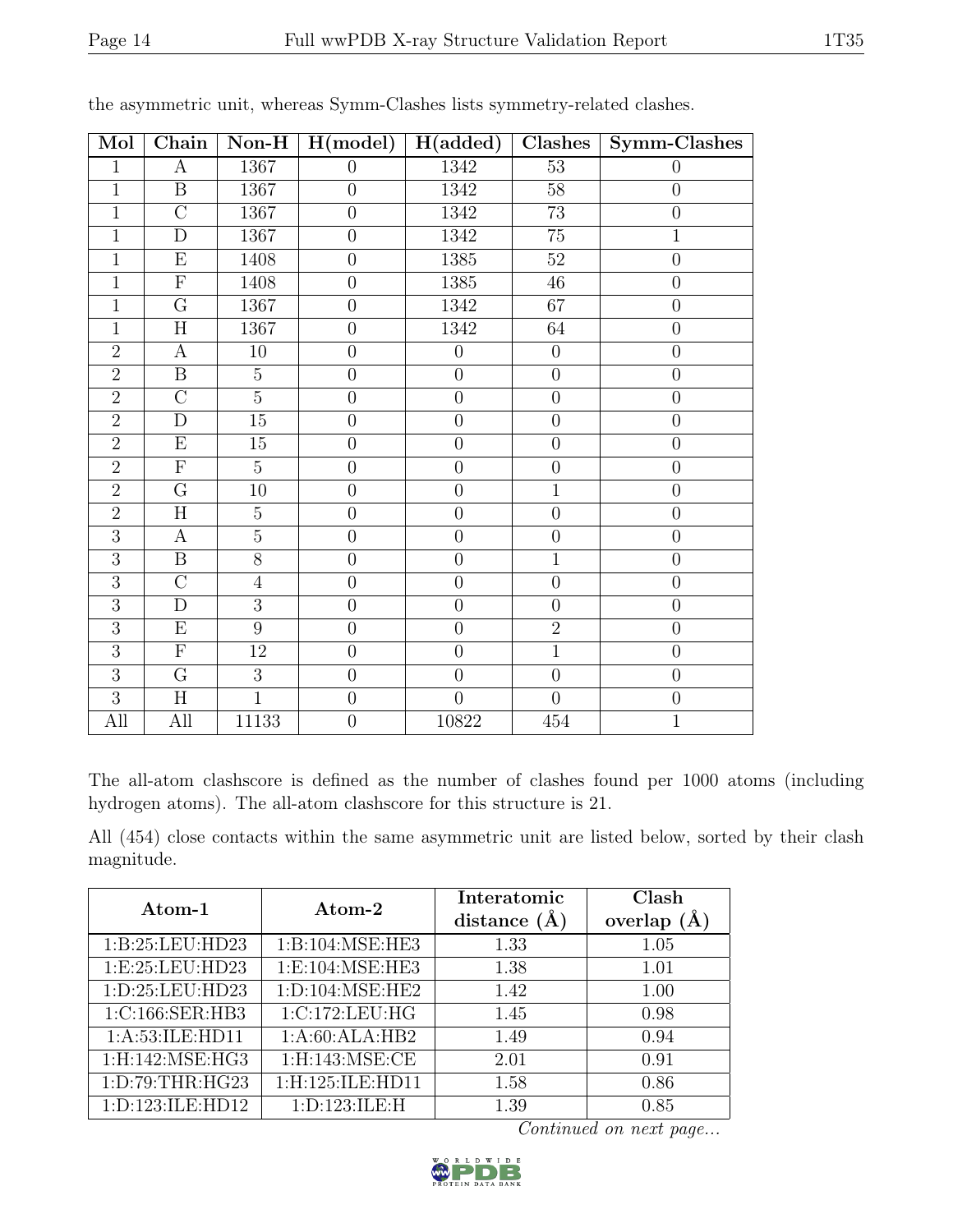| Continuea from previous page |                                 | Interatomic       | Clash         |
|------------------------------|---------------------------------|-------------------|---------------|
| Atom-1                       | Atom-2                          | distance $(A)$    | overlap $(A)$ |
| 1:H:142:MSE:HG3              | 1:H:143:MSE:HE3                 | 1.59              | 0.83          |
| 1:A:1:MSE:HE3                | 1:A:173:ILE:HG23                | $\overline{1.62}$ | 0.81          |
| 1: D:63: VAL: HG12           | 1: D: 90: ARG: HG3              | 1.62              | 0.81          |
| 1: C: 131: GLY: H            | 1:C:176:MSE:HE3                 | 1.46              | 0.79          |
| 1:B:42:ARG:HD3               | 1:B:76:GLN:HA                   | 1.65              | 0.78          |
| 1:B:115:PHE:HA               | 1:B:118:LEU:HD12                | 1.66              | 0.77          |
| 1:A:63:VAL:HG12              | 1: A:90: ARG: HG3               | 1.68              | 0.75          |
| 1:D:158:SER:O                | 1: D: 161: LYS: HG2             | 1.86              | 0.75          |
| 1:G:38:TYR:HA                | 1:G:94:MSE:HE3                  | 1.67              | 0.75          |
| 1: A:5: CYS:SG               | 1: A:94: MSE: HE2               | 2.26              | 0.75          |
| 1:B:143:MSE:HA               | 1:B:143:MSE:HE2                 | 1.67              | 0.75          |
| 1:G:140:GLU:HB2              | 1:G:141:PRO:HD3                 | 1.67              | 0.75          |
| 1:B:25:LEU:CD2               | 1:B:104:MSE:HE3                 | 2.15              | 0.75          |
| 1:B:104:MSE:HE2              | 1:B:133:TYR:CD2                 | 2.22              | 0.74          |
| 1:F:8:ALA:HB2                | 1:F:104:MSE:HB2                 | 1.69              | 0.74          |
| 1:F:16:GLU:OE2               | 1: F:20: ARG:HD3                | 1.87              | 0.74          |
| 1: A:116: GLU:O              | 1:A:119:CYS:HB3                 | 1.88              | 0.73          |
| 1:B:104:MSE:HE2              | 1:B:133:TYR:CE2                 | 2.24              | 0.73          |
| 1: H:51: ASP:O               | $1:$ H:55: $\overline{GLU:HG3}$ | 1.89              | 0.73          |
| 1:E:104:MSE:HE2              | 1: E: 133: TYR: CE2             | 2.25              | 0.72          |
| 1:G:8:ALA:HB2                | 1:G:104:MSE:HB2                 | 1.71              | 0.72          |
| 1:H:22:ALA:HB2               | 1:H:104:MSE:HE1                 | 1.70              | 0.72          |
| 1:C:59:THR:HG23              | 1:C:79:THR:HG21                 | 1.71              | 0.71          |
| 1: A:1: MSE: HG3             | 1: A:177: GLN: HG3              | 1.73              | 0.71          |
| 1:H:38:TYR:HA                | 1:H:94:MSE:HE3                  | 1.70              | 0.71          |
| 1: C: 113: GLU: O            | 1:C:117:VAL:HG23                | 1.91              | 0.70          |
| $1:$ F:38:TYR:HA             | 1:F:94:MSE:HE3                  | 1.72              | 0.70          |
| $1:$ F:32:GLN:HG3            | 3:F:203:HOH:O                   | 1.90              | 0.70          |
| 1:H:2:LYS:HA                 | 1:H:2:LYS:HE3                   | 1.72              | 0.70          |
| 1:C:22:ALA:HB2               | 1:C:104:MSE:HE1                 | 1.72              | 0.70          |
| 1:G:156:ASN:HD22             | 1:G:157:GLU:H                   | 1.38              | 0.69          |
| 1:E:115:PHE:O                | 1: E: 119: CYS: HB2             | 1.92              | 0.69          |
| 1:C:22:ALA:CB                | 1:C:104:MSE:HE1                 | 2.23              | 0.69          |
| 1:G:132:LEU:HD11             | 1:G:163:ILE:HD11                | 1.74              | 0.69          |
| 1:B:123:ILE:HD11             | 1: E: 73: VAL: HB               | 1.75              | 0.69          |
| 1:G:142:MSE:HE2              | 1:G:146:VAL:HG23                | 1.76              | 0.68          |
| 1: A:143: MSE: HA            | 1: A:143: MSE:HE2               | 1.76              | 0.68          |
| 1:A:122:GLN:OE1              | 1:A:158:SER:HB2                 | 1.94              | 0.67          |
| 1:C:140:GLU:HB2              | 1:C:141:PRO:HD3                 | 1.76              | 0.67          |
| 1: F:22: ALA: HA             | 1:F:104:MSE:HE1                 | 1.77              | 0.67          |
| 1:G:156:ASN:HD22             | 1:G:157:GLU:N                   | 1.94              | 0.67          |

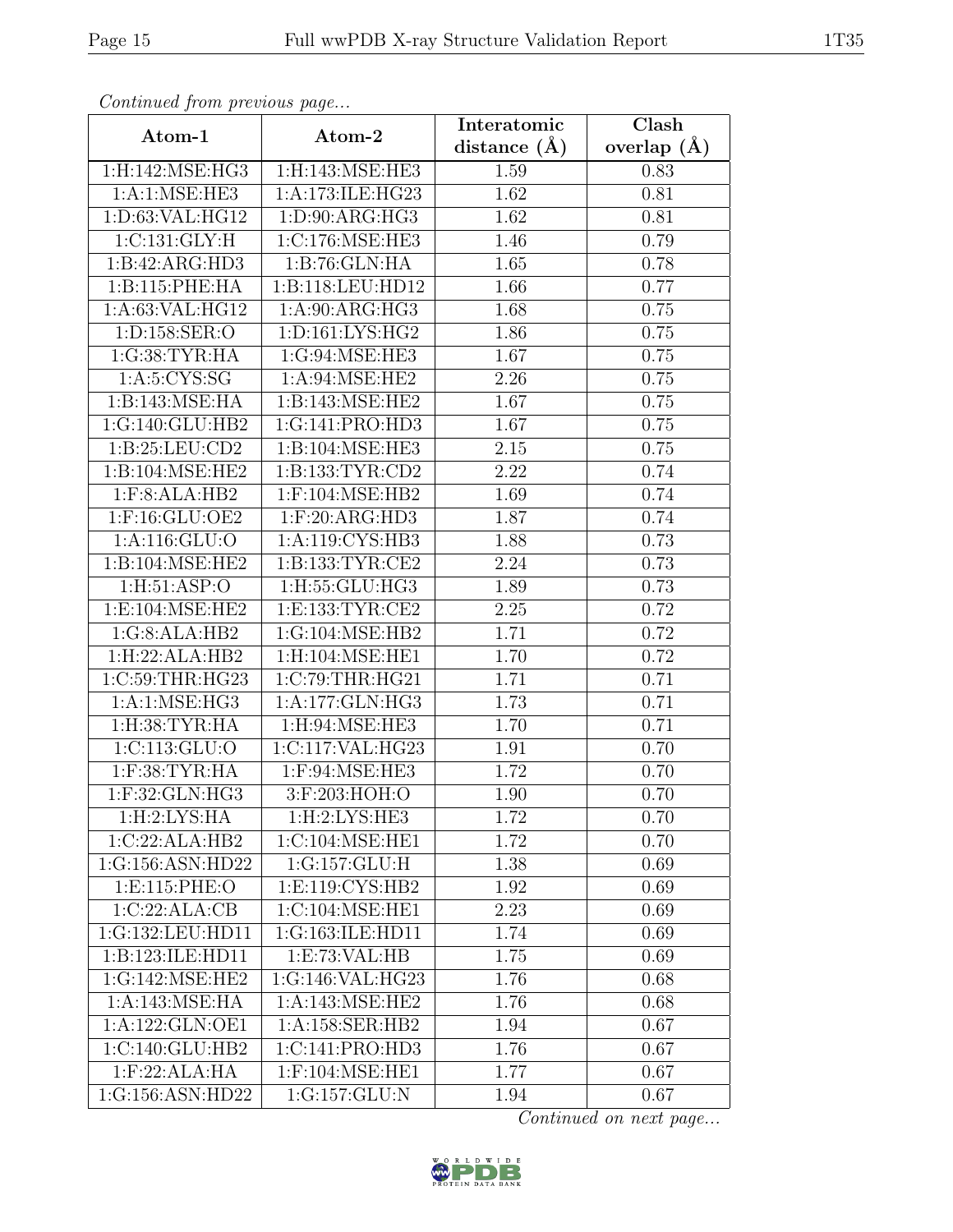| Continued from previous page |                              | Interatomic       | $\overline{\text{Clash}}$ |
|------------------------------|------------------------------|-------------------|---------------------------|
| Atom-1                       | Atom-2                       | distance $(A)$    | overlap $(A)$             |
| 1:D:6:VAL:HG22               | 1:D:102:ILE:HB               | 1.76              | 0.66                      |
| 1: E: 1: MSE: HE2            | 3:E:203:HOH:O                | $\overline{1.95}$ | 0.66                      |
| $1:$ F:104:MSE:HE3           | $1:$ F:133:TYR:CD2           | 2.29              | 0.66                      |
| 1: B:38: TYR: CZ             | 1:B:40:GLY:HA2               | 2.31              | 0.66                      |
| 1:G:158:SER:O                | 1:G:161:LYS:HG2              | 1.95              | 0.66                      |
| 1:H:142:MSE:HG3              | 1:H:143:MSE:HE2              | 1.77              | 0.65                      |
| 1:B:68:LEU:HA                | $1:C:90:A\overline{RG:HH21}$ | 1.58              | 0.65                      |
| 1: B:40: GLY:O               | 1:B:76:GLN:HG2               | 1.96              | 0.65                      |
| 1:D:129:PRO:C                | 1:D:130:ILE:HD12             | 2.18              | 0.65                      |
| 1:H:22:ALA:CB                | 1:H:104:MSE:HE1              | 2.26              | 0.64                      |
| 1:G:142:MSE:HE3              | 1:G:142:MSE:O                | 1.98              | 0.64                      |
| 1:G:5:CYS:SG                 | 1:G:94:MSE:HE2               | 2.37              | 0.64                      |
| 1:H:122:GLN:C                | 1:H:123:ILE:HD12             | 2.18              | 0.64                      |
| 1:F:118:LEU:HD21             | 1:F:163:ILE:HD11             | 1.79              | 0.64                      |
| 1:D:138:TYR:O                | 1:D:141:PRO:HD2              | 1.97              | 0.64                      |
| 1:E:8:ALA:HB2                | 1:E:104:MSE:HB2              | 1.78              | 0.64                      |
| 1:D:6:VAL:HG11               | 1:D:104:MSE:HE3              | 1.79              | 0.63                      |
| 1: A:38:TYR:HA               | 1:A:94:MSE:HE3               | 1.81              | 0.63                      |
| 1:A:115:PHE:O                | 1:A:119:CYS:HB2              | 2.00              | 0.62                      |
| 1:D:69:PHE:CE1               | 1:G:90:ARG:HD3               | 2.34              | 0.62                      |
| 1:B:38:TYR:HA                | 1:B:94:MSE:HE3               | 1.79              | 0.62                      |
| 1:C:114:LEU:HD21             | 1:C:132:LEU:HD11             | 1.80              | 0.62                      |
| 1:D:25:LEU:HD23              | 1: D: 104: MSE: CE           | 2.25              | 0.62                      |
| 1:H:8:ALA:HB2                | 1:H:104:MSE:HB2              | 1.81              | 0.62                      |
| 1:E:168:ARG:HB2              | 1: E: 171: GLU: HB2          | 1.80              | 0.61                      |
| 1:B:8:ALA:HB2                | 1:B:104:MSE:HB2              | 1.81              | 0.61                      |
| 1:C:120:TRP:HA               | 1:C:123:ILE:HD12             | 1.83              | 0.61                      |
| 1:G:64:MSE:HE2               | 1:G:68:LEU:HD11              | 1.82              | 0.61                      |
| 1:B:22:ALA:HA                | 1:B:104:MSE:HE1              | 1.82              | 0.61                      |
| 1:C:132:LEU:HD23             | 1:C:163:ILE:HG13             | 1.81              | 0.61                      |
| 1:H:61:ILE:HD12              | 1:H:61:ILE:N                 | 2.16              | 0.61                      |
| 1:D:104:MSE:HB3              | 1:D:105:PRO:HD2              | 1.83              | 0.61                      |
| 1:E:125:ILE:HG23             | 1: E: 126: HIS: H            | 1.65              | 0.61                      |
| 1:C:168:ARG:HD2              | 1:C:170:ASP:OD1              | 2.01              | 0.61                      |
| 1:C:4:ILE:O                  | 1:C:37:VAL:HG23              | 2.01              | 0.61                      |
| 1:C:114:LEU:HD23             | 1:C:142:MSE:HE1              | 1.83              | 0.60                      |
| 1:C:21:LYS:NZ                | 1:C:24:GLU:OE1               | 2.34              | 0.60                      |
| 1:E:115:PHE:CZ               | 1:E:145:MSE:HE1              | 2.36              | 0.60                      |
| 1: B:68:LEU:HA               | 1:C:90:ARG:NH2               | 2.16              | 0.60                      |
| 1:C:133:TYR:HD1              | 1:C:172:LEU:HD12             | 1.66              | 0.60                      |
| 1: D:54: MSE: HA             | 1:D:54:MSE:HE2               | 1.83              | 0.60                      |

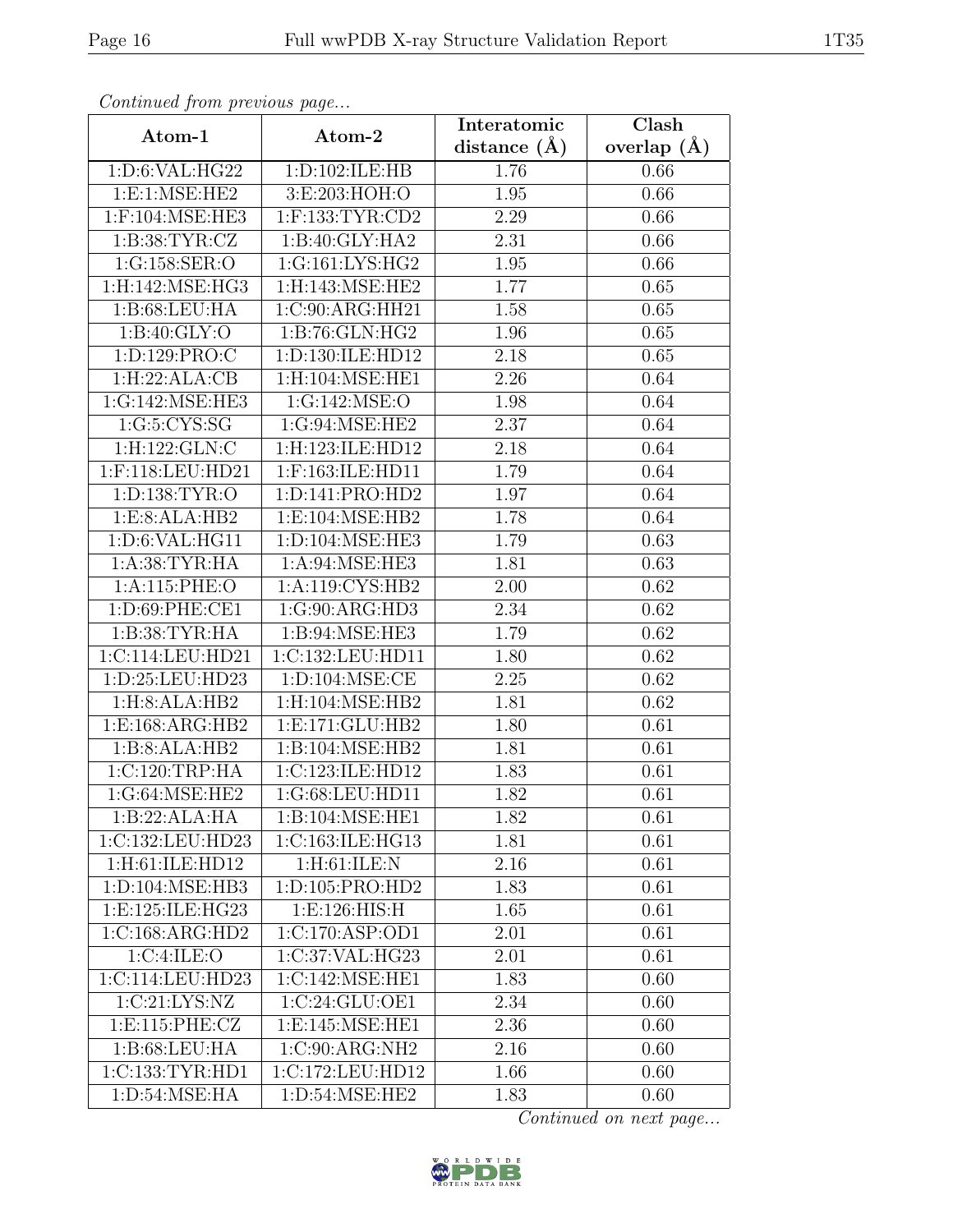| Continued from previous page |                     | Interatomic    | Clash         |
|------------------------------|---------------------|----------------|---------------|
| Atom-1                       | Atom-2              | distance $(A)$ | overlap $(A)$ |
| 1:B:142:MSE:SE               | 1:B:143:MSE:HE3     | 2.51           | 0.60          |
| 1: E: 138: TYR: O            | 1: E: 141: PRO: HD2 | 2.00           | 0.60          |
| 1: A:38: TYR: HA             | 1: A:94: MSE:CE     | 2.32           | 0.60          |
| 1: E:25: LEU:CD2             | 1:E:104:MSE:HE3     | 2.23           | 0.59          |
| 1:E:158:SER:O                | 1:E:161:LYS:HG2     | 2.02           | 0.59          |
| 1:G:142:MSE:HE3              | 1:G:145:MSE:HB2     | 1.84           | 0.59          |
| 1:E:104:MSE:HE2              | 1:E:133:TYR:CD2     | 2.37           | 0.59          |
| 1: E: 1: MSE: HG3            | 1:E:2:LYS:N         | 2.17           | 0.59          |
| 1:E:27:VAL:O                 | 1:E:31:GLU:HG3      | 2.03           | 0.59          |
| 1: D: 171: GLU: O            | 1:D:175:GLN:HG3     | 2.01           | 0.59          |
| $1:$ H:133:TYR:OH            | 1:H:169:PRO:HG3     | 2.02           | 0.59          |
| 1:H:49:ILE:O                 | 1:H:53:ILE:HG13     | 2.02           | 0.59          |
| 1:C:151:GLN:O                | 1:C:151:GLN:HG3     | 2.00           | 0.59          |
| 1:D:140:GLU:HB2              | 1:D:141:PRO:HD3     | 1.84           | 0.59          |
| 1: D:46: MSE: HA             | 1:D:49:ILE:HD12     | 1.84           | 0.59          |
| 1:H:16:GLU:OE2               | 1: H:20: ARG:HD3    | 2.02           | 0.59          |
| 1:H:24:GLU:HG2               | 1:H:169:PRO:HG2     | 1.83           | 0.59          |
| 1: E:115: PHE: CE1           | 1:E:142:MSE:HE1     | 2.38           | 0.58          |
| 1:F:140:GLU:HB2              | 1:F:141:PRO:HD3     | 1.85           | 0.58          |
| 1:C:27:VAL:HG22              | 1:C:56:ASN:ND2      | 2.19           | 0.58          |
| 1:D:130:ILE:HD12             | 1:D:130:ILE:N       | 2.19           | 0.58          |
| 1:B:74:VAL:HG22              | 1:D:123:ILE:HD11    | 1.86           | 0.58          |
| 1:B:73:VAL:HG11              | 1:B:81:LEU:HD22     | 1.85           | 0.57          |
| 1:C:146:VAL:O                | 1:C:150:ILE:HG13    | 2.04           | 0.57          |
| $1:$ F:115:PHE:HE1           | $1:$ F:142:MSE:HE1  | 1.67           | 0.57          |
| 1: B:28:TYR:O                | 1:B:32:GLN:HG2      | 2.04           | 0.57          |
| $1:$ F:104:MSE:HE3           | $1:$ F:133:TYR:HD2  | 1.69           | 0.57          |
| 1:A:84:VAL:HG21              | 1: A:90: ARG:HA     | 1.86           | 0.57          |
| 1:C:160:LEU:O                | 1:C:163:ILE:HG22    | 2.05           | 0.57          |
| 1:C:54:MSE:HE1               | 1:C:59:THR:HA       | 1.87           | 0.57          |
| 1: D:21: LYS: HB3            | 1: D: 133: TYR: CE2 | 2.38           | 0.57          |
| 1:G:134:ASN:O                | 1:G:167:SER:HB3     | 2.05           | 0.57          |
| 1:B:171:GLU:O                | 1:B:175:GLN:HG3     | 2.05           | 0.56          |
| 1:G:34:ILE:HD12              | 1:G:173:ILE:HD13    | 1.87           | 0.56          |
| 1:C:154:PHE:CE2              | 1: D: 105: PRO: HB2 | 2.41           | 0.56          |
| $1:$ F:171:GLU:O             | $1:$ F:175:GLN:HG3  | 2.06           | 0.56          |
| 1:F:157:GLU:HG3              | 1:F:160:LEU:HD12    | 1.88           | 0.56          |
| 1:D:136:ASN:ND2              | 1: D: 137: GLY: H   | 2.04           | 0.56          |
| 1:D:36:LEU:HD22              | 1:D:53:ILE:HD12     | 1.88           | 0.56          |
| 1:F:54:MSE:HE1               | $1:$ $F:59:THR:HA$  | 1.86           | 0.56          |
| 1:D:8:ALA:HB2                | 1:D:104:MSE:HB2     | 1.88           | 0.56          |

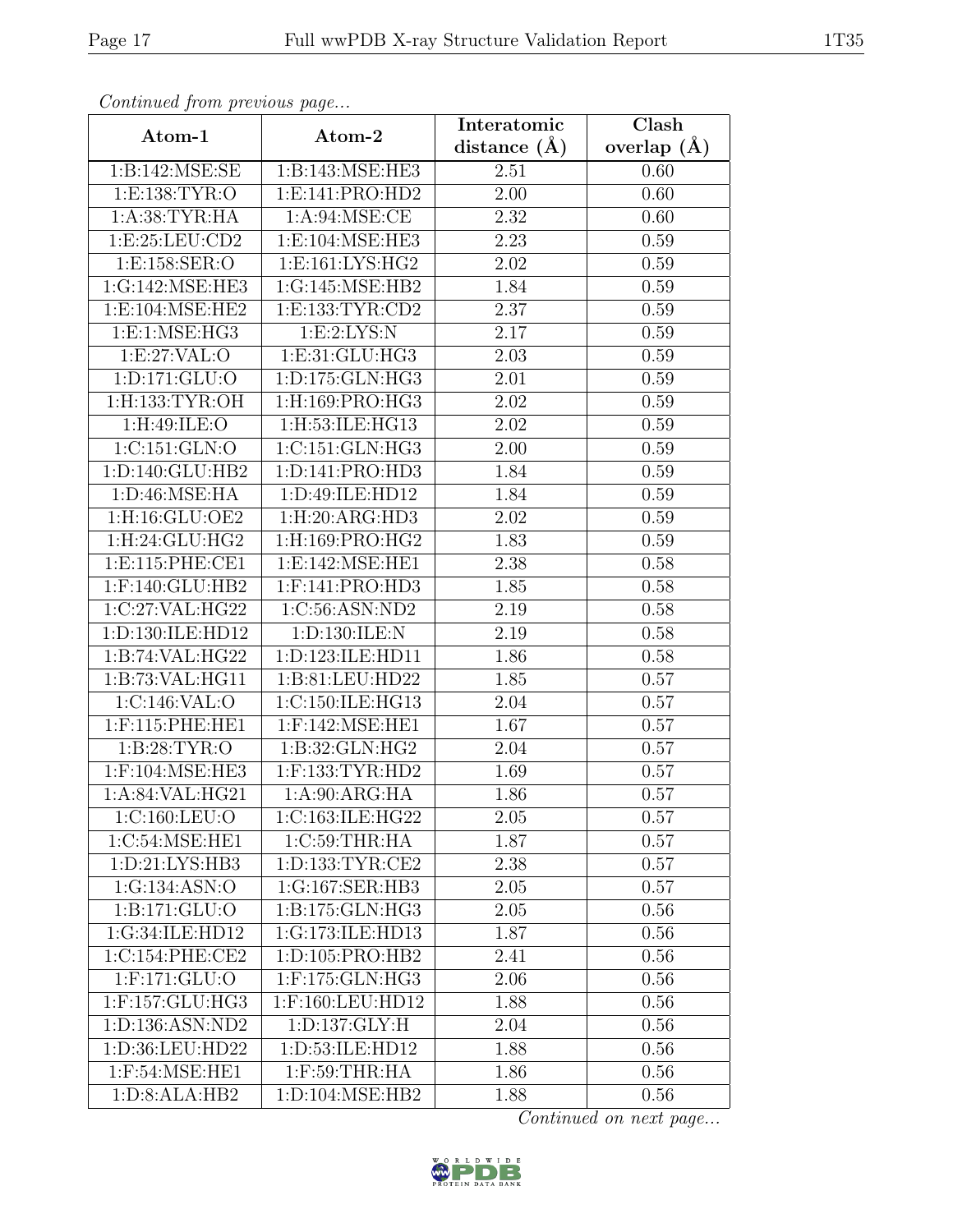| Continua from previous page |                     | Interatomic      | $\overline{\text{Clash}}$ |
|-----------------------------|---------------------|------------------|---------------------------|
| Atom-1                      | Atom-2              | distance $(\AA)$ | overlap $(A)$             |
| 1:E:22:ALA:HA               | 1:E:104:MSE:HE1     | 1.87             | 0.56                      |
| 1:G:1:MSE:HG2               | 1:G:2:LYS:HG3       | 1.87             | 0.56                      |
| 1: H: 140: GLU: HB2         | 1: H:141: PRO:HD3   | 1.88             | $0.56\,$                  |
| 1:A:115:PHE:CZ              | 1: A:145: MSE: HE1  | 2.41             | 0.55                      |
| 1:E:140:GLU:HB2             | 1: E: 141: PRO: HD3 | 1.87             | 0.55                      |
| 1:G:1:MSE:HE3               | 1:G:2:LYS:CD        | 2.36             | 0.55                      |
| $1:$ F:177:GLN:HA           | 1:F:177:GLN:HE21    | 1.70             | 0.55                      |
| 1:A:7:PHE:CE1               | 1:A:103:SER:HB2     | 2.41             | 0.55                      |
| $1:$ F:5:CYS:HB3            | $1:$ F:101:PHE:CD1  | 2.41             | 0.55                      |
| $1:$ H $:70:$ SER $:$ O     | 1:H:74:VAL:HG23     | 2.07             | 0.55                      |
| 1: A:1: MSE: CB             | 1:A:177:GLN:HE21    | 2.19             | 0.55                      |
| 1:G:24:GLU:O                | 1:G:27:VAL:HG22     | 2.07             | 0.55                      |
| 1:H:27:VAL:O                | 1:H:31:GLU:HG3      | 2.06             | 0.55                      |
| 1:G:142:MSE:CE              | 1:G:146:VAL:HG23    | 2.37             | 0.55                      |
| 1:H:148:TYR:O               | 1:H:152:GLU:HB2     | 2.06             | 0.55                      |
| 1:H:36:LEU:HD22             | 1:H:53:ILE:HD12     | 1.87             | 0.55                      |
| 1:G:1:MSE:HE3               | 1:G:2:LYS:HE2       | 1.89             | 0.55                      |
| 1:A:140:GLU:HB2             | 1:A:141:PRO:HD3     | 1.88             | 0.55                      |
| 1:G:134:ASN:HD21            | 1:G:137:GLY:HA2     | 1.70             | 0.55                      |
| 1:A:121:ALA:HB1             | 1: A: 162: LEU: CD1 | 2.37             | 0.54                      |
| 1:G:119:CYS:SG              | 1:H:109:GLY:HA2     | 2.47             | 0.54                      |
| 1:G:54:MSE:HE2              | 1:G:54:MSE:HA       | 1.89             | 0.54                      |
| 1: D:84: VAL: HG21          | 1: D:90: ARG:HA     | 1.88             | 0.54                      |
| $1:$ F:24:GLU:O             | $1:$ F:27:VAL:HG22  | 2.07             | 0.54                      |
| 1:C:138:TYR:O               | 1:C:141:PRO:HD2     | 2.07             | 0.54                      |
| 1: D: 24: GLU:O             | 1:D:27:VAL:HG22     | 2.07             | 0.54                      |
| 1:G:142:MSE:O               | 1:G:145:MSE:N       | 2.41             | 0.54                      |
| 1: H: 7: PHE: HA            | $1:$ H:46:MSE:SE    | 2.57             | 0.54                      |
| 1:B:138:TYR:O               | 1:B:141:PRO:HD2     | 2.08             | 0.54                      |
| 1:CI11:TYR:HB3              | 1:D:115:PHE:CE2     | 2.43             | 0.54                      |
| 1:A:115:PHE:CE1             | 1: A:145: MSE: HE1  | 2.43             | 0.54                      |
| 1: A:99: ASP:O              | 1:A:128:LYS:HB3     | 2.07             | 0.53                      |
| 1:H:134:ASN:ND2             | 1:H:137:GLY:HA2     | 2.23             | 0.53                      |
| 1:E:81:LEU:HD12             | 1:E:82:ILE:N        | 2.23             | 0.53                      |
| 1:E:5:CYS:HB3               | 1: E: 101: PHE: CD1 | 2.43             | 0.53                      |
| 1:D:75:HIS:NE2              | 1:G:10:SER:HB2      | 2.24             | 0.53                      |
| 1:G:47:GLY:O                | 1:G:51:ASP:HB2      | 2.08             | 0.53                      |
| 1:E:183:ILE:HG12            | 1:E:184:LEU:H       | 1.74             | 0.53                      |
| 1:C:28:TYR:CZ               | 1:C:170:ASP:HA      | 2.42             | 0.53                      |
| 1:B:70:SER:O                | 1:B:74:VAL:HG23     | 2.09             | 0.53                      |
| 1: D: 131: GLY: C           | 1:D:132:LEU:HD12    | 2.29             | 0.53                      |

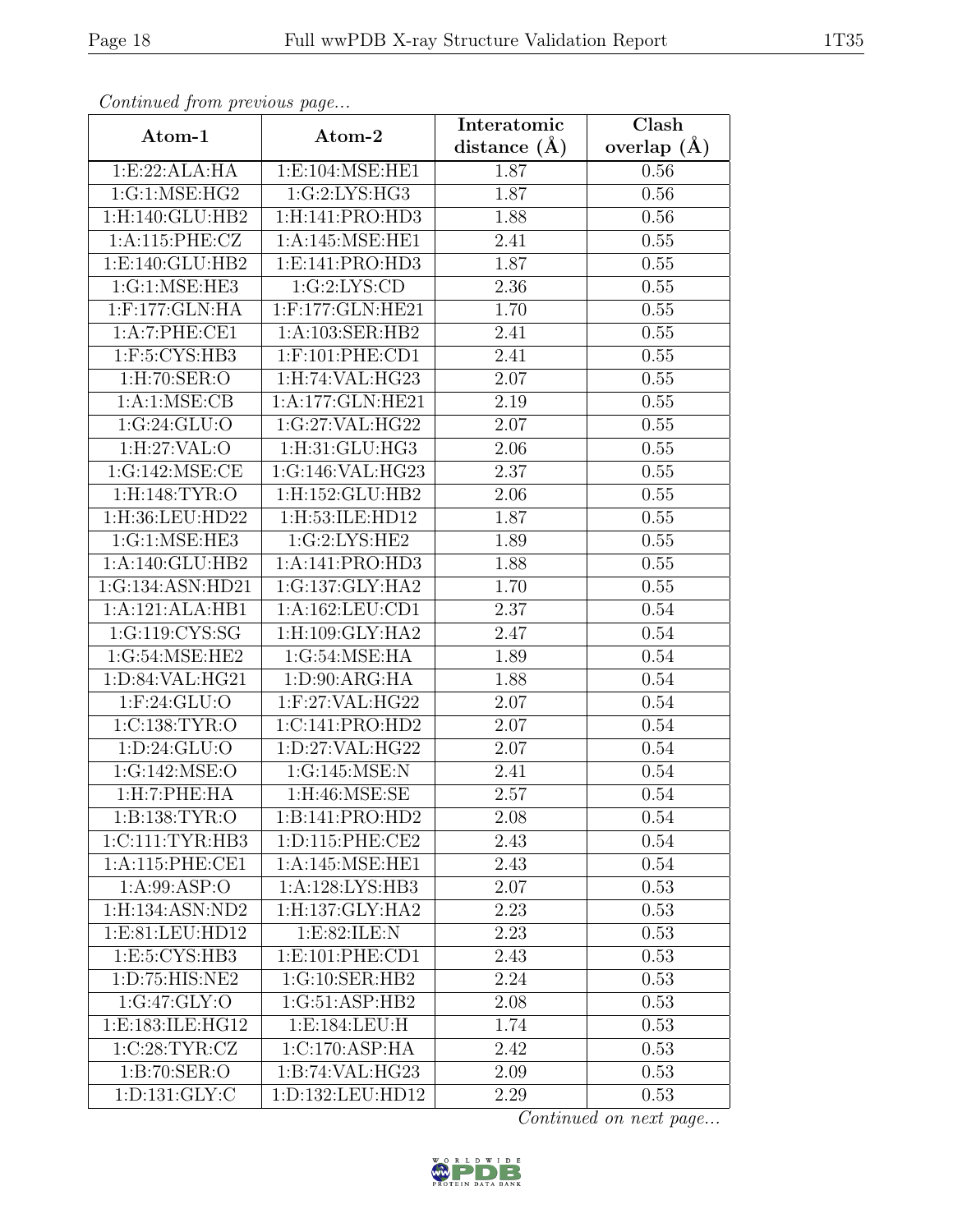| Continuea from previous page  |                              | Interatomic    | Clash         |
|-------------------------------|------------------------------|----------------|---------------|
| Atom-1                        | Atom-2                       | distance $(A)$ | overlap $(A)$ |
| 1:F:177:GLN:NE2               | 1:F:177:GLN:HA               | 2.24           | 0.53          |
| 1: A:116: GLU: HG2            | 1:B:112:GLU:HG3              | 1.90           | 0.53          |
| 1:A:125:ILE:HG23              | 1:A:126:HIS:CD2              | 2.43           | 0.53          |
| 1:C:99:ASP:O                  | 1:C:129:PRO:HD2              | 2.09           | 0.53          |
| 1:H:1:MSE:HG2                 | 1:H:2:LYS:NZ                 | 2.24           | 0.53          |
| 1:G:160:LEU:O                 | 1:G:160:LEU:HD13             | 2.09           | 0.53          |
| 1: D: 123: ILE: H             | 1: D: 123: ILE: CD1          | 2.16           | 0.52          |
| 1:E:142:MSE:HA                | $1:$ F:145:MSE:SE            | 2.59           | 0.52          |
| 1: E: 39: GLY:O               | 1: E:64: MSE:HG2             | 2.09           | 0.52          |
| $1:$ F: $21:LYS:HD3$          | $1:$ F:24:GLU:OE1            | 2.09           | 0.52          |
| $1:$ F:134:ASN:ND2            | $1:$ F:137:GLY:HA2           | 2.24           | 0.52          |
| 1:E:84:VAL:HG21               | 1:E:90:ARG:HA                | 1.91           | 0.52          |
| $1:$ F:104:MSE:HE3            | $1:$ F:133:TYR:CE2           | 2.44           | $0.52\,$      |
| 1:E:132:LEU:HD11              | 1:E:143:MSE:HE3              | 1.92           | 0.52          |
| 1:C:114:LEU:HD23              | 1:C:142:MSE:CE               | 2.40           | 0.52          |
| 1: D:69: PHE: HE1             | 1:G:90:ARG:HD3               | 1.74           | 0.52          |
| 1: D:21: LYS: HB3             | 1:D:133:TYR:HE2              | 1.74           | 0.52          |
| 1:E:134:ASN:HD21              | 1:E:137:GLY:HA2              | 1.75           | 0.52          |
| 1: D: 156: ASN: H             | 1:D:159:HIS:HD2              | 1.56           | 0.52          |
| 1:C:166:SER:HB3               | 1:C:172:LEU:CG               | 2.31           | 0.51          |
| 1:D:122:GLN:HG2               | 1:D:159:HIS:HE1              | 1.75           | 0.51          |
| 1:F:36:LEU:HB2                | 1:F:53:ILE:HD13              | 1.91           | 0.51          |
| 1:C:150:ILE:HG21              | 1:C:157:GLU:HG2              | 1.92           | 0.51          |
| $1:$ F:54:MSE:HA              | 1:F:54:MSE:HE2               | 1.92           | 0.51          |
| 1:E:24:GLU:HG2                | 1:E:169:PRO:HG2              | 1.92           | 0.51          |
| 1:A:171:GLU:O                 | 1:A:175:GLN:HG3              | 2.11           | 0.51          |
| 1:C:91:LYS:HZ2                | 1:C:116:GLU:HG2              | 1.75           | 0.51          |
| 1:G:6:VAL:HG22                | 1:G:102:ILE:HB               | 1.91           | 0.51          |
| 1:H:4:ILE:HG21                | 1:H:102:ILE:CD1              | 2.41           | 0.51          |
| 1:C:142:MSE:HG3               | 1:C:143:MSE:N                | 2.26           | 0.51          |
| 1: A:84:VAL:HG21              | 1: A:90: ARG:CA              | 2.40           | 0.51          |
| 1:C:113:GLU:O                 | 1:C:116:GLU:HB3              | 2.09           | 0.51          |
| 1:G:34:ILE:CD1                | 1:G:173:ILE:HD13             | 2.40           | 0.51          |
| $1: \overline{C:70:SER:O}$    | 1:C:74:VAL:HG23              | 2.11           | 0.51          |
| 1:F:36:LEU:HD22               | 1:F:53:ILE:HD12              | 1.93           | 0.51          |
| 1:B:22:ALA:HA                 | $1: \overline{B:104:MSE:CE}$ | 2.40           | 0.51          |
| 1:F:177:GLN:CA                | 1:F:177:GLN:HE21             | 2.24           | 0.51          |
| 1:C:91:LYS:HZ3                | 1:C:113:GLU:HG2              | 1.75           | 0.51          |
| 1:B:27:VAL:HG12               | 1:B:56:ASN:ND2               | 2.27           | 0.50          |
| $1: D: 170: \overline{ASP:O}$ | 1:D:174:GLU:HB2              | 2.11           | 0.50          |
| 1:E:16:GLU:O                  | 1:E:16:GLU:HG2               | 2.09           | 0.50          |

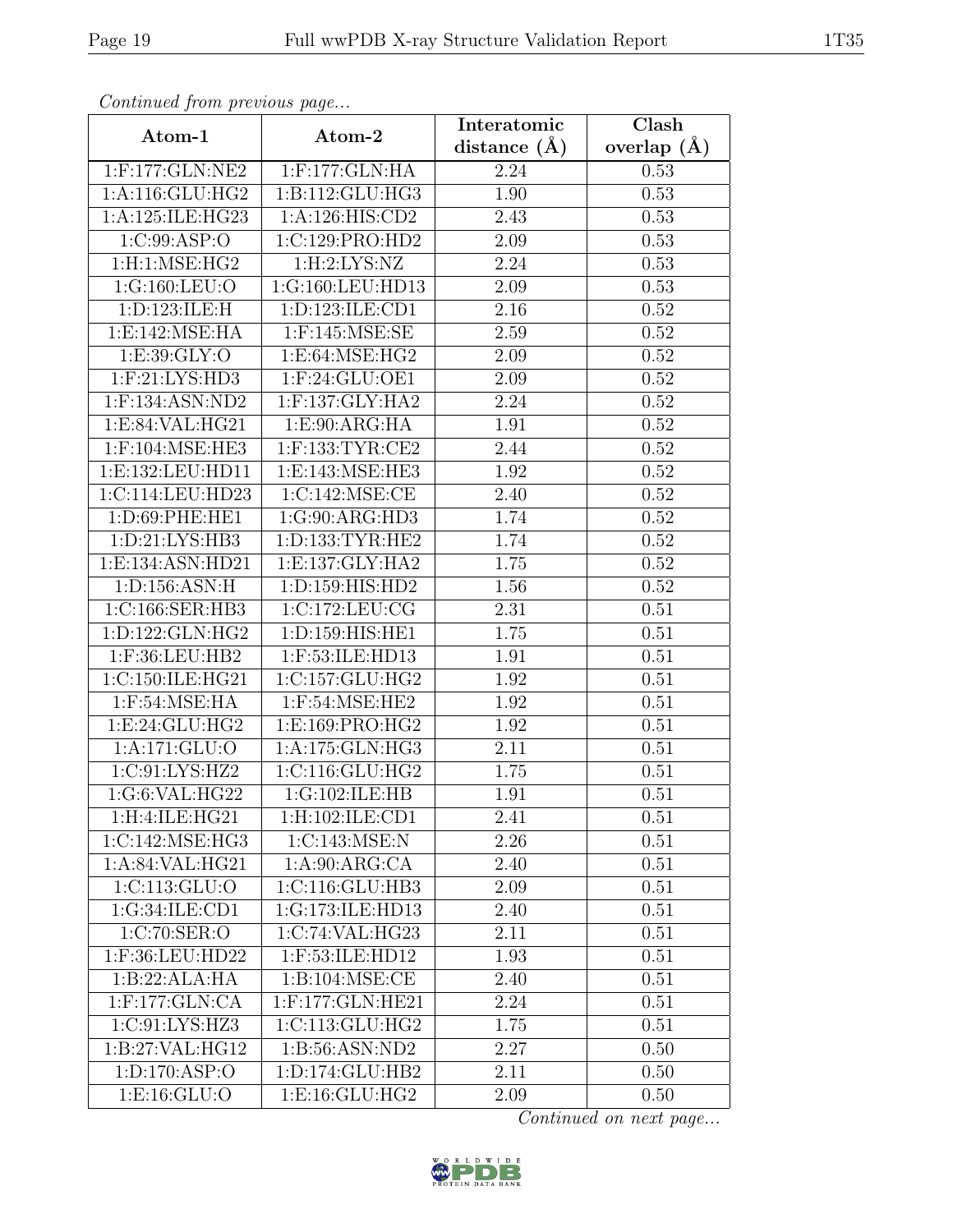| Continued from previous page |                                            | Interatomic       | $\overline{\text{Clash}}$ |  |
|------------------------------|--------------------------------------------|-------------------|---------------------------|--|
| Atom-1                       | Atom-2                                     | distance $(A)$    | overlap $(A)$             |  |
| 1:B:140:GLU:HB2              | 1:B:141:PRO:HD3                            | 1.93              | 0.50                      |  |
| 1:B:53:ILE:HG22              | 1:B:54:MSE:HE2                             | 1.92              | 0.50                      |  |
| 1: D: 142: MSE: HE2          | 1: D: 146: VAL: HG23                       | 1.93              | 0.50                      |  |
| 1:D:166:SER:HB2              | 1:D:172:LEU:HD23                           | 1.92              | 0.50                      |  |
| 1: F:22: ALA:CA              | $1:$ F:104:MSE:HE1                         | 2.41              | 0.50                      |  |
| 1:H:91:LYS:HE3               | 1: H: 113: GLU: HG3                        | 1.93              | 0.50                      |  |
| 1:G:159:HIS:HA               | 1:G:162:LEU:HD13                           | 1.93              | 0.50                      |  |
| 1:E:162:LEU:HD23             | 1:E:162:LEU:O                              | 2.12              | 0.50                      |  |
| 1: A:116: GLU: HG2           | 1: B: 112: GLU: CG                         | 2.42              | 0.50                      |  |
| 1:D:4:ILE:HG21               | 1:D:102:ILE:HD12                           | 1.93              | 0.50                      |  |
| 1:G:1:MSE:HG2                | 1:G:2:LYS:H                                | 1.77              | 0.50                      |  |
| 1:C:158:SER:O                | 1:C:161:LYS:HG2                            | 2.12              | 0.49                      |  |
| 1: D: 49: ILE: O             | 1:D:53:ILE:HG13                            | 2.11              | 0.49                      |  |
| 1:B:38:TYR:CE1               | 1:B:40:GLY:HA2                             | 2.46              | 0.49                      |  |
| 1:B:7:PHE:HA                 | 1: B:46: MSE:SE                            | 2.62              | 0.49                      |  |
| 1:G:1:MSE:HG2                | 1:G:2:LYS:N                                | 2.27              | 0.49                      |  |
| 1:A:134:ASN:OD1              | 1:A:137:GLY:HA2                            | 2.12              | 0.49                      |  |
| 1: D: 142: MSE: HE1          | 1: D: 145: MSE: HE2                        | 1.94              | 0.49                      |  |
| 1:D:160:LEU:HA               | 1:D:163:ILE:HG22                           | 1.95              | 0.49                      |  |
| 1:E:183:ILE:HG12             | 1:E:184:LEU:N                              | 2.27              | 0.49                      |  |
| 1:A:81:LEU:HD23              | 1: A:81: LEU: C                            | 2.33              | 0.49                      |  |
| 1:E:132:LEU:CD1              | 1:E:143:MSE:HE3                            | 2.43              | 0.49                      |  |
| 1:H:132:LEU:CD1              | 1:H:163:ILE:HD11                           | 2.42              | 0.49                      |  |
| 1:C:143:MSE:O                | 1:C:147:LYS:HB2                            | 2.13              | 0.49                      |  |
| 1:C:91:LYS:HD3               | 1:C:116:GLU:OE2                            | 2.12              | 0.49                      |  |
| 1:D:27:VAL:O                 | 1: D: 31: GLU: HG3                         | $\overline{2}.13$ | 0.49                      |  |
| 1:H:112:GLU:O                | 1:H:116:GLU:HB2                            | 2.13              | 0.49                      |  |
| 1:B:122:GLN:NE2              | 1:B:158:SER:HB2                            | 2.28              | 0.49                      |  |
| 1:CI11:TYR:HB3               | 1: D: 115: PHE: CD2                        | 2.48              | 0.49                      |  |
| 1:C:124:GLY:HA2              | 1:G:79:THR:O                               | 2.13              | 0.49                      |  |
| 1: A:145: MSE:HE3            | 1: B: 111: TYR: CE2                        | 2.48              | 0.48                      |  |
| 1:C:111:TYR:CE2              | 1:D:145:MSE:HE3                            | 2.48              | 0.48                      |  |
| 1: A:25:LEU:O                | 1:A:29:MSE:HG3                             | 2.13              | 0.48                      |  |
| 1:F:122:GLN:HE22             | 1:F:158:SER:HB2                            | 1.79              | 0.48                      |  |
| 1: D: 74: VAL: HG21          | 2:G:192:SO4:O1                             | 2.12              | 0.48                      |  |
| 1:G:170:ASP:O                | 1:G:174:GLU:HB2                            | 2.13              | 0.48                      |  |
| 1: D: 129: PRO: HB2          | 1:D:176:MSE:HE2                            | 1.95              | 0.48                      |  |
| 1:A:109:GLY:O                | 1: A:113: GLU: HG2                         | 2.13              | 0.48                      |  |
| 1: E: 22: ALA: HA            | 1: E: 104: MSE: CE                         | 2.44              | 0.48                      |  |
| 1:A:26:GLY:O                 | 1:A:53:ILE:HG22                            | 2.13              | 0.48                      |  |
| 1:H:22:ALA:CA                | $1:H:104:\overline{\text{MSE}:\text{HE1}}$ | 2.43              | 0.48                      |  |

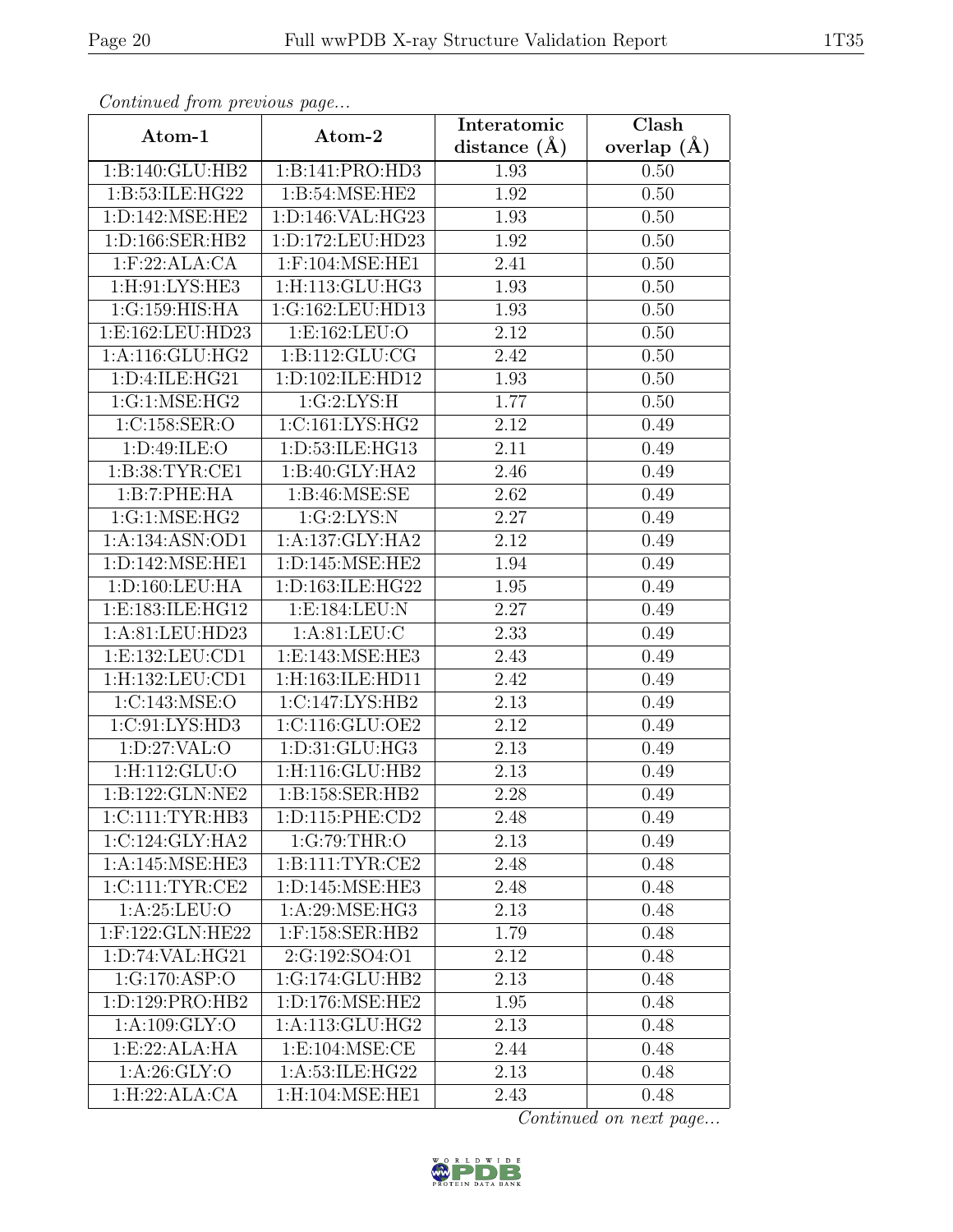| Continuea from previous page |                          | Interatomic       | $\overline{\text{Clash}}$ |  |
|------------------------------|--------------------------|-------------------|---------------------------|--|
| Atom-1                       | Atom-2                   | distance $(A)$    | overlap $(A)$             |  |
| 1:G:53:ILE:HG22              | 1:G:58:GLY:HA3           | 1.96              | 0.48                      |  |
| 1:H:122:GLN:O                | 1:H:123:ILE:HD12         | $\overline{2.13}$ | 0.48                      |  |
| 1: D: 113: GLU: O            | 1:D:117:VAL:HG23         | 2.13              | 0.48                      |  |
| 1: D:32: GLN:CA              | 1:D:32:GLN:HE21          | 2.26              | 0.48                      |  |
| 1:H:118:LEU:HD23             | 1:H:130:ILE:HD12         | 1.96              | 0.48                      |  |
| 1:A:27:VAL:HG23              | 1: A:28:TYR:N            | 2.29              | 0.48                      |  |
| 1:G:143:MSE:CE               | 1:G:143:MSE:HA           | 2.44              | 0.47                      |  |
| 1: D: 51: ASP: O             | 1:D:55:GLU:HB2           | 2.14              | 0.47                      |  |
| $1:$ F:111:TYR:CE1           | $1:$ F:142:MSE:HE3       | 2.49              | 0.47                      |  |
| 1:G:134:ASN:ND2              | 1:G:137:GLY:HA2          | 2.28              | 0.47                      |  |
| 1:C:134:ASN:ND2              | 1:C:139:PHE:H            | 2.13              | 0.47                      |  |
| 1: E: 139: PHE: HA           | 3:E:198:HOH:O            | 2.15              | 0.47                      |  |
| 1:H:42:ARG:HH11              | 1: H:42: ARG:HB2         | 1.80              | 0.47                      |  |
| 1:H:166:SER:HB3              | $1:$ H:172:LEU:HB2       | 1.95              | 0.47                      |  |
| 1: D:28: TYR: CZ             | 1: D: 32: GLN: HG3       | 2.49              | 0.47                      |  |
| 1:G:156:ASN:ND2              | 1:G:157:GLU:N            | 2.62              | 0.47                      |  |
| 1: D: 23: ALA: O             | 1: D: 27: VAL: HG13      | 2.15              | 0.47                      |  |
| 1:H:103:SER:HB3              | 1:H:132:LEU:HD23         | 1.97              | 0.47                      |  |
| 1:H:4:ILE:HG21               | 1:H:102:ILE:HD12         | 1.95              | 0.47                      |  |
| 1:A:134:ASN:CG               | 1: A: 137: GLY: HA2      | 2.35              | 0.47                      |  |
| 1:H:28:TYR:CZ                | 1:H:170:ASP:HA           | 2.49              | 0.47                      |  |
| 1:C:39:GLY:O                 | 1:C:64:MSE:HG2           | 2.15              | 0.46                      |  |
| 1:F:74:VAL:HG22              | 1:G:123:ILE:HD11         | 1.97              | 0.46                      |  |
| 1:G:28:TYR:CZ                | 1:G:32:GLN:HG3           | 2.49              | 0.46                      |  |
| 1:D:4:ILE:HD12               | 1:D:29:MSE:HE3           | 1.96              | 0.46                      |  |
| 1: E: 116: GLU:O             | 1:E:119:CYS:HB3          | 2.15              | 0.46                      |  |
| 1:H:54:MSE:HE1               | $1:$ H $:59:$ THR $:$ HA | 1.98              | 0.46                      |  |
| 1:A:21:LYS:HG3               | 1:A:135:VAL:HG13         | 1.98              | 0.46                      |  |
| 1:F:27:VAL:HG23              | $1:$ F:28:TYR:N          | 2.30              | 0.46                      |  |
| 1:H:35:GLY:HA2               | 1: H:59: THR: HG23       | 1.98              | 0.46                      |  |
| 1: A:5: CYS: HA              | 1:A:37:VAL:HG13          | 1.97              | 0.46                      |  |
| 1:C:111:TYR:CE1              | 1:C:142:MSE:HE2          | 2.51              | 0.46                      |  |
| 1: D: 78: LEU: HD12          | 1: D: 81: LEU: HB2       | 1.98              | 0.46                      |  |
| 1:E:140:GLU:N                | 1:E:141:PRO:CD           | 2.79              | 0.46                      |  |
| 1:B:137:GLY:O                | 1:B:140:GLU:HG2          | 2.16              | 0.46                      |  |
| 1:C:127:GLN:HE22             | 1:C:162:LEU:HD11         | 1.81              | 0.46                      |  |
| 1:C:27:VAL:HG22              | 1:C:56:ASN:HD21          | 1.81              | 0.46                      |  |
| 1:D:81:LEU:HD13              | 1:D:81:LEU:O             | 2.16              | 0.46                      |  |
| 1:B:123:ILE:HD13             | 1:E:81:LEU:HD23          | 1.97              | 0.46                      |  |
| 1:C:8:ALA:HB2                | 1:C:104:MSE:HB2          | 1.97              | 0.46                      |  |
| 1:D:142:MSE:HE3              | 1:D:142:MSE:HA           | 1.98              | 0.46                      |  |

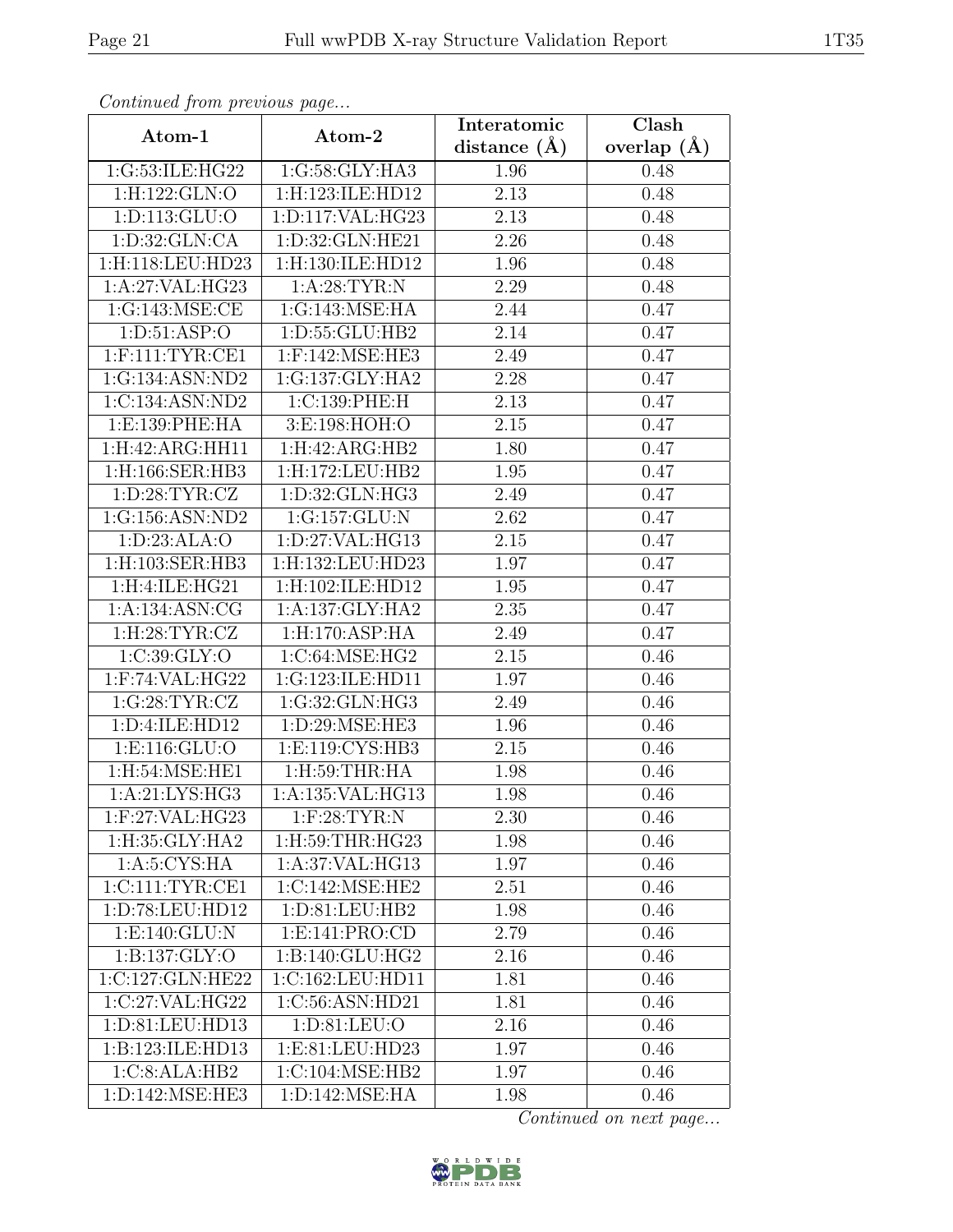| Continuea from previous page |                                                       | Interatomic    | Clash         |  |
|------------------------------|-------------------------------------------------------|----------------|---------------|--|
| Atom-1                       | Atom-2                                                | distance $(A)$ | overlap $(A)$ |  |
| 1: F: 8: ALA: CB             | 1:F:104:MSE:HB2                                       | 2.42           | 0.46          |  |
| 1:G:104:MSE:O                | 1:G:105:PRO:C                                         | 2.54           | 0.46          |  |
| 1:H:124:GLY:O                | 1:H:127:GLN:HG3                                       | 2.16           | 0.46          |  |
| 1:A:138:TYR:O                | 1:A:141:PRO:HD2                                       | 2.15           | 0.46          |  |
| 1:A:38:TYR:CD2               | 1:A:46:MSE:HE2                                        | 2.50           | 0.46          |  |
| 1:A:90:ARG:HD3               | 1:E:69:PHE:CE1                                        | 2.51           | 0.46          |  |
| 1:C:14:GLY:N                 | 1:D:152:GLU:O                                         | 2.49           | 0.46          |  |
| $1:$ F:138:TYR:O             | $1:$ F:141:PRO:HD2                                    | 2.15           | 0.46          |  |
| $1:$ F: $7:$ PHE: $HA$       | $1:$ F:46:MSE:SE                                      | 2.66           | 0.46          |  |
| 1:G:142:MSE:HE2              | $1:G:146:\overline{\text{VAL}:C}\overline{\text{G2}}$ | 2.45           | 0.46          |  |
| 1:C:21:LYS:HD3               | 1:C:135:VAL:HG22                                      | 1.99           | 0.45          |  |
| 1:B:69:PHE:CD1               | 1:C:87:MSE:HE1                                        | 2.51           | 0.45          |  |
| 1:E:125:ILE:HG23             | 1: E: 126: HIS: N                                     | 2.30           | 0.45          |  |
| 1:G:173:ILE:O                | 1:G:177:GLN:HG3                                       | 2.16           | 0.45          |  |
| 1:H:1:MSE:HG2                | 1:H:2:LYS:HZ1                                         | 1.81           | 0.45          |  |
| 1:H:39:GLY:O                 | $1:$ H:64:MSE:HG2                                     | 2.16           | 0.45          |  |
| 1: A:49: ILE: O              | 1:A:53:ILE:HG23                                       | 2.16           | 0.45          |  |
| 1:C:121:ALA:HB1              | 1:C:162:LEU:CD1                                       | 2.47           | 0.45          |  |
| 1:A:1:MSE:HB3                | 1:A:177:GLN:HE21                                      | 1.82           | 0.45          |  |
| 1:A:53:ILE:HG13              | 1: A:54: MSE:N                                        | 2.31           | 0.45          |  |
| 1:C:127:GLN:NE2              | 1:C:162:LEU:HD11                                      | 2.32           | 0.45          |  |
| 1: D: 142: MSE: O            | 1:D:146:VAL:HG23                                      | 2.16           | 0.45          |  |
| 1:H:22:ALA:HA                | 1:H:104:MSE:HE1                                       | 1.98           | 0.45          |  |
| $1:$ F:70:SER:O              | 1:F:74:VAL:HG23                                       | 2.17           | 0.45          |  |
| 1:D:84:VAL:HG21              | 1: D:90: ARG:CA                                       | 2.47           | 0.45          |  |
| 1:G:28:TYR:CD2               | 1:G:173:ILE:HD12                                      | 2.52           | 0.45          |  |
| 1:H:114:LEU:HD21             | 1:H:132:LEU:HD21                                      | 1.99           | 0.45          |  |
| 1:B:123:ILE:HG22             | 1:B:124:GLY:N                                         | 2.32           | 0.45          |  |
| 1:A:112:GLU:OE2              | 1:B:112:GLU:OE2                                       | 2.34           | 0.45          |  |
| 1:E:134:ASN:ND2              | 1: E: 137: GLY: HA2                                   | 2.32           | 0.45          |  |
| $1:$ F:15:ASN:OD1            | $1:$ F:16: $GLU:$ N                                   | 2.50           | 0.45          |  |
| $1:$ F:27:VAL:HG12           | 1:F:56:ASN:ND2                                        | 2.32           | 0.45          |  |
| 1:G:29:MSE:HE2               | 1:G:34:ILE:CG2                                        | 2.47           | 0.45          |  |
| 1:G:38:TYR:CD1               | 1:G:38:TYR:N                                          | 2.85           | 0.45          |  |
| 1:G:49:ILE:O                 | 1:G:53:ILE:HG13                                       | 2.17           | 0.45          |  |
| 1:C:121:ALA:HB1              | 1:C:162:LEU:HD13                                      | 1.98           | 0.44          |  |
| 1:G:1:MSE:HE2                | 1:G:99:ASP:CG                                         | 2.37           | 0.44          |  |
| 1:C:19:LYS:O                 | 1:C:48:THR:HG21                                       | 2.17           | 0.44          |  |
| 1: E: 143: MSE: HE2          | 1:E:143:MSE:HA                                        | 1.98           | 0.44          |  |
| 1:E:1:MSE:HG3                | 1:E:2:LYS:H                                           | 1.82           | 0.44          |  |
| 1:D:122:GLN:CG               | $1: D: 159: H \overline{IS:H} \overline{E1}$          | 2.31           | 0.44          |  |

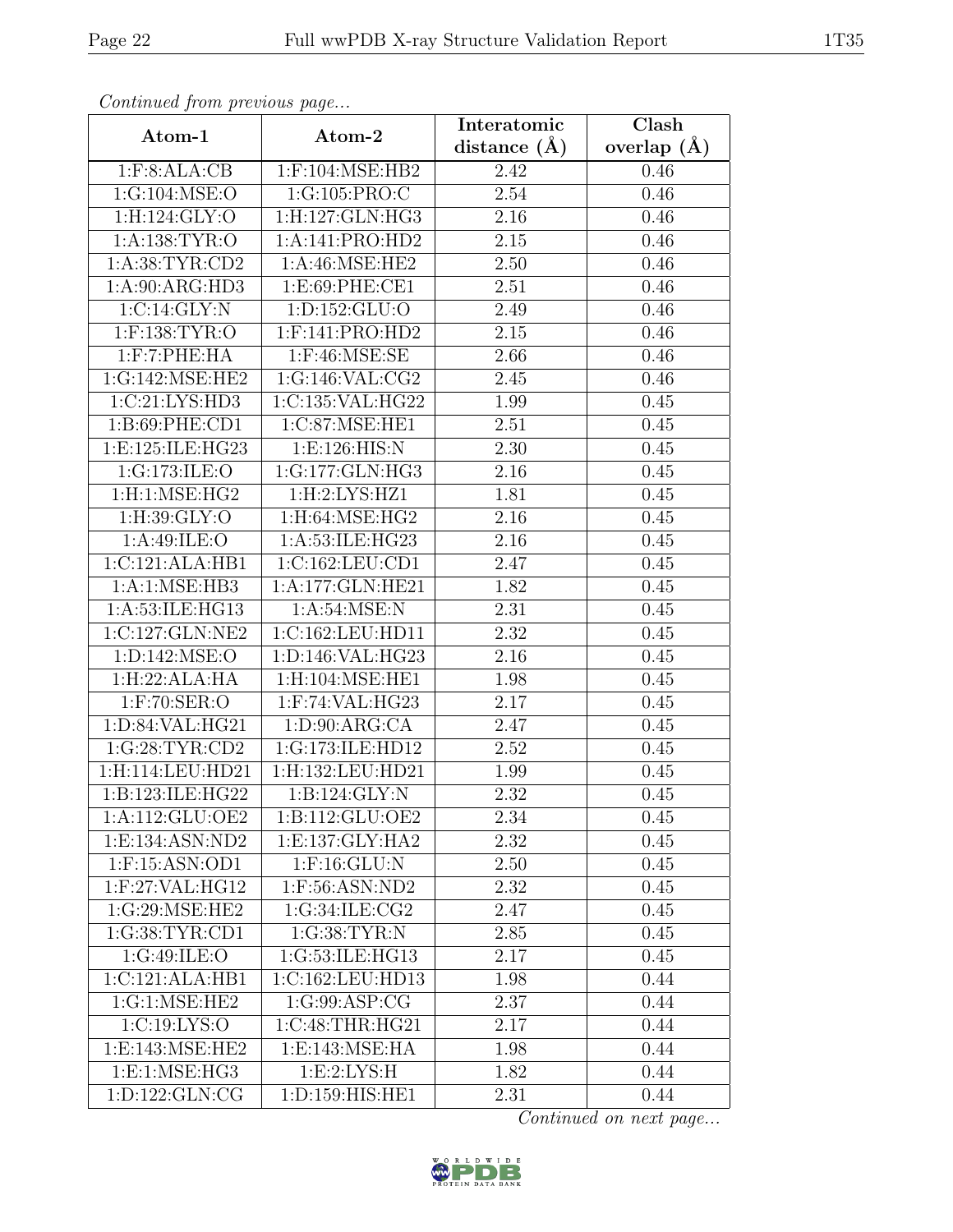| Continued from previous page |                   | Interatomic    | Clash             |
|------------------------------|-------------------|----------------|-------------------|
| Atom-1                       | Atom-2            | distance $(A)$ | overlap $(A)$     |
| 1: D:50: ALA:O               | 1:D:54:MSE:HG2    | 2.18           | 0.44              |
| 1:G:140:GLU:N                | 1:G:141:PRO:CD    | 2.80           | 0.44              |
| 1:B:54:MSE:HE1               | 1: B:59:THR:CA    | 2.48           | 0.44              |
| 1:D:115:PHE:CZ               | 1:D:145:MSE:HE1   | 2.53           | $\overline{0.44}$ |
| 1: D: 45: LEU: O             | 1:D:49:ILE:HG13   | 2.17           | 0.44              |
| 1:B:36:LEU:HD22              | 1:B:53:ILE:HD12   | 1.98           | 0.44              |
| 1: D: 140: GLU: N            | 1:D:141:PRO:CD    | 2.80           | 0.44              |
| 1:B:27:VAL:HG23              | 1:B:28:TYR:N      | 2.33           | 0.44              |
| 1:B:42:ARG:HG2               | 1:B:42:ARG:HH11   | 1.83           | 0.44              |
| 1:C:90:ARG:O                 | 1:C:94:MSE:HB2    | 2.17           | 0.44              |
| 1:G:142:MSE:O                | 1:G:145:MSE:HB2   | 2.18           | 0.44              |
| 1:H:84:VAL:HG13              | 1: H:89: GLU:CB   | 2.47           | 0.44              |
| 1: A:113: GLU: HG2           | 1:A:113:GLU:H     | 1.49           | 0.43              |
| 1: B: 111: TYR: CD1          | 1:B:142:MSE:HE2   | 2.53           | 0.43              |
| 1:B:111:TYR:HDI              | 1:B:142:MSE:HE2   | 1.83           | 0.43              |
| 1: E: 2: LYS: HA             | 1: E: 2: LYS: HD2 | 1.82           | 0.43              |
| 1:G:25:LEU:O                 | 1:G:29:MSE:HG3    | 2.18           | 0.43              |
| 1:H:38:TYR:CE2               | 1:H:40:GLY:HA2    | 2.53           | 0.43              |
| 1:D:36:LEU:HB2               | 1:D:53:ILE:CD1    | 2.49           | 0.43              |
| 1:CI111:TYR:CZ               | 1:D:145:MSE:HE3   | 2.54           | 0.43              |
| 1: C: 171: GLU:O             | 1:C:175:GLN:HG3   | 2.17           | 0.43              |
| 1:H:53:ILE:HG22              | 1:H:58:GLY:HA3    | 2.01           | 0.43              |
| 1:E:121:ALA:O                | 1:E:127:GLN:HG2   | 2.19           | 0.43              |
| 1:G:122:GLN:HB2              | 1:G:159:HIS:NE2   | 2.34           | 0.43              |
| 1: A:38:TYR:CA               | 1:A:94:MSE:HE3    | 2.48           | 0.43              |
| 1: B:39: GLY:O               | 1: B:64: MSE: HG2 | 2.19           | 0.43              |
| 1:C:22:ALA:CA                | 1:C:104:MSE:HE1   | 2.48           | 0.43              |
| 1:D:136:ASN:CG               | 1: D: 137: GLY: H | 2.22           | 0.43              |
| 1:D:32:GLN:HE21              | 1:D:32:GLN:HA     | 1.84           | 0.43              |
| $1:$ F:54:MSE:O              | $1:$ F:56:ASN:N   | 2.52           | 0.43              |
| 1:H:150:ILE:C                | 1: H: 152: GLU: H | 2.22           | 0.43              |
| 1:A:121:ALA:HB1              | 1:A:162:LEU:HD13  | 2.00           | 0.43              |
| 1: B: 53: ILE: HG22          | 1: B:54: MSE:CE   | 2.48           | 0.43              |
| 1:C:6:VAL:HG12               | 1:C:7:PHE:N       | $2.32\,$       | 0.43              |
| 1: A:53: ILE: HD11           | 1: A:54: MSE:HE3  | 1.99           | 0.43              |
| 1:E:143:MSE:HE1              | 1:E:163:ILE:HD13  | 2.01           | 0.43              |
| 1:H:120:TRP:HA               | 1:H:123:ILE:HD13  | 1.99           | 0.43              |
| 1: C: 111: TYR: CD1          | 1:C:142:MSE:HE2   | 2.54           | 0.43              |
| 1: C: 1: MSE: HG3            | 1:C:2:LYS:HG3     | 2.01           | 0.43              |
| 1:C:61:ILE:HG23              | 1:C:80:GLU:HB3    | 2.00           | 0.43              |
| $1:$ F:5:CYS:SG              | 1:F:94:MSE:HE2    | 2.59           | 0.43              |

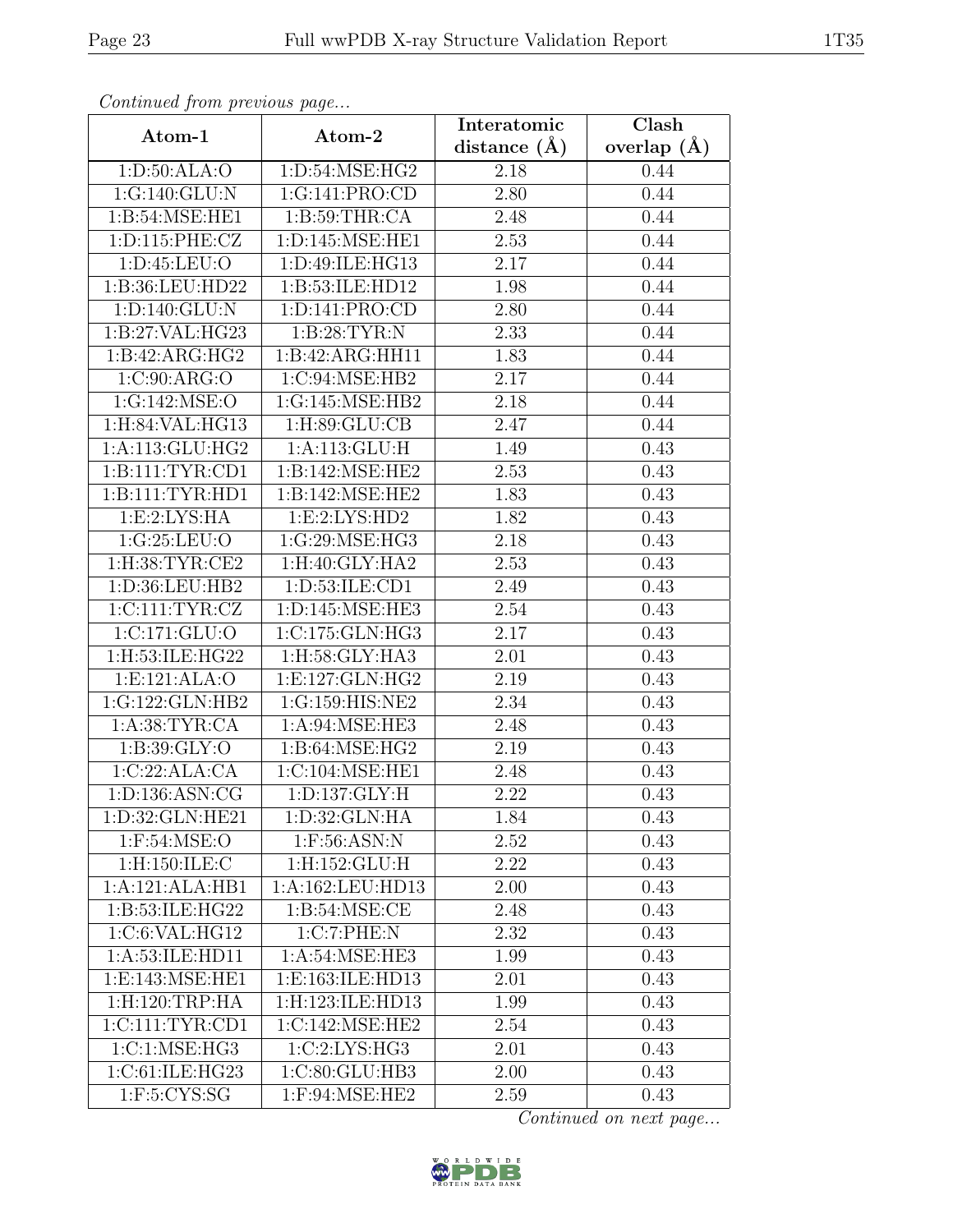| Continua from previous page |                    | Interatomic | Clash           |
|-----------------------------|--------------------|-------------|-----------------|
| Atom-1                      | Atom-2             |             | overlap $(\AA)$ |
| 1:F:87:MSE:HB2              | 1:H:67:GLY:HA2     | 2.00        | 0.43            |
| 1: B:28:TYR:CE2             | 1:B:32:GLN:HG3     | 2.54        | 0.42            |
| 1: B:80: GLU: HG2           | 1: B:81:LEU: N     | 2.33        | 0.42            |
| 1: D:66: SER: C             | 1: D:68: LEU: H    | 2.22        | 0.42            |
| 1: E: 183: ILE: O           | 1:E:184:LEU:HD23   | 2.18        | 0.42            |
| 1:C:76:GLN:O                | 1:C:77:ASN:O       | 2.37        | 0.42            |
| 1:D:143:MSE:HB3             | 1:D:147:LYS:NZ     | 2.35        | 0.42            |
| 1:G:1:MSE:HE3               | 1:G:2:LYS:HG3      | 2.00        | 0.42            |
| 1:G:45:LEU:O                | 1:G:49:ILE:HG22    | 2.19        | 0.42            |
| 1:A:118:LEU:HD23            | 1:A:130:ILE:HD12   | 2.00        | 0.42            |
| 1:B:46:MSE:HA               | 1:B:49:ILE:HG22    | 2.01        | 0.42            |
| 1:C:34:ILE:CD1              | 1:C:173:ILE:HD13   | 2.50        | 0.42            |
| 1:G:93:LYS:HD2              | 1:G:93:LYS:HA      | 1.86        | 0.42            |
| $1:$ H:84:VAL:HG13          | 1:H:89:GLU:HB3     | 2.01        | 0.42            |
| 1:C:63:VAL:O                | 1:C:90:ARG:HD2     | 2.20        | 0.42            |
| 1:E:145:MSE:HE3             | $1:$ F:111:TYR:CZ  | 2.55        | 0.42            |
| 1:H:151:GLN:HG3             | 1:H:151:GLN:O      | 2.18        | 0.42            |
| 1:A:114:LEU:HD21            | 1: A:142: MSE: HE2 | 2.01        | 0.42            |
| 1:B:130:ILE:O               | 1:B:163:ILE:HA     | 2.20        | 0.42            |
| 1:H:28:TYR:CE2              | 1:H:173:ILE:HD12   | 2.55        | 0.42            |
| 1:B:147:LYS:O               | 1:B:151:GLN:HG3    | 2.19        | 0.42            |
| 1:G:1:MSE:HE3               | 1:G:2:LYS:CE       | 2.48        | 0.42            |
| 1:H:4:ILE:HD12              | 1:H:34:ILE:HG21    | 2.02        | 0.42            |
| 1: E: 85: ASN: O            | 1:E:89:GLU:HB2     | 2.20        | 0.42            |
| 1:G:11:ASN:HB3              | 1:G:12:PRO:HD2     | 2.00        | 0.42            |
| 1:C:131:GLY:N               | 1:C:176:MSE:HE3    | 2.23        | 0.42            |
| 1:G:137:GLY:O               | 1:G:140:GLU:HG2    | 2.20        | 0.42            |
| 1: B: 19: LYS: O            | 1:B:22:ALA:HB3     | 2.19        | 0.42            |
| 1:G:28:TYR:CZ               | 1:G:170:ASP:HA     | 2.55        | 0.42            |
| 1:H:164:HIS:CD2             | 1:H:176:MSE:HA     | 2.55        | 0.42            |
| 1:C:146:VAL:HG13            | 1:D:108:PHE:HE1    | 1.85        | 0.41            |
| 1:H:132:LEU:HD11            | 1:H:163:ILE:HD11   | 2.02        | 0.41            |
| 1:B:102:ILE:HA              | 1: B: 131: GLY: O  | 2.20        | 0.41            |
| 1:B:160:LEU:O               | 1:B:160:LEU:HD23   | 2.20        | 0.41            |
| 1: D: 70: SER: C            | 1: D: 72: GLU: H   | 2.23        | 0.41            |
| 1:E:84:VAL:HG21             | 1:E:90:ARG:CA      | 2.50        | 0.41            |
| $1:$ F:54:MSE:HE1           | $1:$ F:59:THR:CA   | 2.49        | 0.41            |
| 1:A:53:ILE:CD1              | 1:A:54:MSE:HE3     | 2.50        | 0.41            |
| 1:C:22:ALA:HA               | 1:C:104:MSE:HE1    | 2.01        | 0.41            |
| 1:H:142:MSE:O               | 1:H:143:MSE:HE2    | 2.20        | 0.41            |
| 1:F:25:LEU:HD23             | 1:F:49:ILE:HD12    | 2.03        | 0.41            |

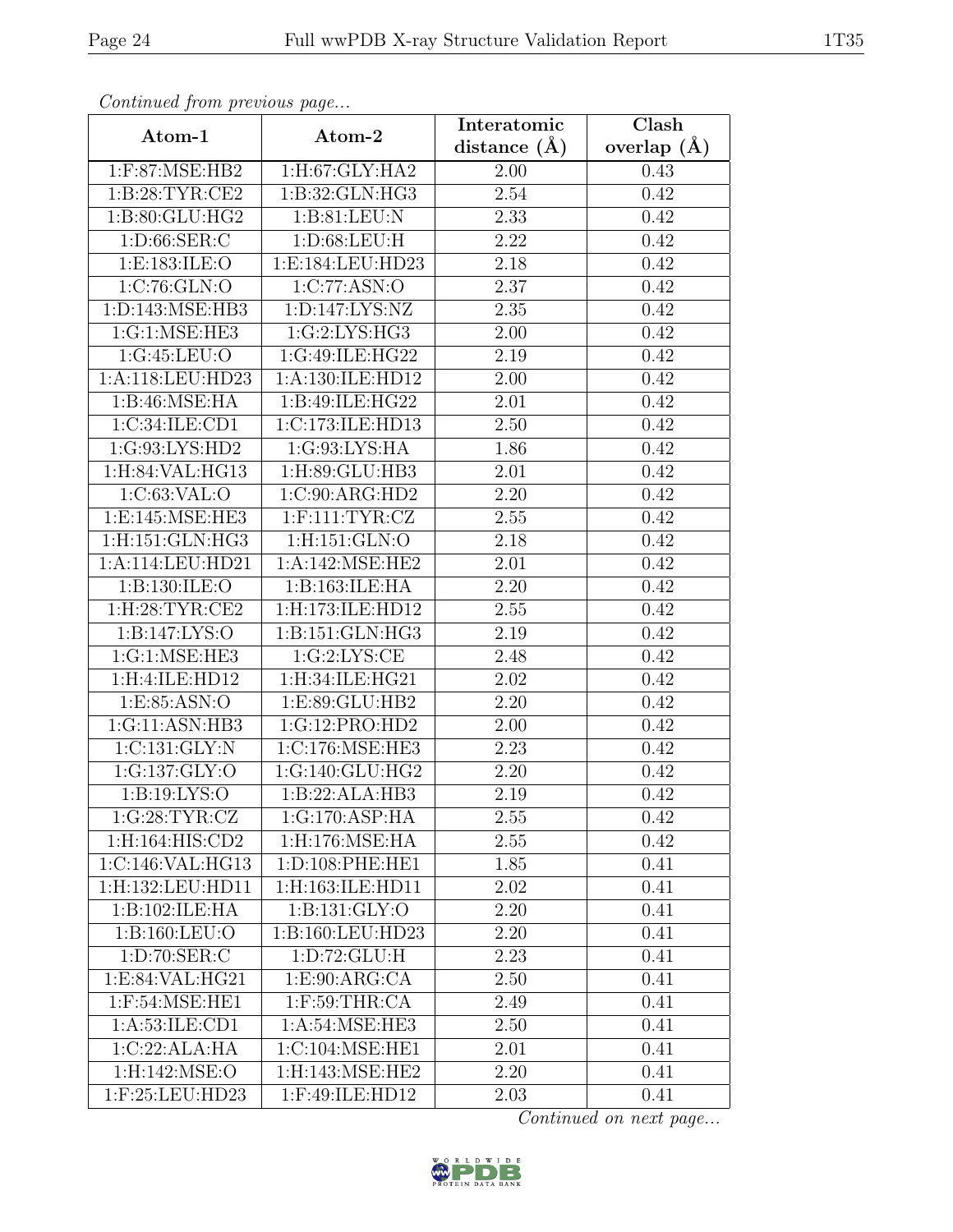| Continueu from pretious page |                            | Interatomic       | Clash         |  |
|------------------------------|----------------------------|-------------------|---------------|--|
| Atom-1                       | Atom-2                     | distance $(A)$    | overlap $(A)$ |  |
| 1:C:21:LYS:HE3               | 1:C:21:LYS:HB3             | 1.94              | 0.41          |  |
| 1:D:122:GLN:HG2              | 1:D:159:HIS:CE1            | 2.54              | 0.41          |  |
| 1: D: 78: LEU: CD1           | 1:D:81:LEU:HD23            | 2.50              | 0.41          |  |
| 1: E: 116: GLU: HG2          | 1:F:112:GLU:HG3            | 2.02              | 0.41          |  |
| 1:A:121:ALA:HB1              | 1:A:162:LEU:HD12           | 2.03              | 0.41          |  |
| 1:G:27:VAL:HG23              | 1:G:28:TYR:N               | 2.36              | 0.41          |  |
| 1: D:2: LYS: HA              | 1: D:2: LYS: HE3           | 2.02              | 0.41          |  |
| 1: A:5: CYS:HB3              | 1: A:101: PHE:CD1          | 2.56              | 0.41          |  |
| 1:A:45:LEU:O                 | 1:A:49:ILE:HG22            | 2.21              | 0.41          |  |
| 1:C:123:ILE:HD11             | 1:G:73:VAL:HG12            | 2.02              | 0.41          |  |
| 1:H:28:TYR:CE2               | 1:H:170:ASP:HA             | 2.55              | 0.41          |  |
| 1:A:140:GLU:N                | 1:A:141:PRO:CD             | 2.83              | 0.41          |  |
| 1:B:1:MSE:HE3                | 3:B:194:HOH:O              | 2.21              | 0.41          |  |
| 1:G:6:VAL:HG12               | $1:G:\overline{46:MSE:SE}$ | 2.70              | 0.41          |  |
| 1:G:95:SER:O                 | 1:G:128:LYS:HE3            | 2.21              | 0.41          |  |
| 1:H:118:LEU:HD23             | 1:H:130:ILE:CD1            | 2.51              | 0.41          |  |
| 1:H:134:ASN:CG               | 1:H:137:GLY:HA2            | 2.41              | 0.41          |  |
| 1:H:6:VAL:HG22               | 1:H:102:ILE:HB             | 2.03              | 0.41          |  |
| 1:C:123:ILE:CD1              | 1:G:73:VAL:HG12            | 2.51              | 0.40          |  |
| 1: D: 143: MSE: O            | 1: D: 147: LYS: HG3        | 2.21              | 0.40          |  |
| 1: E: 1: MSE: HB3            | 1: E: 99: ASP: CB          | 2.51              | 0.40          |  |
| 1:H:142:MSE:O                | 1:H:146:VAL:HG23           | 2.22              | 0.40          |  |
| 1: E:108: PHE:CE2            | 1:F:155:SER:HB3            | 2.57              | 0.40          |  |
| $1:$ F:158:SER:C             | $1:$ F:160:LEU:H           | $\overline{2.24}$ | 0.40          |  |
| 1:A:70:SER:HB3               | 1:F:119:CYS:SG             | 2.61              | 0.40          |  |
| 1: B:69: PHE: N              | 1: B: 72: GLU: OE1         | 2.48              | 0.40          |  |
| 1: E: 1: MSE: CG             | 1: E: 2: LYS: N            | 2.78              | 0.40          |  |
| 1:B:146:VAL:O                | 1:B:150:ILE:HG13           | 2.22              | 0.40          |  |
| 1:C:104:MSE:HG2              | 1:C:133:TYR:CD2            | 2.56              | 0.40          |  |
| 1:D:121:ALA:O                | 1:D:127:GLN:NE2            | 2.55              | 0.40          |  |
| 1:H:28:TYR:HE2               | 1:H:173:ILE:HD12           | 1.86              | 0.40          |  |
| 1:B:142:MSE:SE               | 1:B:143:MSE:CE             | 3.17              | 0.40          |  |
| 1:B:6:VAL:HG12               | 1:B:7:PHE:N                | 2.36              | 0.40          |  |
| 1:C:140:GLU:HA               | 1:C:140:GLU:OE1            | 2.21              | 0.40          |  |
| 1:G:28:TYR:CE2               | 1:G:170:ASP:HA             | 2.57              | 0.40          |  |
| 1:G:108:PHE:CE1              | 1:H:118:LEU:HD13           | 2.56              | 0.40          |  |

All (1) symmetry-related close contacts are listed below. The label for Atom-2 includes the symmetry operator and encoded unit-cell translations to be applied.

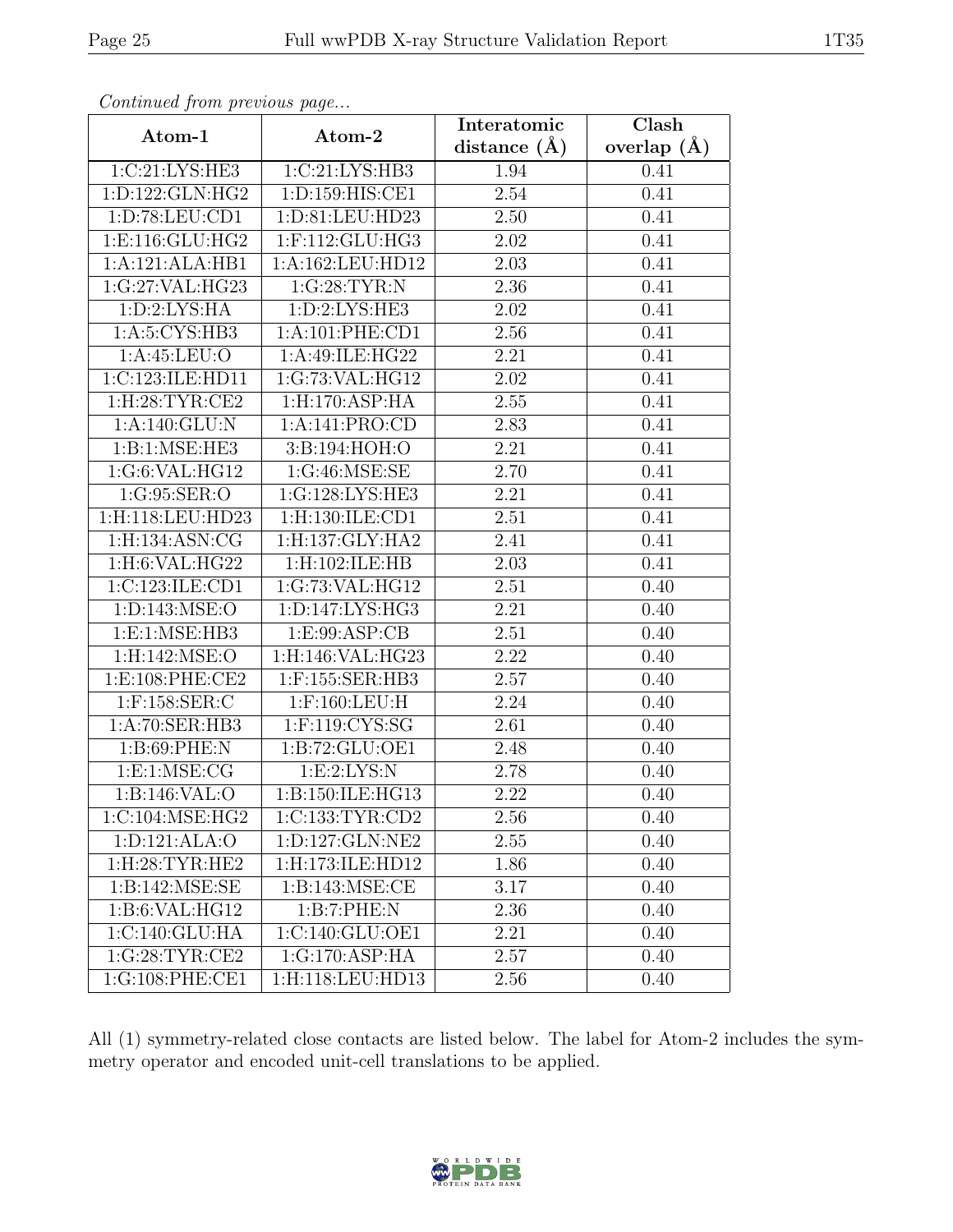| Atom-1 | Atom-2                                        | Interatomic<br>distance $(A)$ | ${\rm Class} h$<br>overlap $(A)$ |
|--------|-----------------------------------------------|-------------------------------|----------------------------------|
|        | $1:D:178:ASN:ND2 \mid 1:D:178:ASN:ND2[2 655]$ | 2.02                          |                                  |

### 5.3 Torsion angles  $(i)$

#### 5.3.1 Protein backbone (i)

In the following table, the Percentiles column shows the percent Ramachandran outliers of the chain as a percentile score with respect to all X-ray entries followed by that with respect to entries of similar resolution.

The Analysed column shows the number of residues for which the backbone conformation was analysed, and the total number of residues.

| Mol          | Chain        | Analysed        | Favoured     | Allowed    | Outliers  |                 | Percentiles     |
|--------------|--------------|-----------------|--------------|------------|-----------|-----------------|-----------------|
|              | A            | $177/191$ (93%) | 165 (93%)    | $10(6\%)$  | $2(1\%)$  | 14              | 32              |
|              | B            | 177/191 (93%)   | 165 (93%)    | 12(7%)     | $\theta$  | 100             | 100             |
| 1            | $\rm C$      | $177/191$ (93%) | 152 (86%)    | $20(11\%)$ | 5(3%)     | $5\,$           | 10 <sup>°</sup> |
| $\mathbf{1}$ | D            | $177/191$ (93%) | 153 (86%)    | 22 (12%)   | $2(1\%)$  | 14              | 32              |
| 1            | E            | $182/191$ (95%) | 170 (93%)    | $9(5\%)$   | $3(2\%)$  | $\vert 9 \vert$ | 23              |
| $\mathbf{1}$ | $\mathbf{F}$ | $182/191$ (95%) | 166 $(91\%)$ | 12(7%)     | $4(2\%)$  | 6               | 15              |
| 1            | G            | $177/191$ (93%) | 155 (88%)    | $20(11\%)$ | $2(1\%)$  | 14              | 32              |
| 1            | H            | $177/191$ (93%) | 156 (88%)    | 19 (11%)   | $2(1\%)$  | 14              | 32              |
| All          | All          | 1426/1528 (93%) | 1282 (90%)   | 124 (9%)   | $20(1\%)$ | 11              | 26              |

All (20) Ramachandran outliers are listed below:

| Mol            | Chain          | Res | <b>Type</b> |
|----------------|----------------|-----|-------------|
| $\mathbf 1$    | С              | 77  | <b>ASN</b>  |
| 1              | E              | 135 | VAL         |
| $\mathbf 1$    | $\mathbf{F}$   | 183 | ILE         |
| $\overline{1}$ | Η              | 127 | <b>GLN</b>  |
| $\mathbf 1$    | A              | 134 | ASN         |
| $\mathbf 1$    | A              | 178 | <b>ASN</b>  |
| 1              | $\overline{C}$ | 127 | <b>GLN</b>  |
| 1              | D              | 127 | <b>GLN</b>  |
| $\mathbf 1$    | E              | 127 | GLN         |
| $\mathbf 1$    | $\mathbf{F}$   | 55  | GLU         |
| 1              | $\mathbf{F}$   | 134 | <b>ASN</b>  |
| 1              | Ğ              | 40  | $\rm GLY$   |

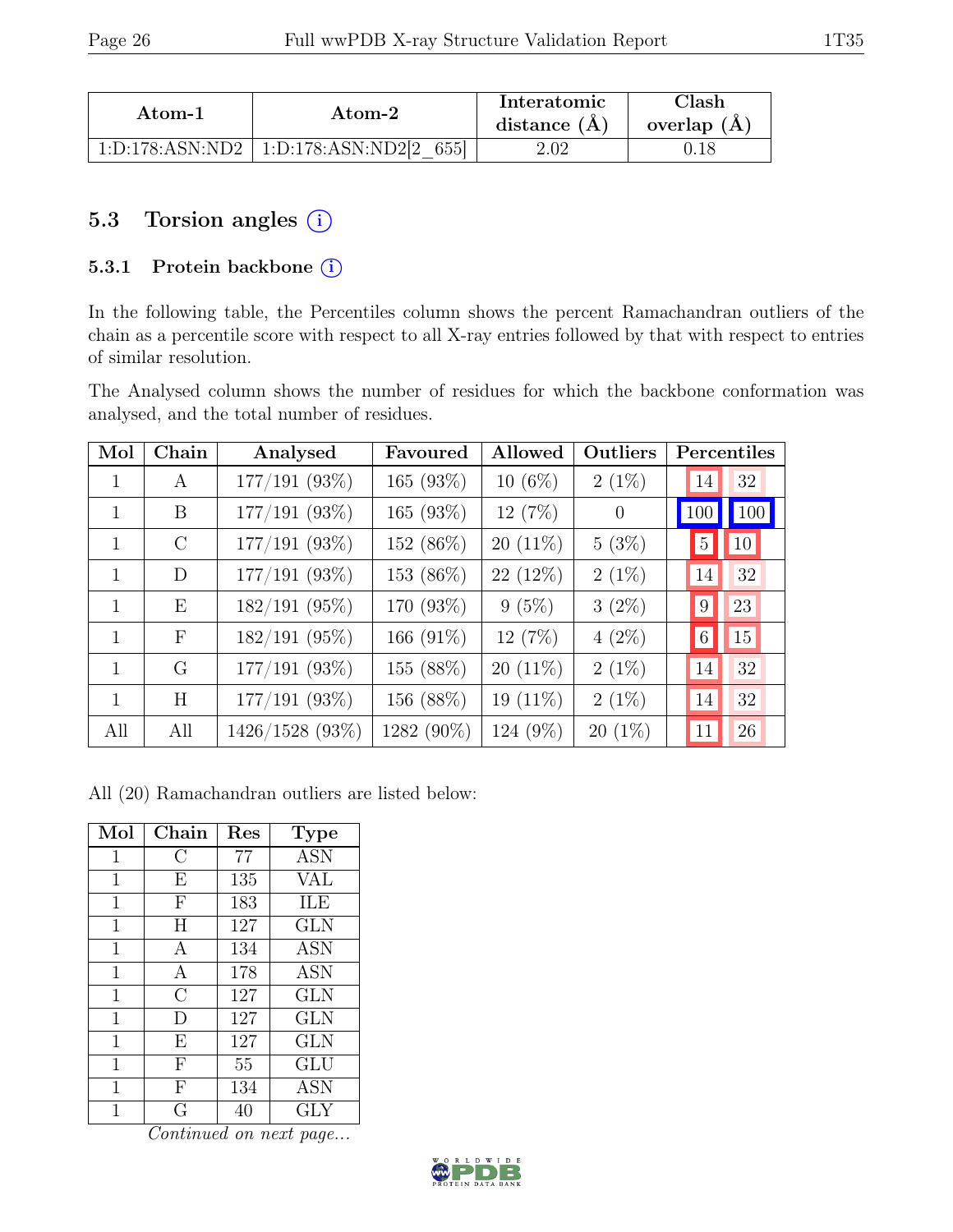Continued from previous page...

| Mol | Chain          | Res | <b>Type</b>      |
|-----|----------------|-----|------------------|
|     | С              | 55  | GLU              |
| 1   | F              | 182 | <b>PRO</b>       |
| 1   | C              | 166 | <b>SER</b>       |
| 1   | E              | 126 | <b>HIS</b>       |
| 1   | H              | 77  | $\overline{ASN}$ |
|     | $\overline{C}$ | 126 | <b>HIS</b>       |
| 1   | I)             | 125 | ILE              |
|     | G              | 105 | <b>PRO</b>       |

#### 5.3.2 Protein sidechains (i)

In the following table, the Percentiles column shows the percent sidechain outliers of the chain as a percentile score with respect to all X-ray entries followed by that with respect to entries of similar resolution.

The Analysed column shows the number of residues for which the sidechain conformation was analysed, and the total number of residues.

| Mol | Chain         | Analysed         | Rotameric  | Outliers |                 | Percentiles |
|-----|---------------|------------------|------------|----------|-----------------|-------------|
| 1   | A             | 144/144 (100%)   | 137 (95%)  | 7(5%)    | 25              | 50          |
| 1   | B             | 144/144 (100%)   | 133 (92%)  | 11 (8%)  | 13              | 29          |
| 1   | $\mathcal{C}$ | 144/144 (100%)   | 131 (91%)  | 13 (9%)  | $9\phantom{.0}$ | 21          |
| 1   | D             | 144/144 (100%)   | 133 (92%)  | 11 (8%)  | 13              | 29          |
| 1   | E             | 149/144 (104%)   | 142 (95%)  | 7(5%)    | 26              | 52          |
| 1   | $\mathbf{F}$  | 149/144 (104%)   | 140 (94%)  | $9(6\%)$ | 19              | 40          |
| 1   | G             | 144/144 (100%)   | 131 (91%)  | 13 (9%)  | 9               | 21          |
| 1   | H             | 144/144 (100%)   | 136 (94%)  | $8(6\%)$ | 21              | 43          |
| All | All           | 1162/1152 (101%) | 1083 (93%) | 79 (7%)  | 16              | 35          |

All (79) residues with a non-rotameric sidechain are listed below:

| Mol | Chain | Res | <b>Type</b> |
|-----|-------|-----|-------------|
|     |       | 16  | GLU         |
|     |       | 38  | <b>TYR</b>  |
| 1   |       | 113 | GLU         |
|     |       | 136 | <b>ASN</b>  |
|     |       | 157 | GLU         |
|     |       | 177 | <b>GLN</b>  |
|     |       | 178 | <b>ASN</b>  |

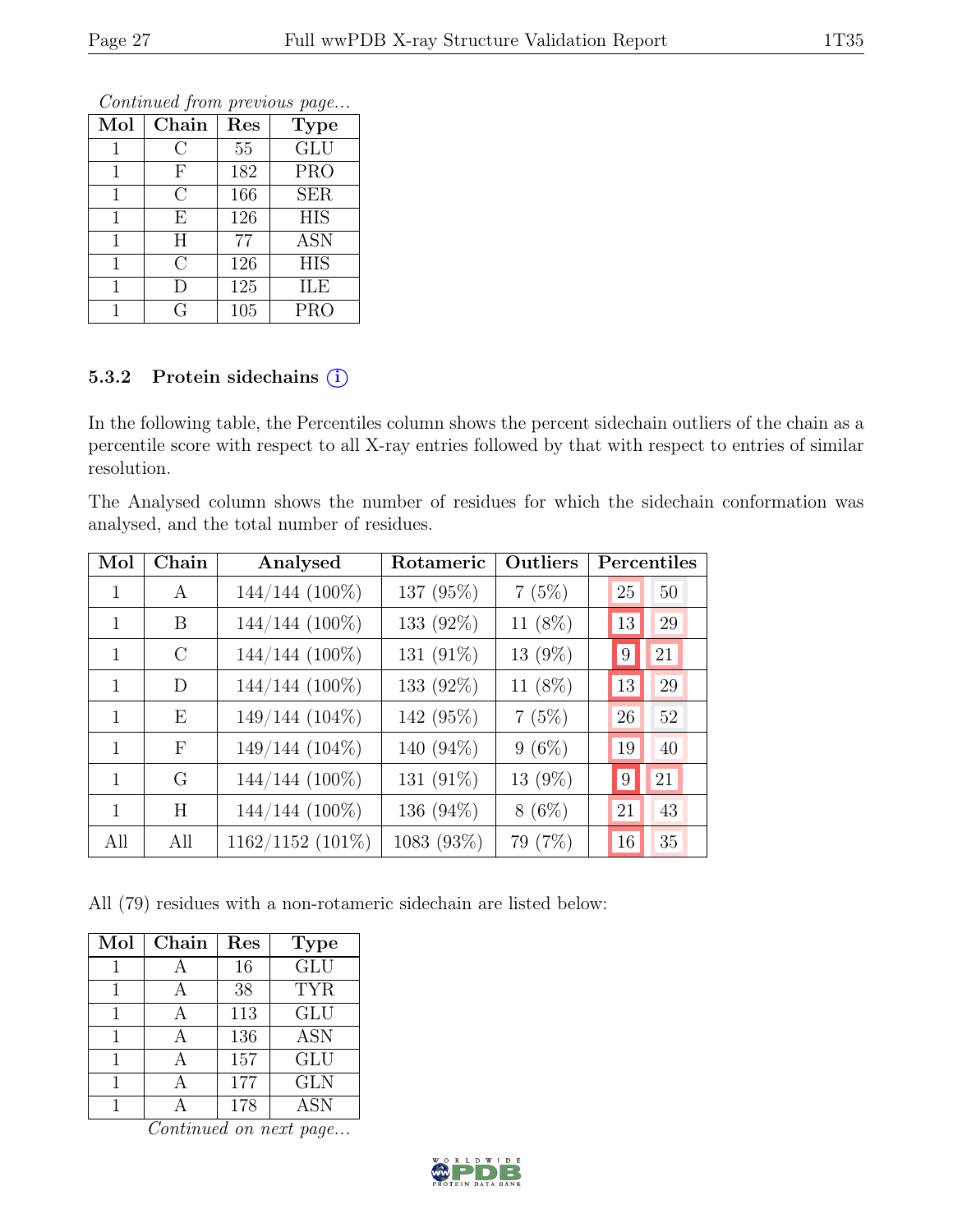| Mol            | $\frac{1}{\sqrt{2}}$<br>Chain                                                                                                                                                                      | T.<br>Res        | $\mathbf{r}$<br>$\overline{v}$<br>$\overline{\text{Type}}$ |
|----------------|----------------------------------------------------------------------------------------------------------------------------------------------------------------------------------------------------|------------------|------------------------------------------------------------|
| $\mathbf{1}$   | $\overline{B}$                                                                                                                                                                                     | $\boldsymbol{3}$ | <b>THR</b>                                                 |
| $\mathbf{1}$   | $\boldsymbol{B}$                                                                                                                                                                                   | 16               | $\overline{\text{GLU}}$                                    |
| $\overline{1}$ | $\overline{\mathbf{B}}$                                                                                                                                                                            | $\overline{38}$  | <b>TYR</b>                                                 |
| $\mathbf{1}$   | $\overline{\mathrm{B}}$                                                                                                                                                                            | 43               | <b>VAL</b>                                                 |
| $\overline{1}$ | $\overline{\mathrm{B}}$                                                                                                                                                                            | $\overline{76}$  | $\overline{\text{GLN}}$                                    |
| $\overline{1}$ | $\overline{\mathrm{B}}$                                                                                                                                                                            | 122              | $\overline{\text{GLN}}$                                    |
| $\mathbf 1$    | $\overline{\mathbf{B}}$                                                                                                                                                                            | 136              | $\overline{\text{ASN}}$                                    |
| $\mathbf{1}$   | $\overline{\mathbf{B}}$                                                                                                                                                                            | 147              | <b>LYS</b>                                                 |
| $\overline{1}$ | $\overline{\text{B}}$                                                                                                                                                                              | 160              | $\overline{\text{LEU}}$                                    |
| $\overline{1}$ | $\overline{\mathrm{B}}$                                                                                                                                                                            | 172              | LEU                                                        |
| $\mathbf{1}$   |                                                                                                                                                                                                    | 179              | <b>TYR</b>                                                 |
| $\mathbf{1}$   |                                                                                                                                                                                                    | $\overline{3}$   | <b>THR</b>                                                 |
| $\,1$          |                                                                                                                                                                                                    | 16               | GLU                                                        |
| $\mathbf{1}$   | $\overline{B}$ $\overline{C}$ $\overline{C}$ $\overline{C}$ $\overline{C}$ $\overline{C}$ $\overline{C}$ $\overline{C}$ $\overline{C}$ $\overline{C}$ $\overline{C}$ $\overline{D}$ $\overline{D}$ | $\overline{37}$  | <b>VAL</b>                                                 |
| $\overline{1}$ |                                                                                                                                                                                                    | $\overline{38}$  | <b>TYR</b>                                                 |
| $\mathbf{1}$   |                                                                                                                                                                                                    | 68               | LEU                                                        |
| $\mathbf{1}$   |                                                                                                                                                                                                    | $\overline{77}$  | <b>ASN</b>                                                 |
| $\mathbf{1}$   |                                                                                                                                                                                                    | $78\,$           | LEU                                                        |
| $\overline{1}$ |                                                                                                                                                                                                    | 90               | $\overline{\text{ARG}}$                                    |
| $\overline{1}$ |                                                                                                                                                                                                    | 122              | GLN                                                        |
| $\mathbf{1}$   |                                                                                                                                                                                                    | $\overline{134}$ | <b>ASN</b>                                                 |
| $\overline{1}$ |                                                                                                                                                                                                    | 142              | $\overline{\rm MSE}$                                       |
| $\mathbf{1}$   |                                                                                                                                                                                                    | 158              | <b>SER</b>                                                 |
| $\overline{1}$ |                                                                                                                                                                                                    | 172              | LEU                                                        |
| $\overline{1}$ |                                                                                                                                                                                                    | $\overline{1}$   | $\overline{\rm MSE}$                                       |
| $\mathbf{1}$   |                                                                                                                                                                                                    | $\overline{2}$   | <b>LYS</b>                                                 |
| $\mathbf{1}$   | $\overline{D}$                                                                                                                                                                                     | $\overline{3}$   | <b>THR</b>                                                 |
| $\overline{1}$ | $\overline{\rm D}$                                                                                                                                                                                 | $\overline{32}$  | GLN                                                        |
| $\overline{1}$ | $\overline{\rm D}$                                                                                                                                                                                 | $\overline{38}$  | $\overline{\text{TYR}}$                                    |
| 1              | D                                                                                                                                                                                                  | 51               | ASP                                                        |
| $\mathbf{1}$   | D                                                                                                                                                                                                  | 74               | VAL                                                        |
| $\mathbf{1}$   | $\overline{D}$                                                                                                                                                                                     | 78               | LEU                                                        |
| $\mathbf 1$    | $\overline{\rm D}$                                                                                                                                                                                 | 127              | GLN                                                        |
| $\overline{1}$ | $\overline{\rm D}$                                                                                                                                                                                 | 172              | LEU                                                        |
| 1              | D                                                                                                                                                                                                  | 174              | <b>GLU</b>                                                 |
| 1              | $\overline{\mathrm{E}}$                                                                                                                                                                            | $\mathbf 1$      | <b>MSE</b>                                                 |
| $\mathbf 1$    | $\overline{E}$                                                                                                                                                                                     | 16               | GLU                                                        |
| $\overline{1}$ | $\overline{\mathrm{E}}$                                                                                                                                                                            | 38               | $\overline{\text{TYR}}$                                    |
| 1              | $\overline{\mathrm{E}}$                                                                                                                                                                            | 46               | $\overline{\text{MSE}}$                                    |
| 1              | $\overline{E}$                                                                                                                                                                                     | 114              | LEU                                                        |
| $\mathbf 1$    | $\overline{\mathrm{E}}$                                                                                                                                                                            | 168              | $\overline{\rm{ARG}}$                                      |
| $\overline{1}$ | E                                                                                                                                                                                                  | 172              | LEU                                                        |

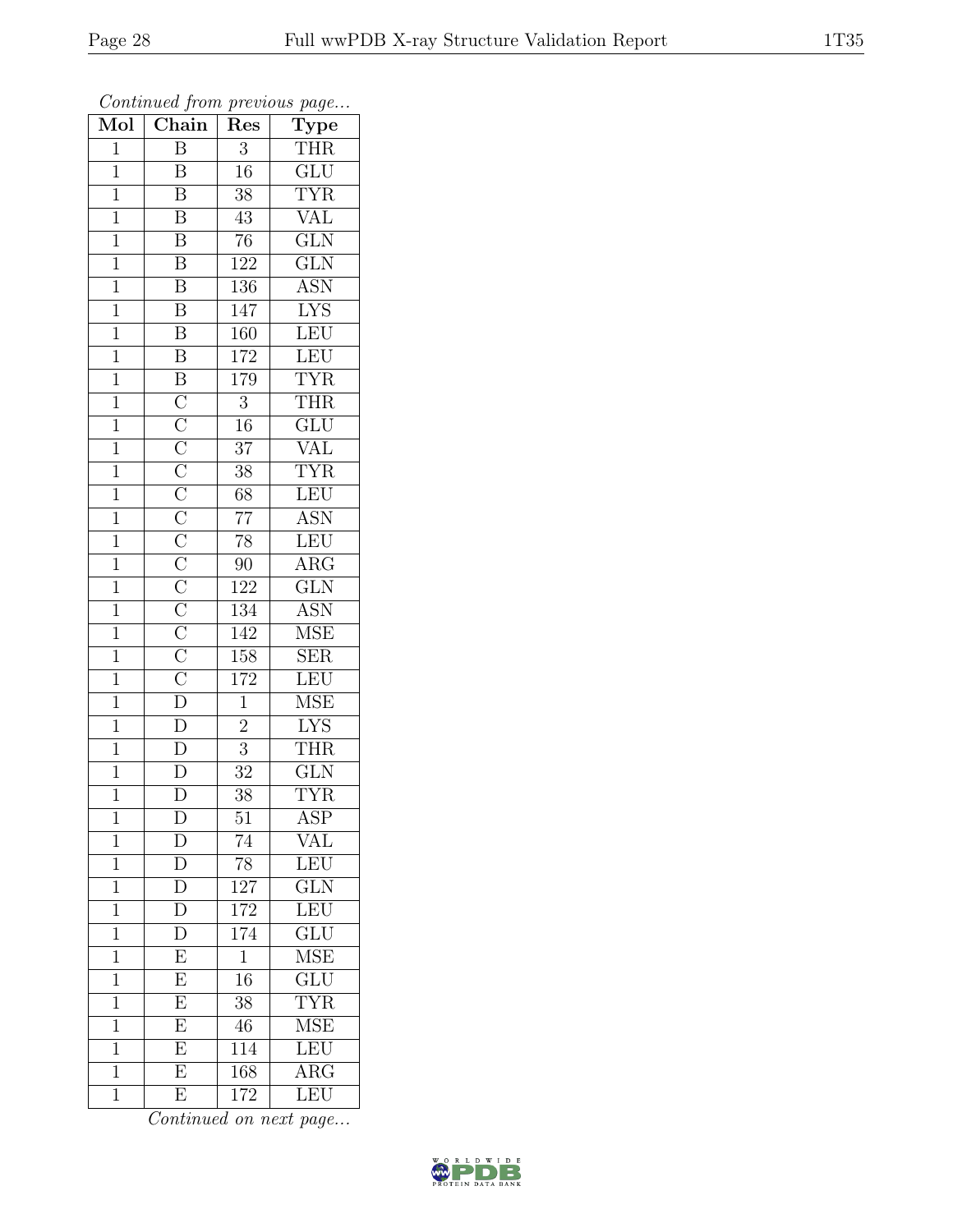| Mol            | $\overline{\text{Chain}}$ | Res              | $\overline{v}$<br>$\mathrm{\bar{Ty}pe}$ |
|----------------|---------------------------|------------------|-----------------------------------------|
| $\mathbf{1}$   | $\overline{F}$            | 16               | GLU                                     |
| $\mathbf 1$    | $\overline{\mathrm{F}}$   | 32               | $\overline{\text{GLN}}$                 |
| $\overline{1}$ | $\overline{\mathrm{F}}$   | 75               | $\overline{\text{HIS}}$                 |
| $\mathbf 1$    | $\overline{\mathrm{F}}$   | $11\overline{6}$ | GLU                                     |
| $\mathbf{1}$   | $\overline{\mathrm{F}}$   | $\overline{12}7$ | $\overline{\text{GLN}}$                 |
| $\mathbf{1}$   | $\overline{\mathrm{F}}$   | 136              | <b>ASN</b>                              |
| $\mathbf 1$    | $\overline{\mathrm{F}}$   | 142              | $\overline{\rm MSE}$                    |
| $\overline{1}$ | $\overline{\mathrm{F}}$   | 156              | $\overline{\text{ASN}}$                 |
| $\mathbf{1}$   | $\overline{\mathrm{F}}$   | 172              | LEU                                     |
| $\mathbf{1}$   | $\overline{G}$            | $\overline{16}$  | $\overline{\text{GLU}}$                 |
| $\mathbf 1$    | $\overline{G}$            | $24\,$           | $\overline{\text{GLU}}$                 |
| $\overline{1}$ | $\overline{\mathrm{G}}$   | $\overline{38}$  | <b>TYR</b>                              |
| $\overline{1}$ | $\overline{G}$            | 42               | $\rm{ARG}$                              |
| $\mathbf{1}$   | $\overline{\mathrm{G}}$   | 73               | VAL                                     |
| $\overline{1}$ | $\overline{G}$            | $\overline{74}$  | $\overline{\text{VAL}}$                 |
| $\mathbf{1}$   | $\overline{G}$            | 120              | <b>TRP</b>                              |
| $\overline{1}$ | $\overline{\mathrm{G}}$   | 143              | $\overline{\rm MSE}$                    |
| $\overline{1}$ | $\overline{G}$            | 145              | <b>MSE</b>                              |
| $\mathbf 1$    | $\overline{\mathrm{G}}$   | 156              | <b>ASN</b>                              |
| $\overline{1}$ | $\overline{G}$            | 172              | LEU                                     |
| $\mathbf{1}$   | $\overline{\mathrm{G}}$   | 174              | $\overline{\mathrm{GLU}}$               |
| $\overline{1}$ | $\overline{G}$            | 178              | <b>ASN</b>                              |
| $\overline{1}$ | $\overline{\text{H}}$     | $\overline{2}$   | $\overline{\text{LYS}}$                 |
| $\overline{1}$ | $\overline{\text{H}}$     | 16               | $\overline{\mathrm{GLU}}$               |
| $\overline{1}$ | $\overline{\text{H}}$     | 38               | <b>TYR</b>                              |
| $\mathbf 1$    | H                         | 42               | $AR\overline{G}$                        |
| $\overline{1}$ | $\overline{H}$            | 66               | $\overline{\text{SER}}$                 |
| $\overline{1}$ | $\overline{\rm H}$        | 83               | $\overline{\text{GLU}}$                 |
| $\overline{1}$ | $\overline{\text{H}}$     | $\overline{157}$ | $\overline{\mathrm{GLU}}$               |
| $\overline{1}$ | $\overline{\rm H}$        | 174              | $\overline{\mathrm{GLU}}$               |

Sometimes sidechains can be flipped to improve hydrogen bonding and reduce clashes. All (39) such sidechains are listed below:

| Mol | Chain | Res | <b>Type</b> |
|-----|-------|-----|-------------|
|     |       | 11  | <b>ASN</b>  |
| 1   |       | 126 | <b>HIS</b>  |
| 1   | A     | 175 | <b>GLN</b>  |
| 1   | А     | 177 | <b>GLN</b>  |
| 1   |       | 178 | <b>ASN</b>  |
| 1   | R     | 32  | <b>GLN</b>  |
|     | В     | 56  | <b>ASN</b>  |
|     |       | 76  | <b>GLN</b>  |

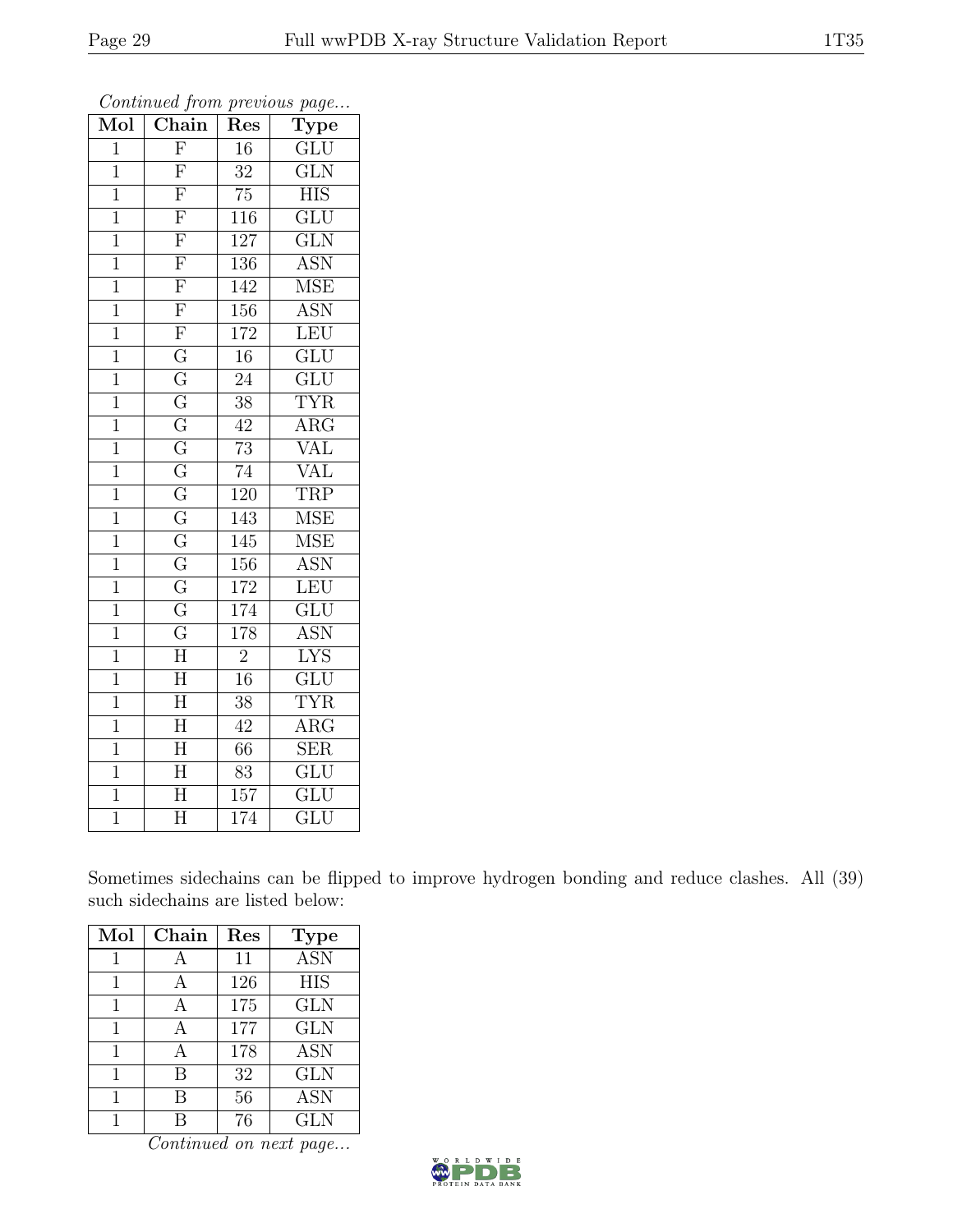| Mol            | Chain                                                                                                                                                                           | Res              | $\mathrm{Type}$         |
|----------------|---------------------------------------------------------------------------------------------------------------------------------------------------------------------------------|------------------|-------------------------|
| $\overline{1}$ | $\overline{\mathrm{B}}$                                                                                                                                                         | 122              | GLN                     |
| $\mathbf{1}$   | $\overline{C}$                                                                                                                                                                  | $56\,$           | <b>ASN</b>              |
| $\overline{1}$ | $\overline{\text{C}}$ $\overline{\text{C}}$ $\overline{\text{C}}$ $\overline{\text{C}}$ $\overline{\text{C}}$ $\overline{\text{C}}$ $\overline{\text{C}}$ $\overline{\text{D}}$ | $\overline{77}$  | <b>ASN</b>              |
| $\overline{1}$ |                                                                                                                                                                                 | $\overline{122}$ | $\overline{\text{GLN}}$ |
| $\overline{1}$ |                                                                                                                                                                                 | 127              | $\overline{\text{GLN}}$ |
| $\mathbf 1$    |                                                                                                                                                                                 | $\overline{134}$ | <b>ASN</b>              |
| $\mathbf{1}$   |                                                                                                                                                                                 | $\overline{151}$ | $\overline{\text{GLN}}$ |
| $\overline{1}$ |                                                                                                                                                                                 | 156              | <b>ASN</b>              |
| $\mathbf 1$    |                                                                                                                                                                                 | 175              | $\overline{\text{GLN}}$ |
| $\overline{1}$ |                                                                                                                                                                                 | $\overline{32}$  | $\overline{\text{GLN}}$ |
| $\mathbf{1}$   | $\overline{\rm D}$                                                                                                                                                              | 127              | $\overline{\text{GLN}}$ |
| $\overline{1}$ | $\overline{\rm D}$                                                                                                                                                              | 136              | <b>ASN</b>              |
| $\mathbf{1}$   | $\overline{D}$                                                                                                                                                                  | 159              | $\overline{HIS}$        |
| $\overline{1}$ | $\overline{\rm D}$                                                                                                                                                              | 177              | $\overline{\text{GLN}}$ |
| $\overline{1}$ | $\overline{\mathrm{E}}$                                                                                                                                                         | $\overline{76}$  | $\overline{\text{GLN}}$ |
| $\mathbf{1}$   | E                                                                                                                                                                               | 122              | $\overline{\text{GLN}}$ |
| $\overline{1}$ | $\overline{\mathrm{E}}$                                                                                                                                                         | 126              | $\overline{\rm HIS}$    |
| $\overline{1}$ | E                                                                                                                                                                               | 159              | <b>HIS</b>              |
| $\overline{1}$ | $\overline{\mathrm{F}}$                                                                                                                                                         | $\overline{32}$  | $\overline{\text{GLN}}$ |
| $\overline{1}$ | $\overline{\mathrm{F}}$                                                                                                                                                         | $\overline{56}$  | <b>ASN</b>              |
| $\overline{1}$ | $\overline{\mathrm{F}}$                                                                                                                                                         | 88               | <b>HIS</b>              |
| $\overline{1}$ | $\overline{F}$                                                                                                                                                                  | 122              | $\overline{\text{GLN}}$ |
| $\mathbf{1}$   | $\overline{\mathrm{F}}$                                                                                                                                                         | 177              | $\overline{\text{GLN}}$ |
| $\overline{1}$ | $\overline{G}$                                                                                                                                                                  | 127              | $\overline{\text{GLN}}$ |
| $\overline{1}$ | $\overline{G}$                                                                                                                                                                  | 156              | <b>ASN</b>              |
| $\mathbf{1}$   | $\overline{\mathrm{G}}$                                                                                                                                                         | 175              | $\overline{\text{GLN}}$ |
| $\overline{1}$ | $\overline{\mathrm{G}}$                                                                                                                                                         | 178              | $\overline{\text{ASN}}$ |
| $\overline{1}$ | $\overline{\text{H}}$                                                                                                                                                           | 75               | $\overline{HIS}$        |
| $\overline{1}$ | $\overline{\rm H}$                                                                                                                                                              | $\overline{151}$ | $\overline{\text{GLN}}$ |
| $\mathbf{1}$   | $\overline{\rm H}$                                                                                                                                                              | 164              | <b>HIS</b>              |
| $\overline{1}$ | $\overline{\text{H}}$                                                                                                                                                           | $\overline{177}$ | $\overline{\text{GLN}}$ |

Continued from previous page...

#### 5.3.3 RNA (i)

There are no RNA molecules in this entry.

#### 5.4 Non-standard residues in protein, DNA, RNA chains  $(i)$

There are no non-standard protein/DNA/RNA residues in this entry.

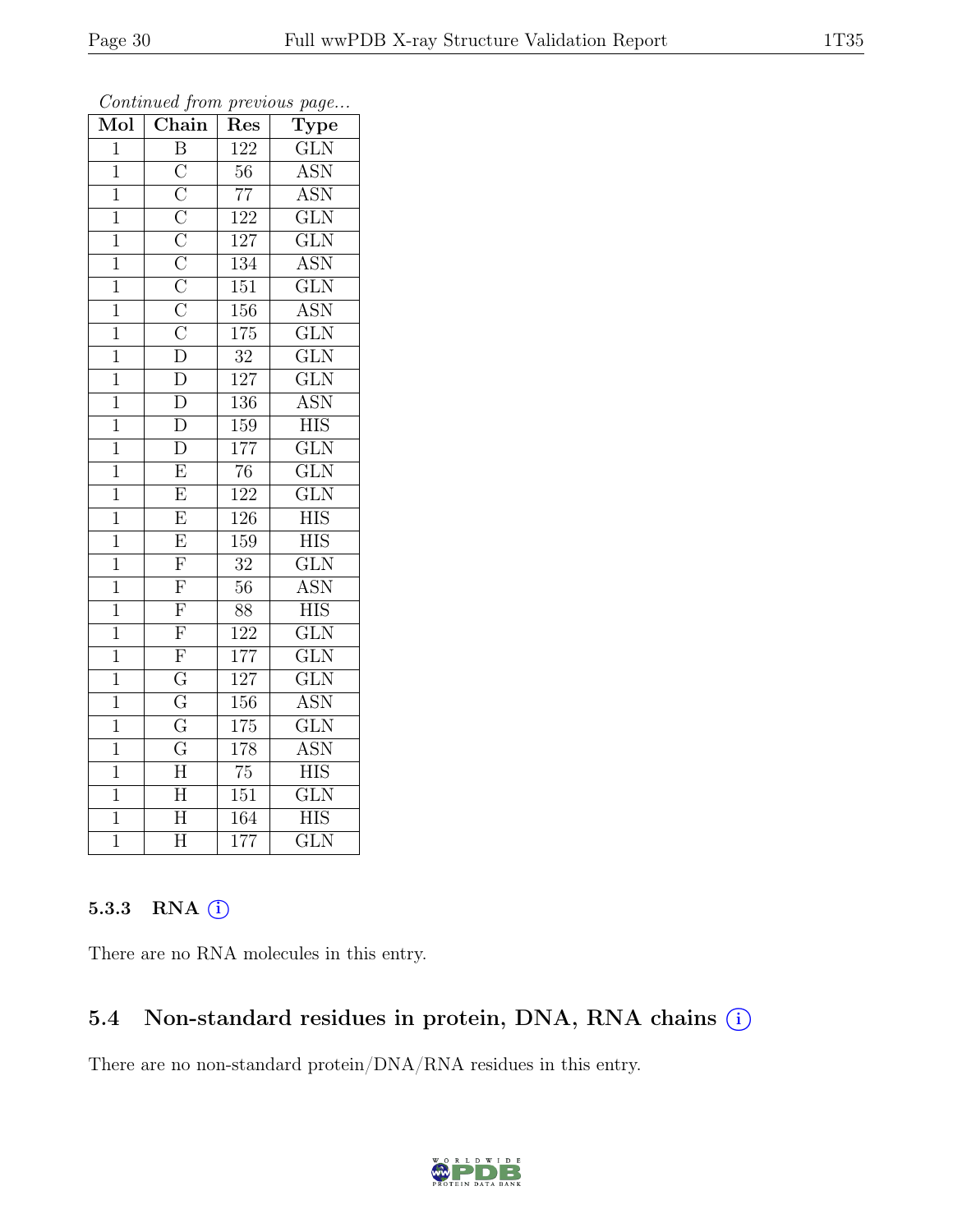### 5.5 Carbohydrates  $(i)$

There are no monosaccharides in this entry.

### 5.6 Ligand geometry  $(i)$

#### 14 ligands are modelled in this entry.

In the following table, the Counts columns list the number of bonds (or angles) for which Mogul statistics could be retrieved, the number of bonds (or angles) that are observed in the model and the number of bonds (or angles) that are defined in the Chemical Component Dictionary. The Link column lists molecule types, if any, to which the group is linked. The Z score for a bond length (or angle) is the number of standard deviations the observed value is removed from the expected value. A bond length (or angle) with  $|Z| > 2$  is considered an outlier worth inspection. RMSZ is the root-mean-square of all Z scores of the bond lengths (or angles).

|                | Chain<br>Mol<br><b>Type</b> |               | Res | Link                     |        | Bond lengths |                |        | Bond angles |                |
|----------------|-----------------------------|---------------|-----|--------------------------|--------|--------------|----------------|--------|-------------|----------------|
|                |                             |               |     |                          | Counts | RMSZ         | # $ Z  > 2$    | Counts | RMSZ        | # $ Z  > 2$    |
| $\overline{2}$ | SO <sub>4</sub>             | D             | 193 |                          | 4,4,4  | 0.37         | $\overline{0}$ | 6,6,6  | 0.10        | $\theta$       |
| $\overline{2}$ | SO <sub>4</sub>             | G             | 192 | $\overline{\phantom{a}}$ | 4,4,4  | 0.30         | $\overline{0}$ | 6,6,6  | 0.12        | $\overline{0}$ |
| $\overline{2}$ | SO <sub>4</sub>             | E             | 194 | $\overline{\phantom{a}}$ | 4,4,4  | 0.31         | $\overline{0}$ | 6,6,6  | 0.09        | $\overline{0}$ |
| $\overline{2}$ | SO <sub>4</sub>             | D             | 194 |                          | 4,4,4  | 0.30         | $\overline{0}$ | 6,6,6  | 0.08        | $\overline{0}$ |
| $\overline{2}$ | SO <sub>4</sub>             | H             | 192 | $\qquad \qquad -$        | 4,4,4  | 0.21         | $\overline{0}$ | 6,6,6  | 0.09        | $\overline{0}$ |
| $\overline{2}$ | SO <sub>4</sub>             | E             | 193 | $\overline{\phantom{a}}$ | 4,4,4  | 0.39         | $\overline{0}$ | 6,6,6  | 0.08        | $\theta$       |
| $\overline{2}$ | SO <sub>4</sub>             | G             | 193 | $\overline{\phantom{a}}$ | 4,4,4  | 0.41         | $\overline{0}$ | 6,6,6  | 0.10        | $\overline{0}$ |
| $\overline{2}$ | SO <sub>4</sub>             | A             | 193 | $\qquad \qquad -$        | 4,4,4  | 0.28         | $\overline{0}$ | 6,6,6  | 0.14        | $\theta$       |
| $\overline{2}$ | SO <sub>4</sub>             | D             | 192 | $\overline{\phantom{a}}$ | 4,4,4  | 0.25         | $\overline{0}$ | 6,6,6  | 0.16        | $\overline{0}$ |
| $\overline{2}$ | SO <sub>4</sub>             | $\mathcal{C}$ | 192 | $\overline{\phantom{a}}$ | 4,4,4  | 0.29         | $\overline{0}$ | 6,6,6  | 0.08        | $\overline{0}$ |
| $\overline{2}$ | SO <sub>4</sub>             | F             | 192 | $\overline{\phantom{a}}$ | 4,4,4  | 0.30         | $\overline{0}$ | 6,6,6  | 0.09        | $\theta$       |
| $\overline{2}$ | SO <sub>4</sub>             | E             | 192 | $\overline{\phantom{0}}$ | 4,4,4  | 0.23         | $\overline{0}$ | 6,6,6  | 0.31        | $\overline{0}$ |
| $\overline{2}$ | SO <sub>4</sub>             | B             | 192 | $\overline{\phantom{a}}$ | 4,4,4  | 0.38         | $\overline{0}$ | 6,6,6  | 0.12        | $\theta$       |
| $\overline{2}$ | SO <sub>4</sub>             | A             | 192 | $\qquad \qquad -$        | 4,4,4  | 0.26         | $\overline{0}$ | 6,6,6  | 0.16        | $\overline{0}$ |

There are no bond length outliers.

There are no bond angle outliers.

There are no chirality outliers.

There are no torsion outliers.

There are no ring outliers.

1 monomer is involved in 1 short contact:

|  |                         | Mol   Chain   Res   Type   Clashes   Symm-Clashes |
|--|-------------------------|---------------------------------------------------|
|  | $\vert$ 192 $\vert$ SO4 |                                                   |

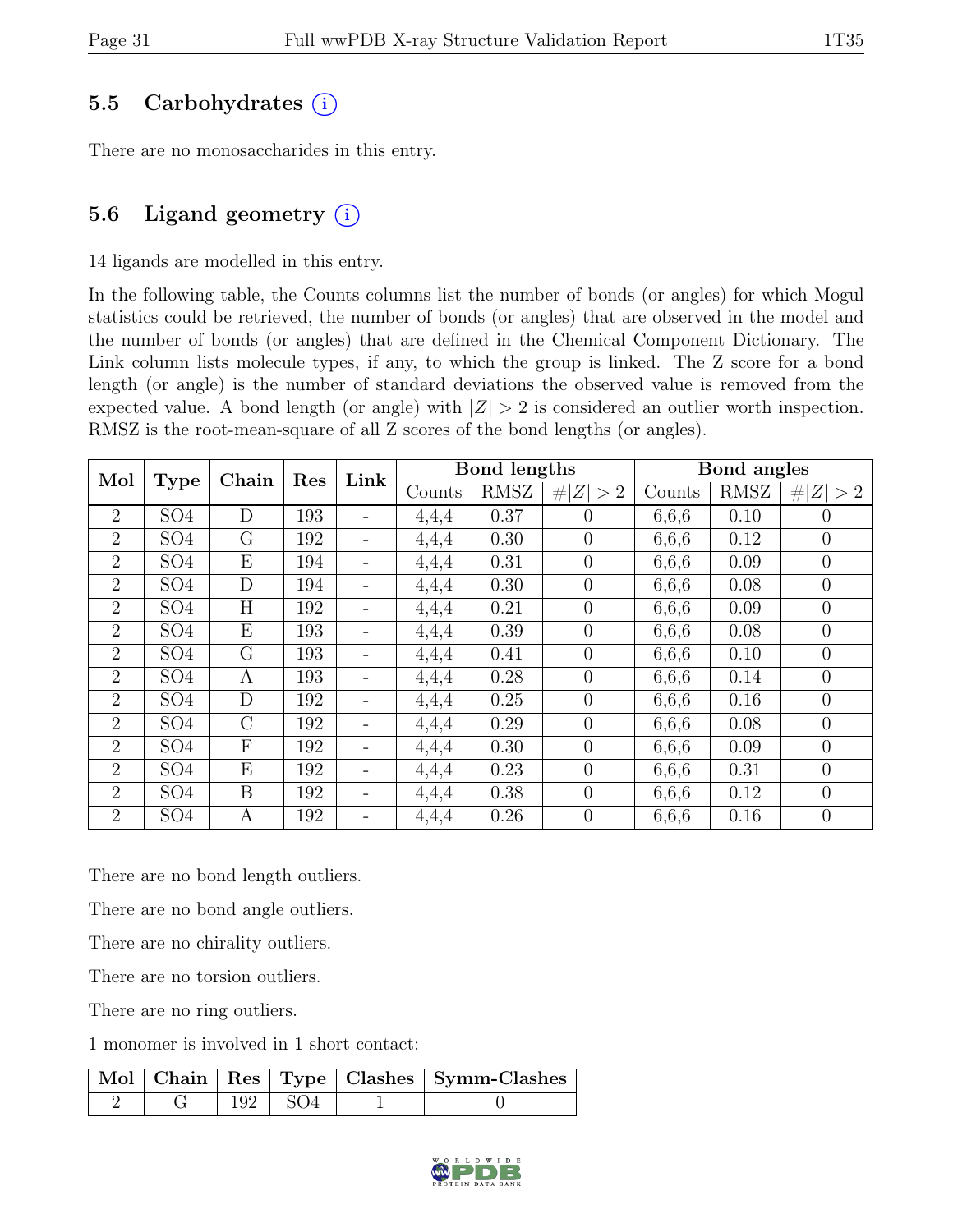## 5.7 Other polymers (i)

There are no such residues in this entry.

# 5.8 Polymer linkage issues  $(i)$

There are no chain breaks in this entry.

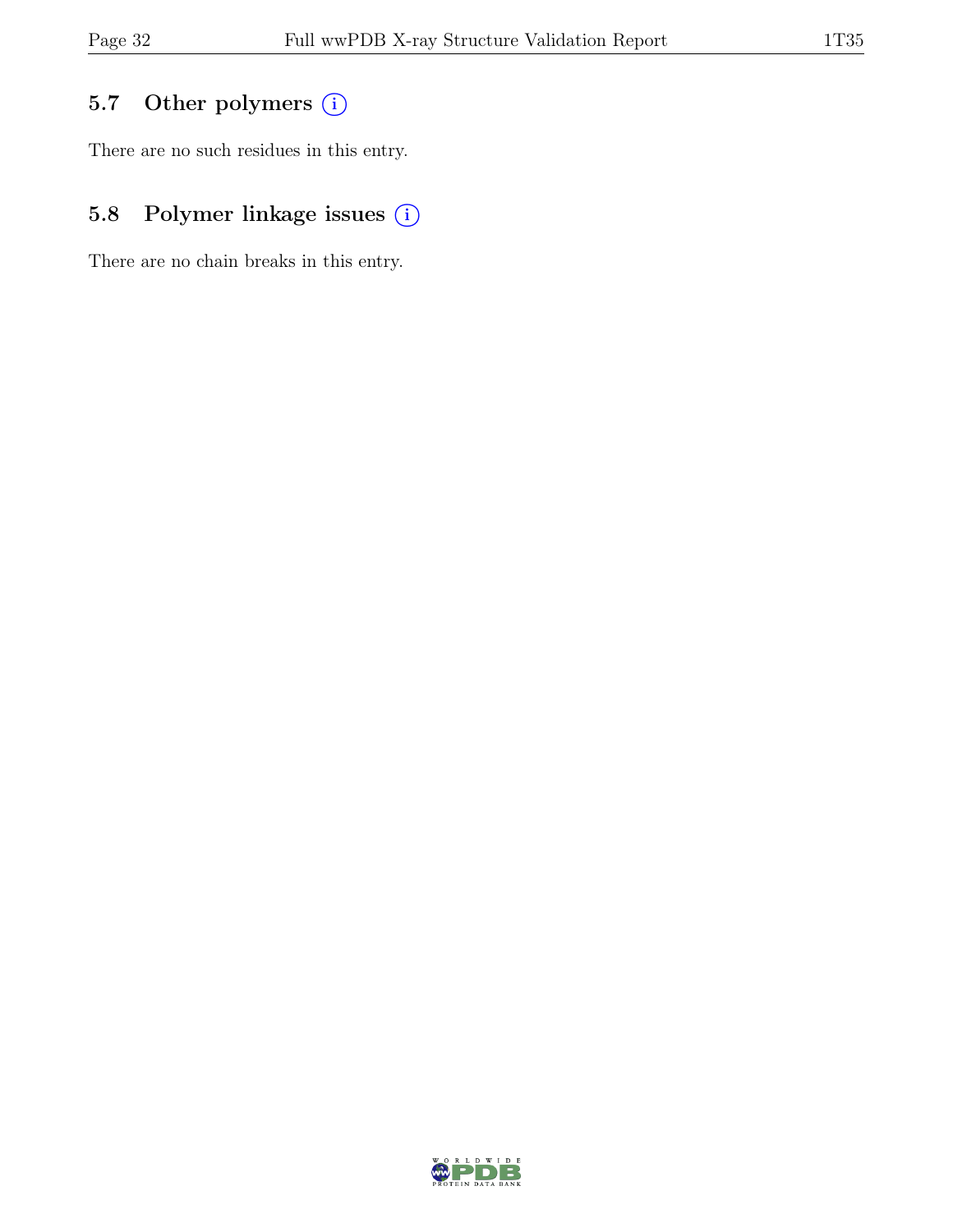# 6 Fit of model and data  $(i)$

### 6.1 Protein, DNA and RNA chains (i)

In the following table, the column labelled ' $\#\text{RSRZ}>2$ ' contains the number (and percentage) of RSRZ outliers, followed by percent RSRZ outliers for the chain as percentile scores relative to all X-ray entries and entries of similar resolution. The OWAB column contains the minimum, median,  $95<sup>th</sup>$  percentile and maximum values of the occupancy-weighted average B-factor per residue. The column labelled 'Q< 0.9' lists the number of (and percentage) of residues with an average occupancy less than 0.9.

| Mol          | Chain         | Analysed        | $<$ RSRZ $>$ | $\#\text{RSRZ}{>}2$                   | $OWAB(A^2)$     | Q <sub>0.9</sub> |
|--------------|---------------|-----------------|--------------|---------------------------------------|-----------------|------------------|
| 1            | A             | 167/191(87%)    | 0.10         | $5(2\%)$<br>51<br>50                  | 30, 46, 77, 97  | $\left( \right)$ |
| 1            | B             | 167/191(87%)    | 0.05         | 6(3%)<br>42<br>42                     | 29, 46, 71, 82  | $\left( \right)$ |
| 1            | $\mathcal{C}$ | 167/191(87%)    | 0.62         | $\vert 8 \vert$<br>$15(8\%)$ 9        | 37, 71, 95, 111 | $\Omega$         |
| $\mathbf{1}$ | D             | 167/191(87%)    | 0.73         | 19 $(11\%)$ 5<br>$\blacksquare$       | 56, 79, 97, 109 | $\theta$         |
| $\mathbf{1}$ | E             | $172/191$ (90%) | $-0.02$      | $4(2\%)$<br>62<br>60                  | 20, 42, 65, 87  | $\Omega$         |
| $\mathbf{1}$ | $\mathbf{F}$  | $172/191$ (90%) | 0.07         | $7(4\%)$<br>37<br>36                  | 28, 45, 71, 95  | $\Omega$         |
| $\mathbf{1}$ | G             | 167/191(87%)    | 0.57         | 12(7%)<br>$\vert$ 15<br><sup>14</sup> | 44, 72, 93, 109 | $\Omega$         |
| $\mathbf{1}$ | H             | 167/191(87%)    | 0.50         | 25<br>$9(5\%)$<br>25                  | 32, 71, 92, 111 | $\Omega$         |
| All          | All           | 1346/1528 (88%) | 0.33         | $77(5\%)$<br>23<br>23                 | 20, 60, 92, 111 | $\theta$         |

All (77) RSRZ outliers are listed below:

| Mol          | Chain                   | Res        | <b>Type</b>                | <b>RSRZ</b>      |
|--------------|-------------------------|------------|----------------------------|------------------|
| 1            | Η                       | 179        | <b>TYR</b>                 | 8.9              |
| 1            | D                       | 179        | <b>TYR</b>                 | 8.8              |
| $\mathbf{1}$ | $\overline{\rm C}$      | 125        | ILE                        | 8.7              |
| $\mathbf{1}$ | $\overline{C}$          | 179        | TYR                        | 7.9              |
| $\mathbf{1}$ | $\overline{\rm A}$      | 125        | ILE                        | 6.5              |
| $\mathbf{1}$ | ${\bf F}$               | 183        | ILE                        | 6.1              |
| $\mathbf{1}$ | $\overline{\mathrm{E}}$ | 125        | ILE                        | 5.2              |
| $\mathbf 1$  | H                       | 125        | ILE                        | 5.2              |
| $\mathbf{1}$ | G                       | 13         | <b>GLY</b>                 | 5.1              |
| $\mathbf{1}$ | $\overline{E}$          | 183        | ILE                        | $\overline{5.1}$ |
| $\mathbf{1}$ | H                       | 126        | <b>HIS</b>                 | 5.1              |
| $\mathbf{1}$ | $\overline{\rm C}$      | <b>178</b> | $\overline{\rm{A}}\rm{SN}$ | 5.0              |
| $\mathbf{1}$ | $\overline{C}$          | 33         | GLY                        | 4.8              |
| $\mathbf 1$  | $\overline{A}$          | 126        | <b>HIS</b>                 | 4.7              |
| 1            | D                       | 13         | GLY                        | 4.7              |
| 1            | F                       | 182        | <b>PRO</b>                 | 4.7              |
|              |                         |            | Continued on next page     |                  |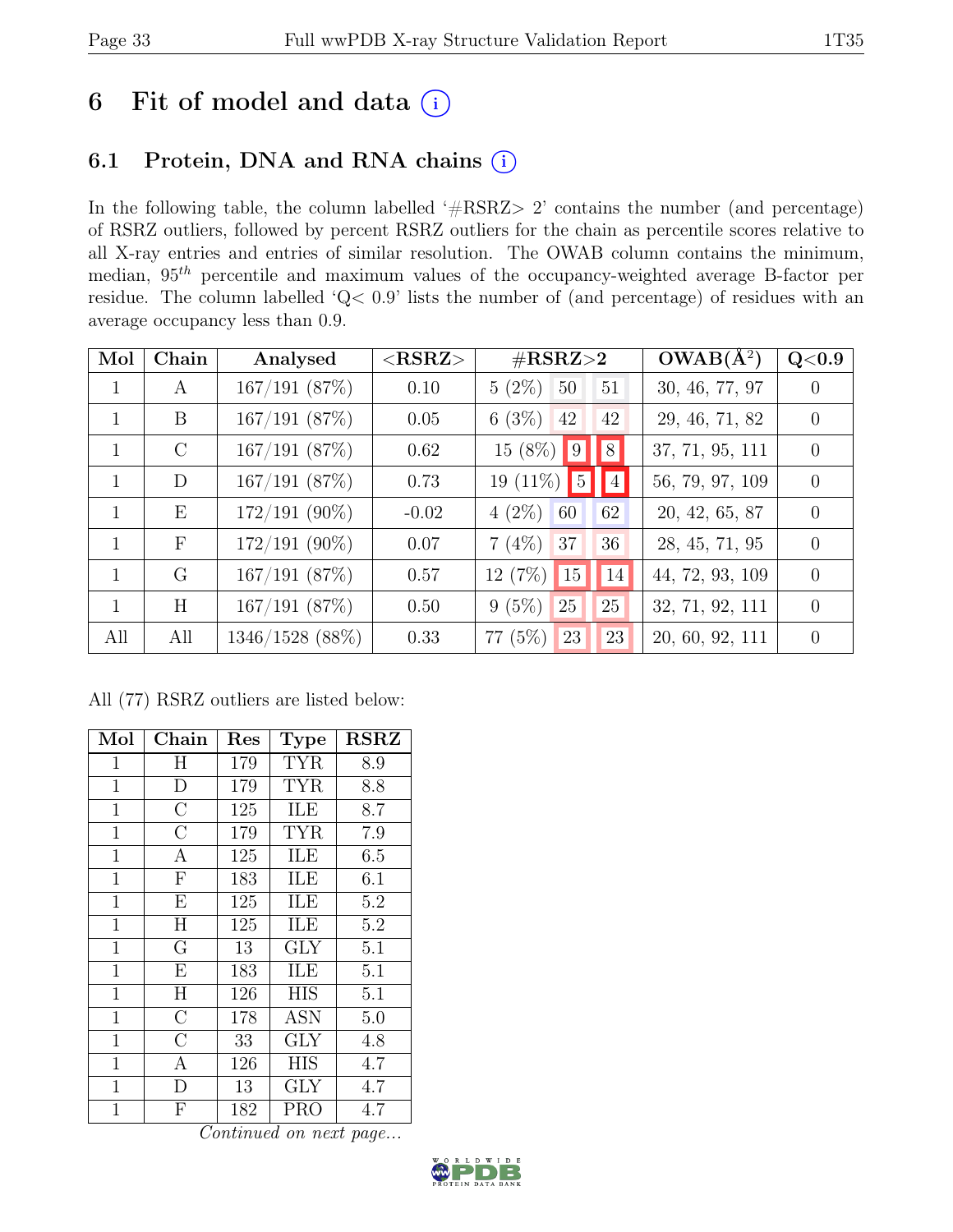| Mol            | Chain                               | Res              | <b>Type</b>             | $\operatorname{RSRZ}$ |
|----------------|-------------------------------------|------------------|-------------------------|-----------------------|
| $\mathbf{1}$   | $\overline{\text{D}}$               | 171              | $\overline{\text{GLU}}$ | $\overline{4.4}$      |
| $\mathbf{1}$   | D                                   | 137              | <b>GLY</b>              | $4.3\,$               |
| $\overline{1}$ | $\overline{\mathrm{E}}$             | 184              | LEU                     | $\overline{4.3}$      |
| $\overline{1}$ | $\overline{F}$                      | 125              | ILE                     | $\overline{4.2}$      |
| $\overline{1}$ |                                     | $\overline{10}$  | $\overline{\text{SER}}$ | $\overline{4.2}$      |
| $\overline{1}$ | $\frac{\overline{G}}{\overline{F}}$ | 181              | <b>TYR</b>              | 4.1                   |
| $\overline{1}$ | $\overline{\rm D}$                  | $\overline{14}$  | $\overline{\text{GLY}}$ | $\overline{4.0}$      |
| $\overline{1}$ | $\overline{D}$                      | 170              | $\overline{\text{ASP}}$ | $\overline{3.9}$      |
| $\overline{1}$ | $\overline{\mathrm{G}}$             | 179              | <b>TYR</b>              | $\overline{3.8}$      |
| $\overline{1}$ | $\overline{\mathrm{F}}$             | 184              | LEU                     | $\overline{3.8}$      |
| $\overline{1}$ | $\overline{G}$                      | 126              | $\overline{HIS}$        | $3.8\,$               |
| $\overline{1}$ | $\overline{\rm C}$                  | $\overline{31}$  | $\overline{\text{GLU}}$ | $3.8\,$               |
| $\overline{1}$ | $\overline{G}$                      | 125              | ILE                     | $\overline{3.7}$      |
| $\overline{1}$ | $\overline{B}$                      | 179              | <b>TYR</b>              | $3.6\,$               |
| $\overline{1}$ | $\overline{\rm C}$                  | $\overline{126}$ | <b>HIS</b>              | $\overline{3.5}$      |
| $\mathbf{1}$   | $\overline{\mathrm{G}}$             | $55\,$           | GLU                     | $3.5\,$               |
| $\overline{1}$ | $\overline{B}$                      | 178              | <b>ASN</b>              | $\overline{3.2}$      |
| $\mathbf{1}$   | $\overline{C}$                      | 174              | $\overline{\text{GLU}}$ | $3.2\,$               |
| $\overline{1}$ | $\overline{\mathrm{G}}$             | $\overline{43}$  | $\overline{\text{VAL}}$ | $\overline{3.2}$      |
| $\overline{1}$ | $\overline{D}$                      | $\overline{103}$ | $\overline{\text{SER}}$ | $\overline{3.1}$      |
| $\mathbf{1}$   | $\overline{\mathrm{C}}$             | $77\,$           | ASN                     | 3.1                   |
| $\overline{1}$ | $\overline{D}$                      | <u>126</u>       | $\overline{HIS}$        | $\overline{3.0}$      |
| $\overline{1}$ | $\overline{C}$                      | 132              | $\overline{\text{LEU}}$ | $3.0\,$               |
| $\overline{1}$ | $\overline{\mathrm{G}}$             | $\overline{77}$  | $\overline{\text{ASN}}$ | $\overline{3.0}$      |
| $\overline{1}$ | $\overline{\rm C}$                  | 153              | $\overline{\text{GLY}}$ | $2.9\,$               |
| $\overline{1}$ | $\overline{G}$                      | 124              | $\overline{GLY}$        | $2.8\,$               |
| $\overline{1}$ | $\overline{B}$                      | 125              | ILE                     | $2.8\,$               |
| $\overline{1}$ | D                                   | 138              | <b>TYR</b>              | 2.7                   |
| $\overline{1}$ | D                                   | 125              | ILE                     | $\overline{2.7}$      |
| $\mathbf 1$    | $\overline{\mathrm{D}}$             | $\sqrt{6}$       | VAL                     | 2.6                   |
| $\mathbf{1}$   | $\boldsymbol{\mathrm{F}}$           | 74               | VAL                     | 2.6                   |
| $\mathbf{1}$   | $\overline{G}$                      | 14               | $\overline{\text{GLY}}$ | 2.6                   |
| $\mathbf{1}$   | A                                   | 14               | $\operatorname{GLY}$    | 2.5                   |
| $\mathbf{1}$   | $\overline{\rm H}$                  | 42               | $\overline{\rm{ARG}}$   | 2.5                   |
| $\mathbf{1}$   | $\boldsymbol{\mathrm{E}}$           | 126              | <b>HIS</b>              | 2.5                   |
| $\mathbf{1}$   | $\overline{\mathrm{G}}$             | 122              | $\overline{\text{GLN}}$ | $2.5\,$               |
| $\mathbf{1}$   | $\overline{F}$                      | $77\,$           | <b>ASN</b>              | 2.5                   |
| $\mathbf{1}$   | $\boldsymbol{\mathrm{H}}$           | 178              | <b>ASN</b>              | 2.4                   |
| $\overline{1}$ | $\overline{\rm D}$                  | 10               | $\overline{\text{SER}}$ | $\overline{2.4}$      |
| $\mathbf{1}$   | ${\rm D}$                           | 43               | VAL                     | $2.4\,$               |
| $\mathbf{1}$   | $\overline{\rm C}$                  | 157              | $\overline{\text{GLU}}$ | 2.4                   |
| $\mathbf{1}$   | $\overline{\rm C}$                  | 168              | $\rm{ARG}$              | 2.4                   |

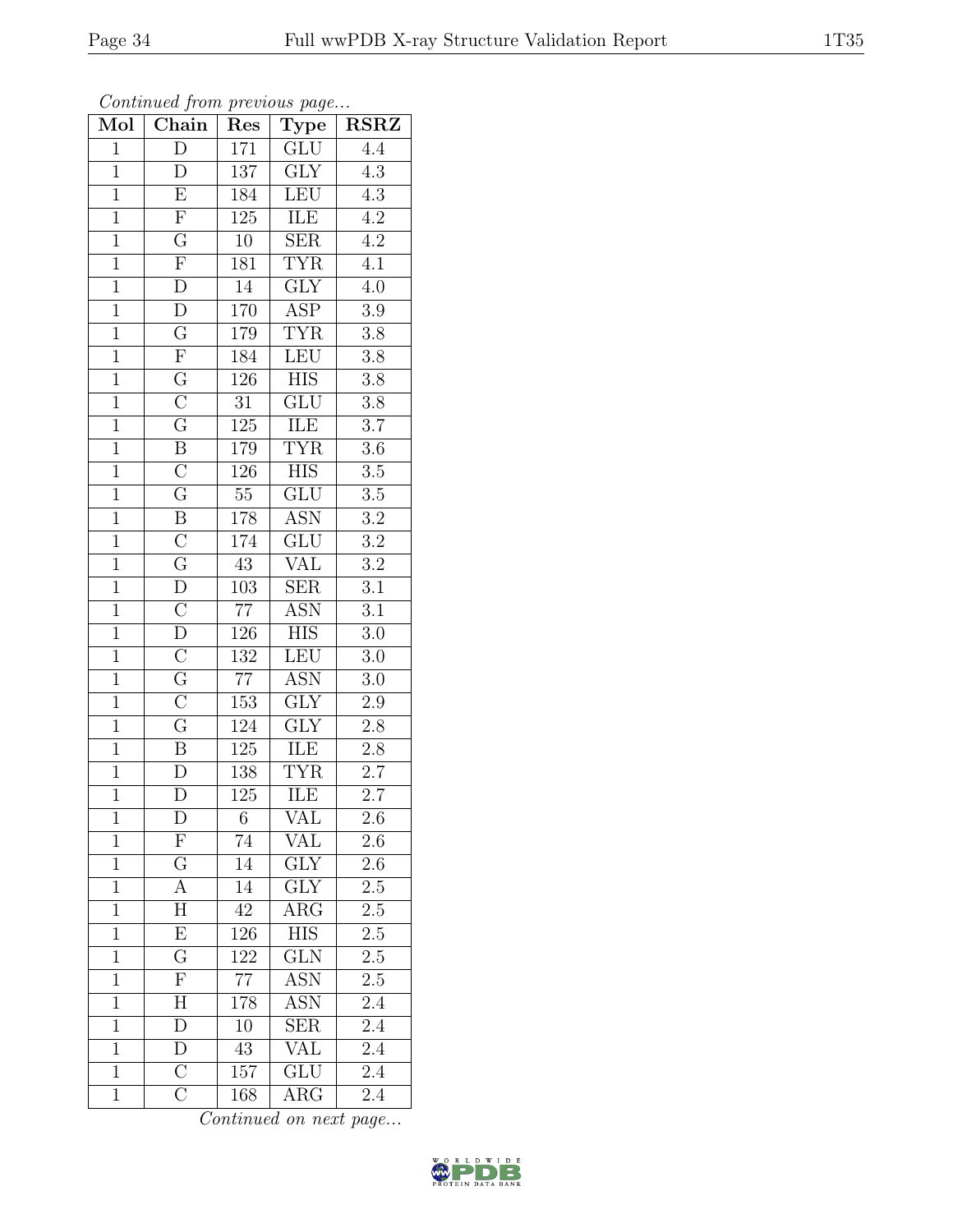| Mol            | Chain              | Res | Type       | <b>RSRZ</b>      |
|----------------|--------------------|-----|------------|------------------|
| $\mathbf{1}$   | B                  | 75  | <b>HIS</b> | 2.3              |
| $\mathbf{1}$   | $\mathbf{A}$       | 179 | <b>TYR</b> | 2.3              |
| $\overline{1}$ | $\overline{\rm D}$ | 77  | <b>ASN</b> | 2.3              |
| $\mathbf{1}$   | D                  | 51  | <b>ASP</b> | 2.3              |
| $\overline{1}$ | $\overline{G}$     | 174 | GLU        | 2.3              |
| $\overline{1}$ | $\mathbf{A}$       | 124 | <b>GLY</b> | 2.2              |
| $\mathbf{1}$   | H                  | 75  | <b>HIS</b> | $2.2\,$          |
| $\overline{1}$ | $\overline{\rm C}$ | 75  | HIS        | 2.2              |
| $\overline{1}$ | $\boldsymbol{B}$   | 49  | ILE        | $2.2\,$          |
| $\overline{1}$ | $\overline{\rm D}$ | 31  | GLU        | $\overline{2.2}$ |
| $\mathbf{1}$   | $\overline{C}$     | 170 | <b>ASP</b> | 2.1              |
| $\overline{1}$ | H                  | 43  | <b>VAL</b> | 2.1              |
| $\overline{1}$ | B                  | 126 | <b>HIS</b> | 2.1              |
| $\mathbf{1}$   | H                  | 49  | ILE        | 2.1              |
| $\overline{1}$ | $\overline{C}$     | 148 | <b>TYR</b> | 2.1              |
| $\overline{1}$ | $\overline{D}$     | 168 | $\rm{ARG}$ | 2.1              |
| $\mathbf{1}$   | H                  | 86  | <b>GLY</b> | 2.1              |
| $\mathbf{1}$   | $\mathbf{D}$       | 144 | <b>LYS</b> | 2.1              |
| $\mathbf{1}$   | D                  | 17  | ALA        | 2.0              |

### 6.2 Non-standard residues in protein, DNA, RNA chains  $(i)$

There are no non-standard protein/DNA/RNA residues in this entry.

### 6.3 Carbohydrates  $(i)$

There are no monosaccharides in this entry.

### 6.4 Ligands  $(i)$

In the following table, the Atoms column lists the number of modelled atoms in the group and the number defined in the chemical component dictionary. The B-factors column lists the minimum, median,  $95<sup>th</sup>$  percentile and maximum values of B factors of atoms in the group. The column labelled 'Q< 0.9' lists the number of atoms with occupancy less than 0.9.

| Mol | Type            | Chain | $\operatorname{Res}% \left( \mathcal{N}\right) \equiv\operatorname{Res}(\mathcal{N}_{0})\cap\mathcal{N}_{1}$ | Atoms | ${\bf RSCC}$ |      | $RSR   B-factors(A^2)$ | Q <sub>0.9</sub> |
|-----|-----------------|-------|--------------------------------------------------------------------------------------------------------------|-------|--------------|------|------------------------|------------------|
|     | SO <sub>4</sub> | E.    | 193                                                                                                          | 5/5   | 0.91         | 0.15 | 65,66,70,70            |                  |
|     | SO <sub>4</sub> |       | 193                                                                                                          | 5/5   | 0.91         | 0.17 | 85, 85, 87, 87         |                  |
|     | SO <sub>4</sub> |       | 193                                                                                                          | 5/5   | 0.95         | 0.13 | 68,68,69,69            |                  |
|     | SO <sub>4</sub> |       | 193                                                                                                          | 5/5   | 0.96         | 0.12 | 80,80,81,82            |                  |